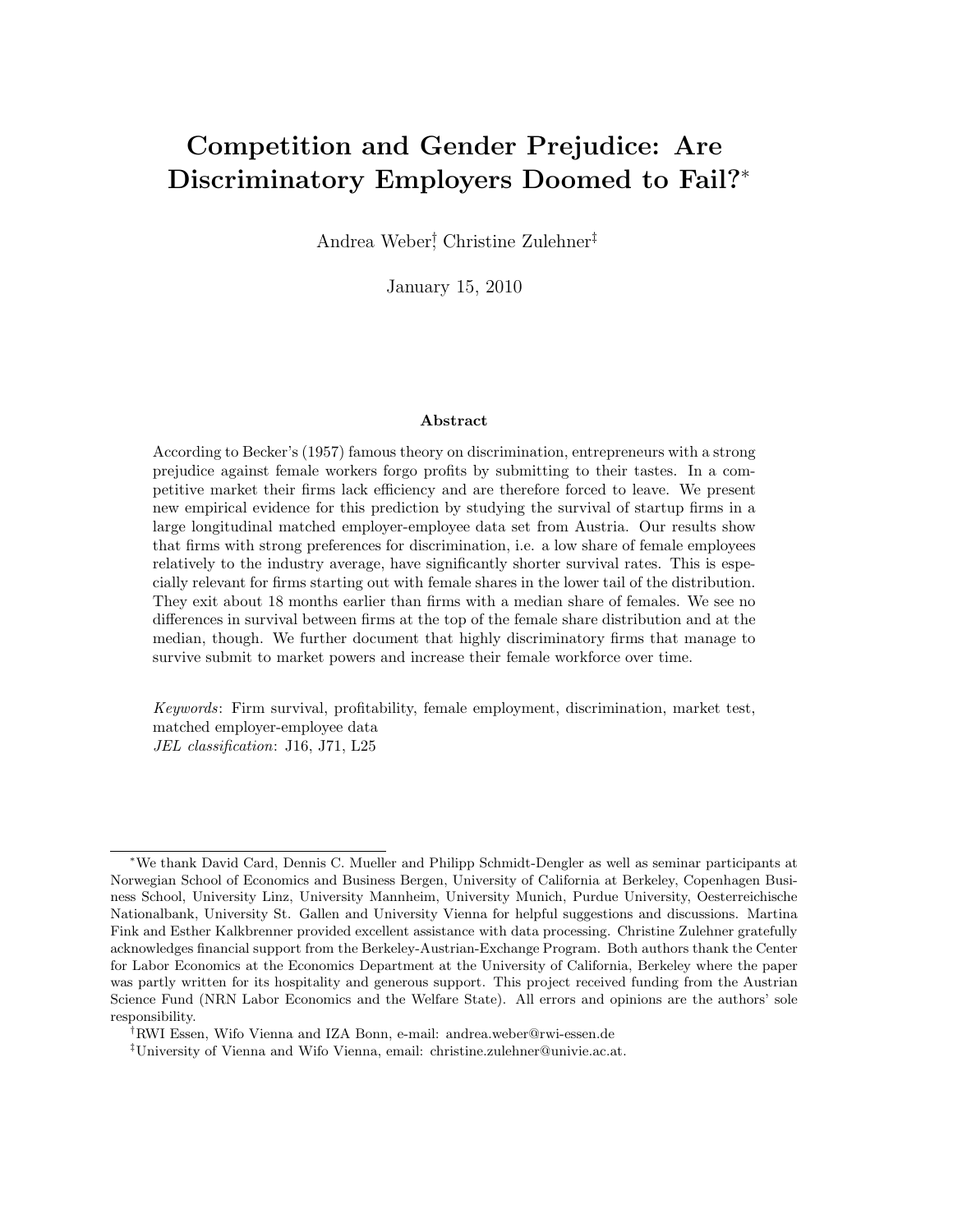### **1 Introduction**

Becker (1957)'s classical theory - fundament of the formal economic analysis of labor market discrimination - supposes that the source of discrimination is personal prejudice. Gender biased employers prefer hiring male workers even if their market wages exceed those of equally productive females. This behavior gives rise to a gender wage gap and to segregation of female workers towards less prejudiced employers. However, discrimination does not pay and prejudiced employers have to give up profits in order to indulge their prejudices. Competitive market mechanisms should thus ensure that discriminatory employers are replaced by less prejudiced firms. In this paper, we investigate empirically whether discrimination is indeed driven out of the market by studying the survival of new market entrants. The motivation for our analysis is based on Stigler (1958)'s survivor principle which postulates that competition between different types of firms sifts out the more efficient enterprizes.

Previous empirical research about the relationship between discrimination and market competition has pursued two main approaches. The focus of studies at the industry level is whether in sectors sheltered by regulation employers hire relatively more male workers (Ashenfelter and Hannan, 1986), or favor male over female workers in terms of wages and promotion aspects (Black and Brainerd, 2004; Black and Strahan, 2001). More recently, studies at the firm level have tested for cross-sectional correlation between female employment and profitability among firms with varying degree of product market power (Hellerstein et al., 2002; Kawaguchi, 2007). The findings in both literatures unanimously support the hypothesis that discrimination is less evident in more competitive environments.<sup>1</sup> However, the existing empirical evidence is primarily based on correlations, while the underlying causal mechanisms remain largely uninvestigated. Our main contribution, achieved by exploiting information at the linked firm-worker level, is to shed light on the process by which market competition punishes discriminatory behavior. Specifically, we ask the following two questions: Can discriminatory market entrants survive? Do surviving firms submit to market pressure and give

<sup>&</sup>lt;sup>1</sup>In a meta analysis, Weichselbaumer and Winter-Ebmer (2007) find that countries adopting equal opportunity legislation have smaller gender wage gaps while countries with institutions that protecting women from dangerous and strenuous work tend to have higher wage gaps.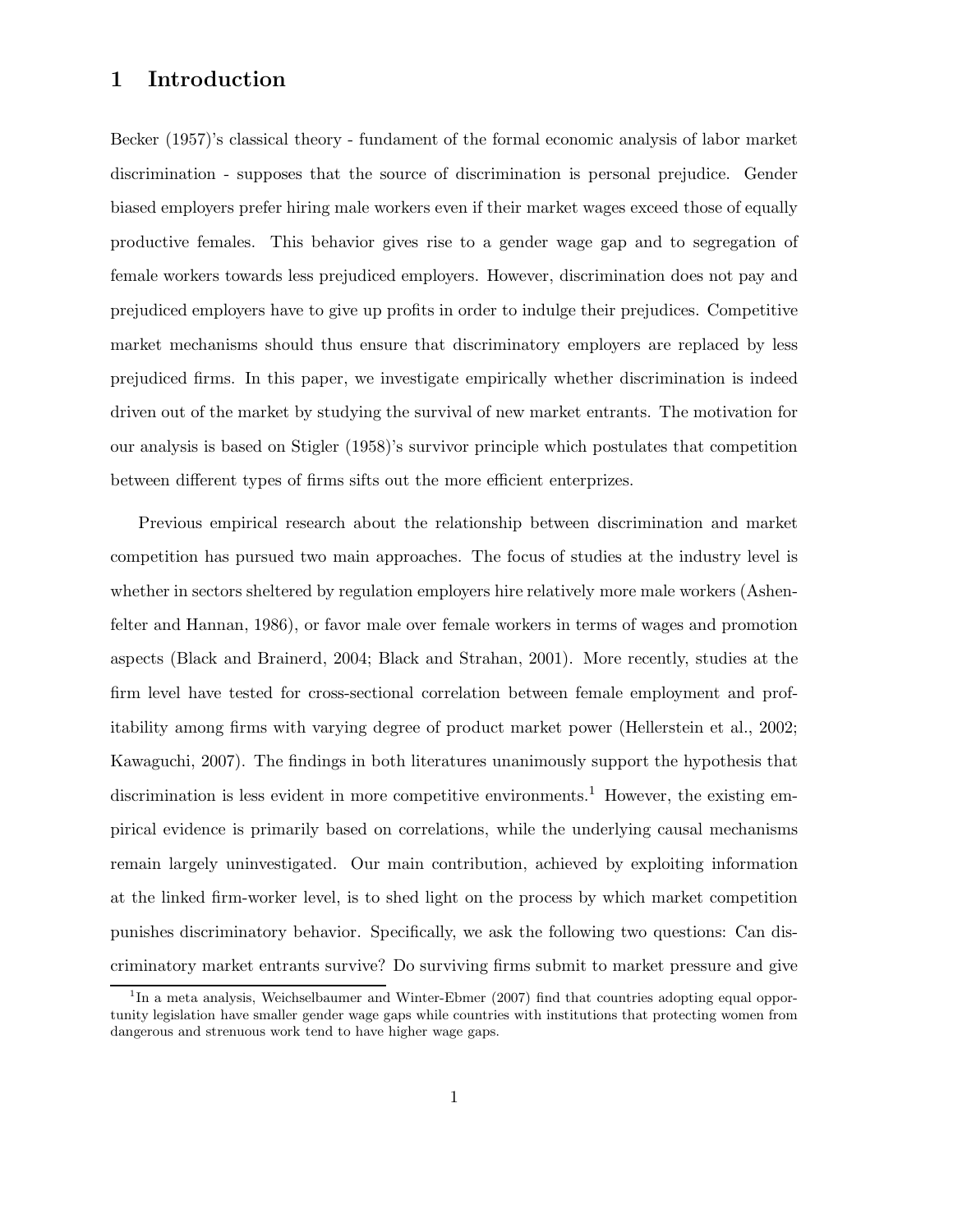up their discriminatory attributes over time?

To motivate our empirical analysis, we first develop a dynamic model of employer discrimination in a market with firm entry and incomplete information. We consider a framework where firms enter each period from a pool of potential firms with a constant distribution of discriminatory preferences. Because they are ignorant about the true effects of discrimination on profitability, entering firms choose their workers according to Becker's (1957) decision strategy, i.e. firms with low prejudices hire mainly females with lower wages while firms with a high level of prejudice hire male workers. Over time, firms learn about their true profitability, as in Jovanovic (1982), and decide whether to remain in the market or drop out based on expected future profits. This model predicts, on the one hand, a long-run persistence of the gender wage gap and segregation of female workers towards the least discriminatory employers, because of the constant entry of all types of prejudiced employers. On the other hand, the model also predicts that firms with strong prejudices against females are more likely to leave the market. This second prediction is the focus of our empirical analysis.

We test the model empirically using a sample of newly entering firms from administrative matched employer-employee data in Austria over the period 1978-2006. Specifically, we relate the first year's share of female employees relative to the industry average to firm survival. The data provide a rich array of workforce characteristics which allow us to control for heterogeneity in productivity and input costs. After establishing the basic result of a negative relationship between the share of female employees and exit hazards we perform a series of robustness checks, motivated by the model and the data, with the aim of ruling out alternative explanations for our finding. First, according to the model primarily employers with the strongest discriminatory preferences are driven out of the market, which implies a non-linear relationship. We thus test for non-linearity in the effect of the workforce gender composition on firm survival and investigate the functional form of the relationship. Second, the share of female employees is an imperfect proxy for the employer's prejudicial tastes, if firms sample from a limited pool of applicants. Thus even a firm unaware of its workers' gender faces a positive probability of hiring a segregated workforce, and especially if it is a small firm. We therefore test whether the relationship between female shares and exit rates is stronger for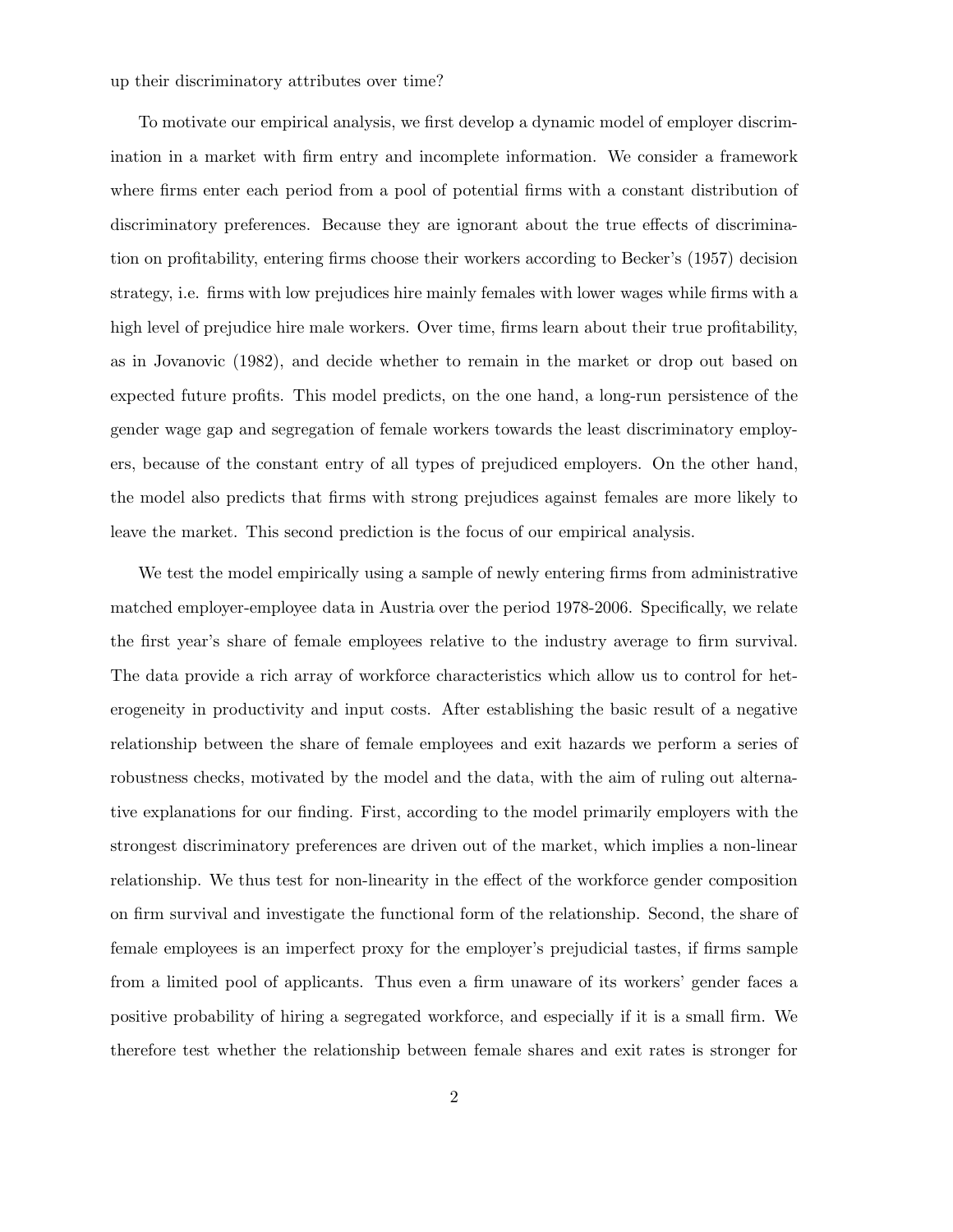larger firms.<sup>2</sup> Third, we exploit variation in the gender composition of the pool of potential applicants to test for a correlation of the gender workforce composition with unobserved firm characteristics. From the overall fraction of females hired per industry and time period we construct instrumental variables capturing a supply-push in the female share at the firm level.

To anticipate our main results the average share of female workers relative to the industry average by quarter after firm entry is shown in Figure 1. The black line represents the development of female shares of all firms in our sample, while the lines with dots and diamonds represent restricted samples of firms surviving at least 5 or 10 years, respectively. We notice two important features in the graph. First, short lived firms start out with a significantly lower share of females than those surviving for at least 5 or even 10 years. Second, while the share of female rises slightly during the first 5 years for all firms, those who started out with lower female shares see the largest increases. The first impression is confirmed by our estimation results. We find a strong negative relationship between the share of female workers and exit probabilities. This effect is mainly concentrated at the bottom of the distribution: firms with relative female shares in the bottom quartile exit about 18 months earlier than firms with a median share of females, while there is no difference in survival between the median and the top of the female share distribution. We further document that highly discriminatory firms that manage to survive submit to market powers and increase their female workforce over time.

In addition to the papers discussed above, our study contributes to two other strands of the literature. First, we add to recent work investigating the influence of demand side factors on the high rates of gross job flows at the micro level (Davis and Haltiwanger, 1999; Foster et al., 2008b). Our results show that business failures caused by incorrect perceptions of profitability due to discrimination significantly contribute to job turnover. Second, in the field of industrial organization the implications of firm heterogeneity on firm turnover have received a lot of empirical attention (Caves, 1998; Geroski, 1998), while the effects of selection and turnover on productivity growth have been studied in theoretical models

<sup>&</sup>lt;sup>2</sup>The relationship between firm size and gender or racial composition of the workforce has been used as an indicator for discrimination in litigation cases in the US (Leonard, 1989).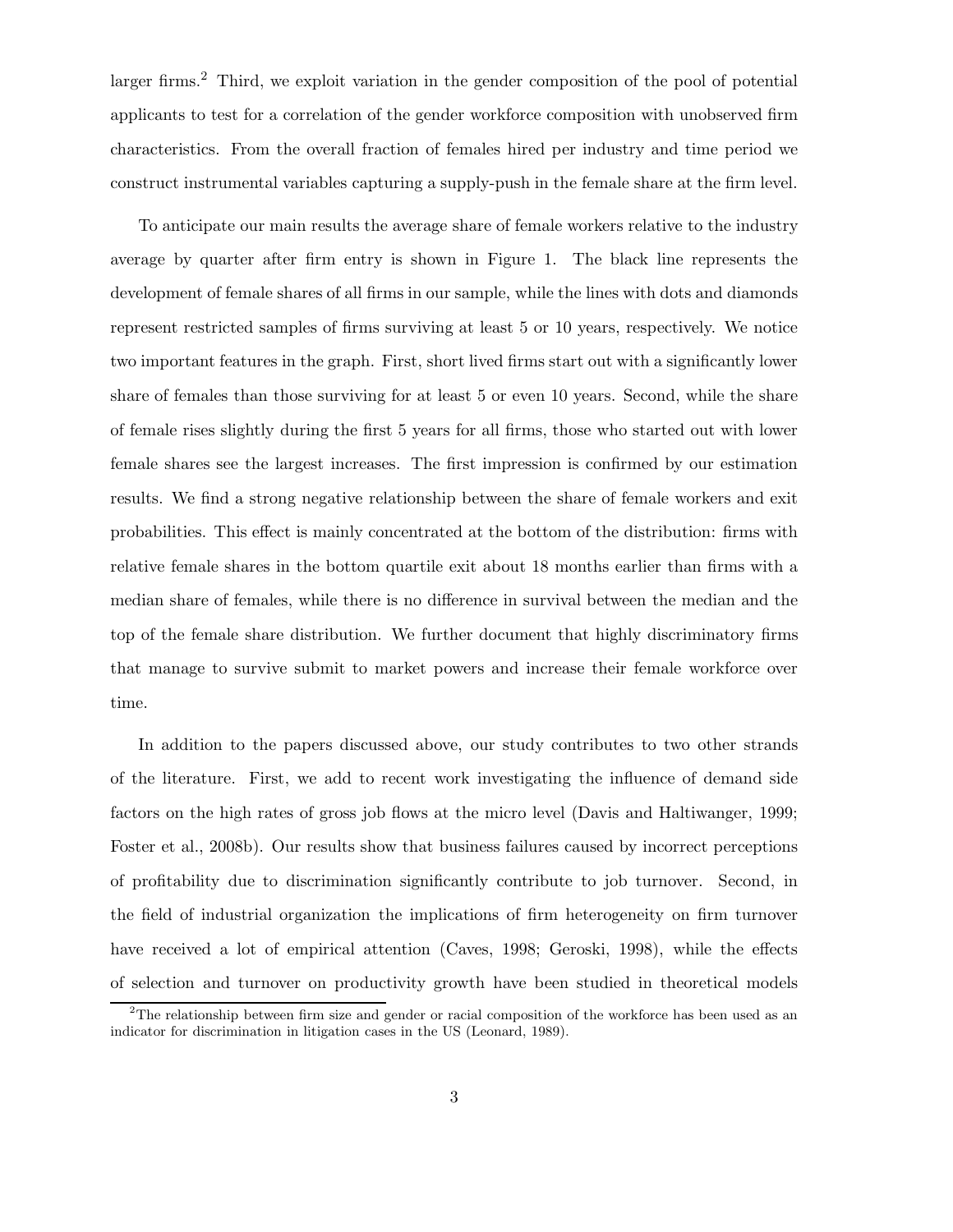(Asplund and Nocke, 2005; Jovanovic, 1982; Klette and Kortum, 2004). Our analysis relates detailed workforce characteristics to the survival of individual firms and presents evidence on the impact of several factors not generally available in representative firm surveys.

The paper proceeds as follows. In the next section we set up a stylized model of firm entry and incomplete information with regard to the effects of gender discrimination on profitability. Section 3 describes the data, defines the sample of entering firms, and introduces the key variables. Section 4 introduces the empirical strategy and presents the results along with a discussion of alternative interpretations of our findings. The final section 5 concludes.

## **2 Gender Discrimination in a Model with Firm Entry**

To explain labor market discrimination, Becker (1957) introduces agents who are not acting in response to economic fundamentals but who also take their personal tastes or distastes into account. The degree to which discriminatory employers behave as if the wage for female workers were higher than the actual market wage depends on their prejudicial preference which is assumed to vary continuously among firms. Consequently, employers with a small dislike for female workers prefer hiring women if female wages are lower, while employers with a strong dislike hire male workers even if there is a wage differential. Market clearing in the short run ensures that the differential between male and female wages is positive and determined by the discriminatory taste of the marginal employer.<sup>3</sup> Prejudicial preferences are satisfied at the expense of profits, however, and competitive pressure will therefore force discriminatory employers out of the market. In consequence, Arrow (1973) argues that in a perfectly competitive environment only the least discriminatory employers can ultimately survive and discrimination is eliminated in the long run. This fundamental critique on the discrimination model has spurred efforts to investigate whether market imperfections block anti-discriminatory market responses. Recent work shows how prejudicial tastes leads to dis-

<sup>3</sup>Charles and Guryan (2008) provides clear tests of and evidence for the main predictions in Becker's model concerning the relationships between relative wages of black workers, prejudicial tastes among whites, and preferences of employer at the margin of hiring blacks. We are therefore confident to use the gender composition as a proxy for discriminatory taste.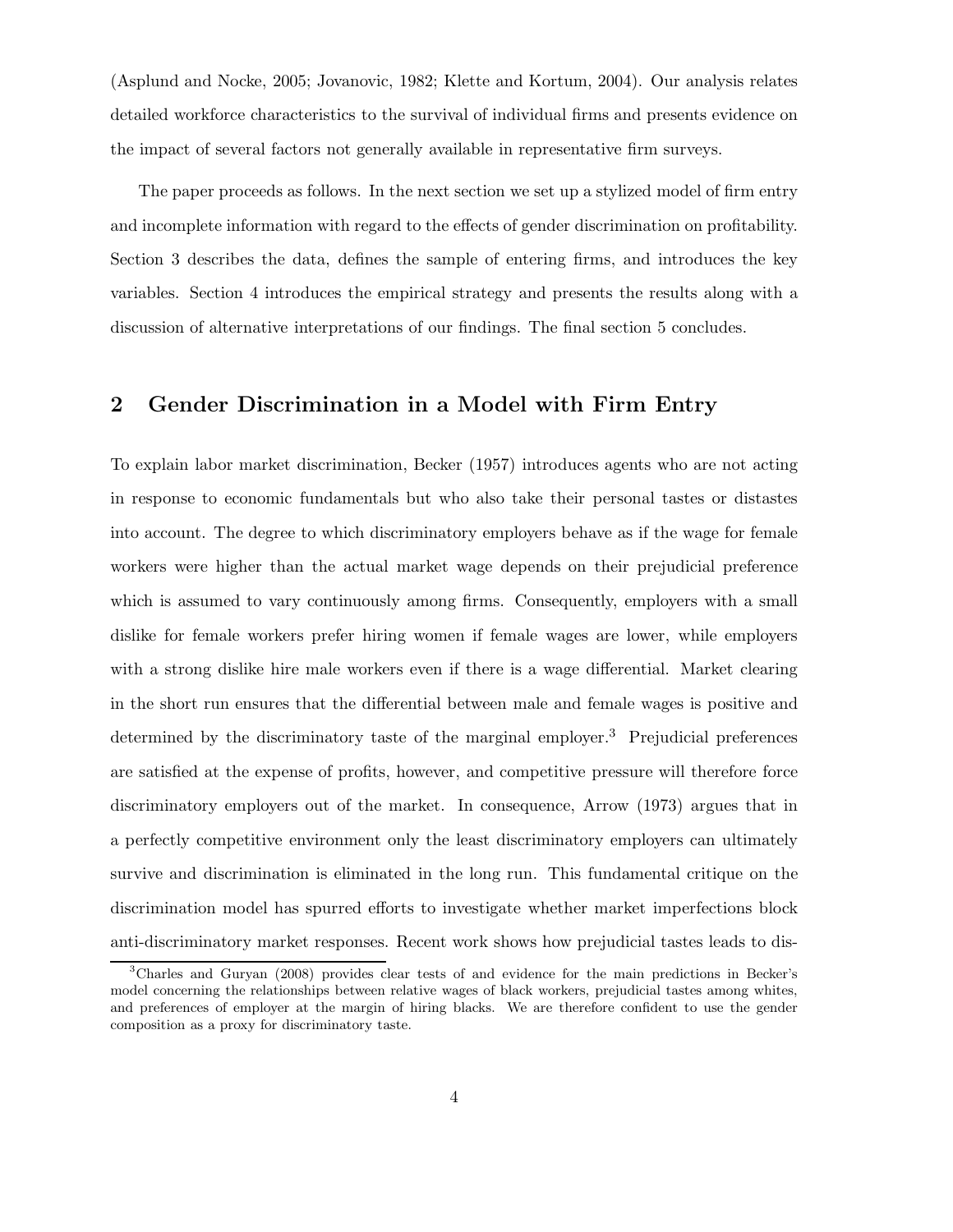crimination in setups characterized by imperfect competition (Becker, 1957; Manning, 2003), incomplete information such as search frictions (Black, 1995; Rosen, 2003), or adjustment costs (Lang et al., 2005).

In the spirit of this literature we propose a dynamic model which shows how the entry of firms with imperfect knowledge about the consequences of decisions influenced by prejudicial tastes leads to persistence of market discrimination. At the same time the model incorporates competitive forces which lead to a selection process by which employers with strong discriminatory tastes are weeded out. Our model combines the basic ideas of employer discrimination in Becker (1957) with the theory of selection with incomplete information in Jovanovic (1982). The main intuition is the following: Members from a pool of potential firms with a constant distribution of prejudicial tastes enter the market. At entry these firms are unaware of the effects of discrimination on their profitability. After entry they receive noisy signals about the true profits. While firms with low discriminatory tastes receive positive signals and thus grow and survive, those with strong desire to discriminate receive negative signals, shrink, and eventually exit.

For the formal description of the model we follow a setup similar to Jovanovic (1982). The setting is a small industry with equally productive workers who only differ by gender. Labor is the only input in production and firm's profits in each period  $t$  depend on the output produced minus labor costs

$$
\pi_t = f(L_f + L_m) - w_f L_f - w_m L_m + \epsilon_t \tag{1}
$$

where  $L_f$  and  $L_m$  are the numbers of female and male workers,  $w_f$  and  $w_m$  are the wages of each group of workers. The  $\epsilon_t$  are firm specific shocks, which are independently distributed over time and across firms with  $\epsilon_t \sim N(0, \sigma_{\epsilon}^2)$ .

Firms differ in the taste for discrimination, which affects their perception of worker productivity. Specifically, firms do not choose  $L_m$  and  $L_f$  to maximize profits  $\pi_t$ , but they maximize perceived profits given by

$$
\pi_t^d = f(L_f + L_m) - (w_f + d)L_f - (w_m - d)L_m + c_t \tag{2}
$$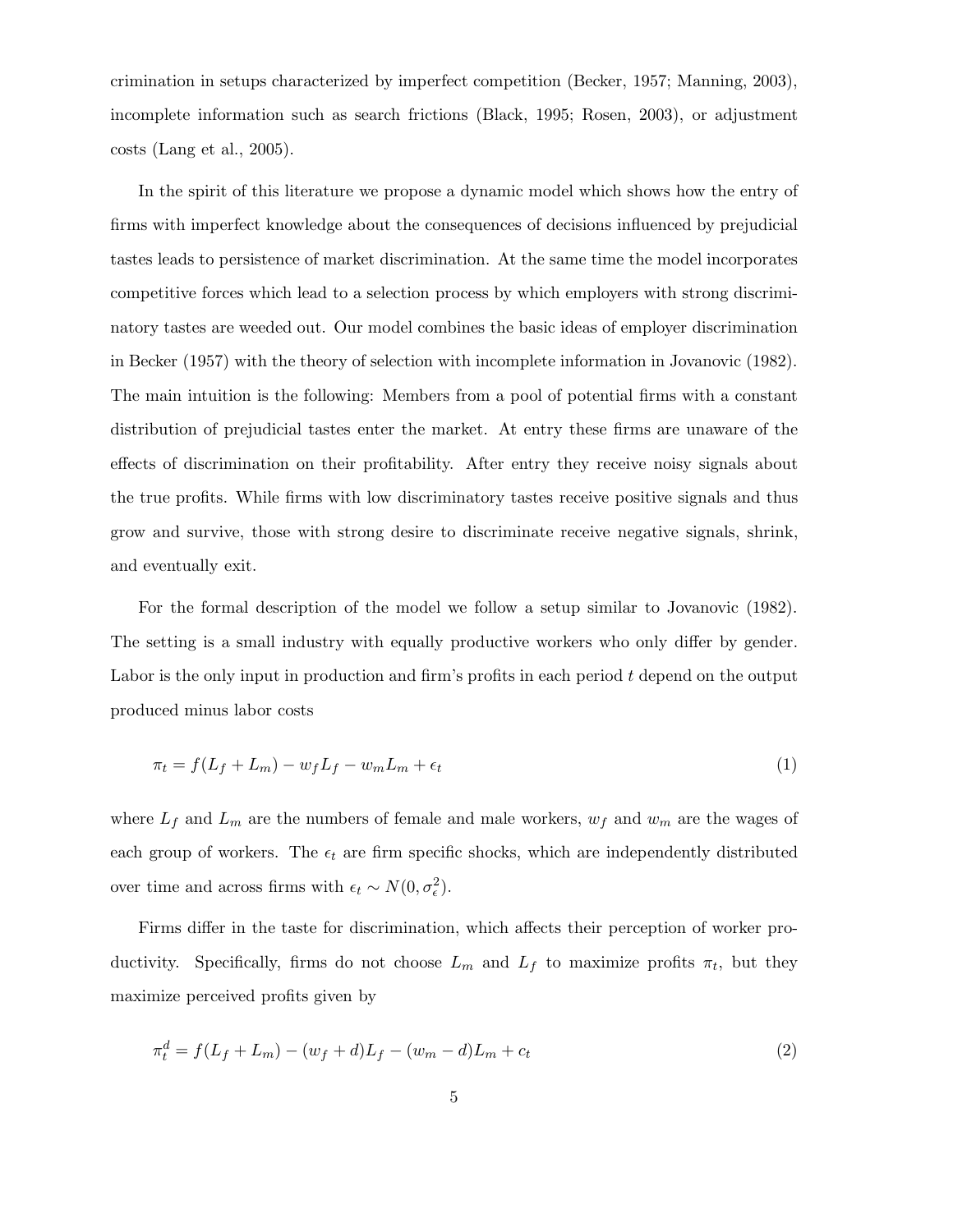The desire for discrimination is expressed by the discrimination coefficient  $d \geq 0$ , which varies continuously across firms. Employers with  $d > 0$  overestimate the cost of female employees and underestimate the costs of male workers at the same time. Firms do not know the true costs of production with certainty and neither do they know the relationship between discrimination and production costs. In the perceived profit equation the firm's uncertainty about costs is captured by the term  $c_t = c + \epsilon_t$ , which consists of a firm specific component  $c$  and the independent shocks. Potential firms assume that  $c$  is a random draw from a prior distribution F with mean zero. Once a firm enters the market it observes the actual profit  $\pi_t$ at the end of each period t and updates c. Here, we assume that  $d$  is an inherent characteristic and firms do not update d. We later discuss the implications of relaxing this assumptions.

For market entrants the intuition for the hiring decision and the process of updating are shown in Figure 2. The upper Graph A plots expected costs per worker according to  $\pi_t^d$  and implied hiring decisions for different levels of d. Starting from the left, firms with low levels of d such that  $d < \frac{w_m - w_f}{2}$  expect that costs for females are lower than costs for male employees and thus decide to hire females. Because of their increasing dislike of female workers the expected costs are rising. A firm with  $d = \frac{w_m - w_f}{2}$  is indifferent between hiring males or females, because expected costs are equal. Firms with higher values of d expect hiring costs for males are lower than those for females, with increasing levels of  $d$  the overestimation of male productivity leads them to expect even lower costs per worker.

At the end of the first period in the market firms observe the true level of profits  $\pi_t$  which they compare to the expectations  $\pi_t^d$  to update c. The updating mechanism in absence of the random shocks is shown schematically in Graph B in Figure 2. Firms that do not discriminate against women with  $d = 0$  have no reason to update, because their cost expectations are equal to the actual labor costs. Firms with low values of  $d$  who still hire women find out that they were overly pessimistic about the true costs and will revise expected profits upwards in the next period. Firms with values of d exceeding  $\frac{w_m - w_f}{2}$ , on the other hand, are negatively surprised by the actual profits, because they underestimated the cost of their male employees. They will thus revise profits downwards in the next period.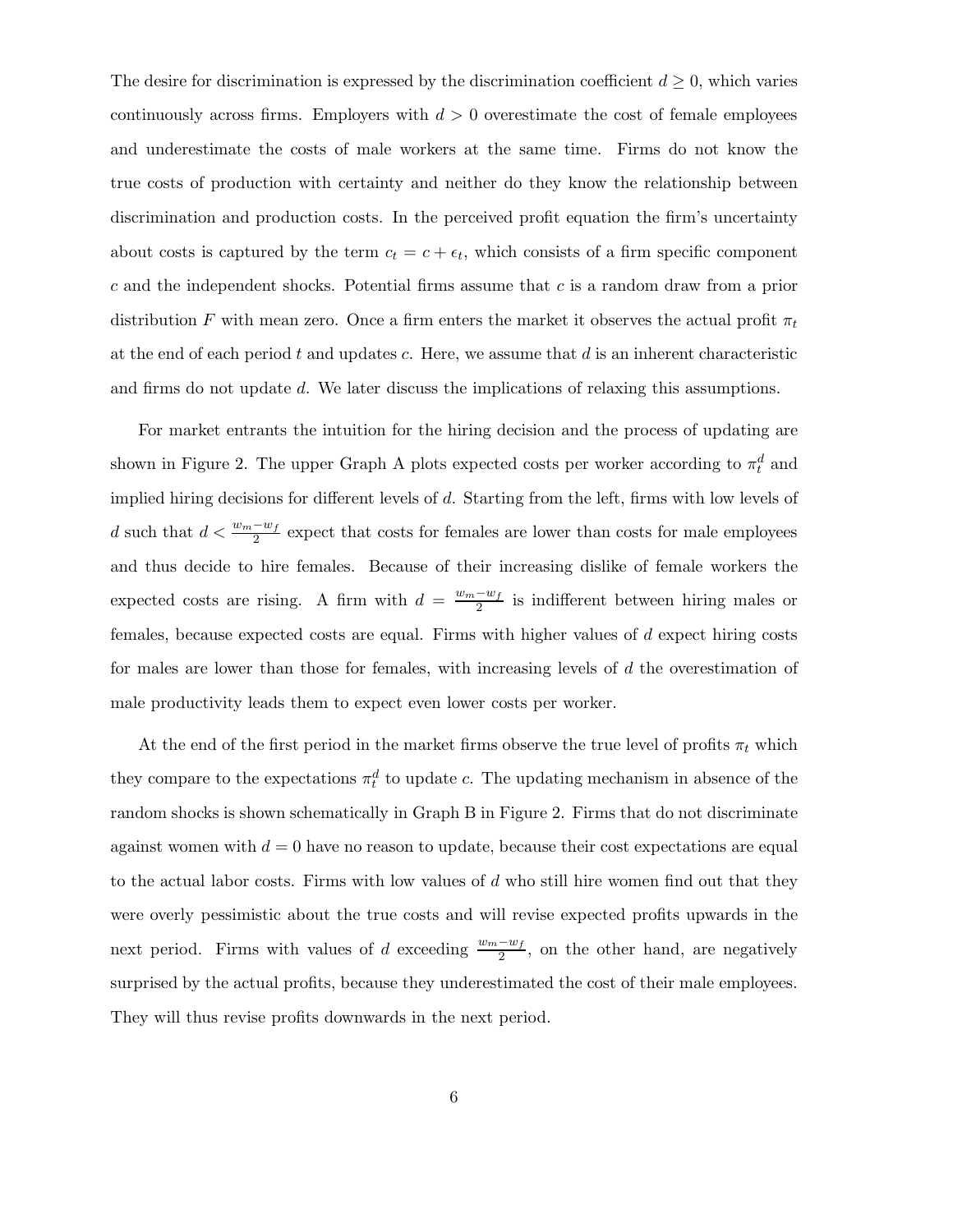After observing actual profits at the end of each period the firm decides whether to continue operation for a further period or to exit the market. We assume that each firm has a fixed outside option of value  $W$  to which it compares the discounted stream of expected future profits  $V(d, c, \tau, t)$  from staying in the market for one more period and behaving optimally afterwards. The available information in each period is given by the discrimination coefficient d, the updated expectation of c, and the time the firm is already in the market  $\tau$ .

$$
V(d, c, \tau, t) = \pi_t^d + \beta \int \max[W, V(d, z, \tau + 1, t + 1)] P(dz|c, \tau, t).
$$
 (3)

Entering firms have to bear a fixed cost of entry  $k$ . The entry decision is thus based on  $V(d, c, 0, t) - k \geq W$ . This condition assures that each period firms with a whole range of discrimination coefficients enter the market, although  $V(d, c, 0, t)$  is not the same for all entering firms. According to Graph A in Figure 2 firms with very low and very high values of d have the highest expectation of future profits, while firms with intermediate values of  $d$ have a lower  $V(d, c, 0, t)$ . At the end of the first period firms compare actual profits to their expectations and update. As we have seen in Graph B in Figure 2 firms with low values of  $d$ are confirmed in their decision or even positively surprised. They will thus grow and continue operation. Firms with the highest values of d are faced with negative revisions of their prior expectations and see a need to shrink or exit. The existence of the random shocks  $\epsilon_t$  prevents firms from realizing their true costs immediately at the end of the first period. Thus even firms with high values of d will stay in the market for some time.<sup>4</sup>

Without providing a formal model solution, we regard the intuition above as sufficient to outline a number model predictions. First, because of constant entry of firms of all dtypes and their ignorance about the true cost of labor, market clearing requires a positive wage differential between male and female workers. The exact magnitude of the differential is determined by the distribution of d among potential firms, the distribution among incumbent firms, and the relative supply of female workers. Second, the wage gap determines the firm's

<sup>4</sup>Our formulation of the expected profits deviates from Becker's original model in that we assume that discriminators do not only underestimate female productivity with  $(w_f + d)$  but also overestimate males  $(w_m - d)$ *d*). We include this feature to make sure that firms with different levels of *d* face similar incentives of entering the market. If *d* only implies an underestimation of the productivity of female workers expected profits of high *d* firms, hiring male workers, would be systematically lower than those of firms hiring females.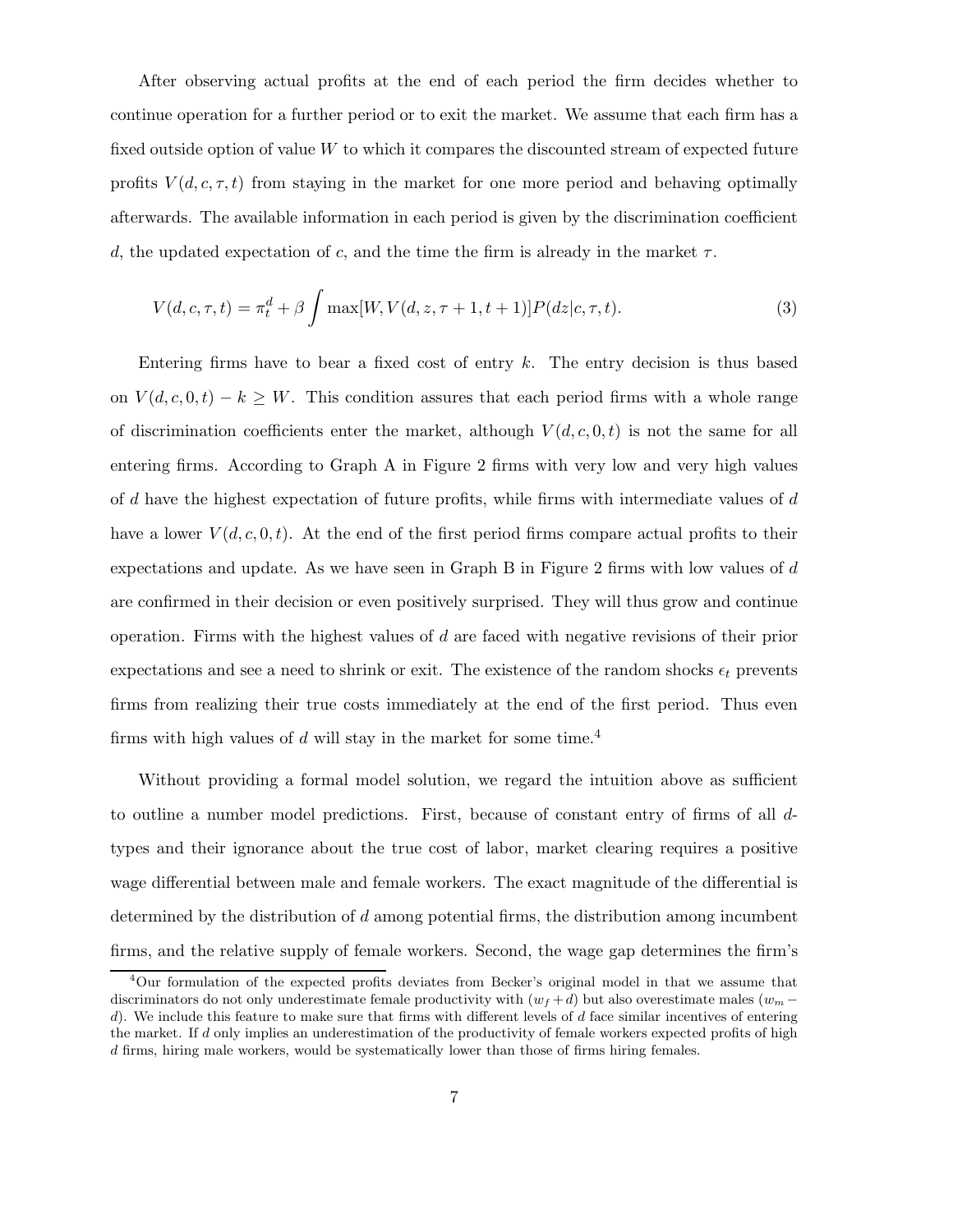hiring strategy in dependence of d. While high d firms still seek to hire male workers, firms with small levels of prejudice have an incentive to hire females. Third, the selection mechanism in the model predicts that firms with high values of  $d$  receive negative productivity signals and eventually leave the market.

The first two predictions set the stage for our empirical analysis, by establishing the existence of a wage gap and the hiring strategy. The correlation between  $d$  and the gender workforce composition implies that a firm reveals its taste for discrimination by the share of female workers it hires, which provides us with an observable proxy for discriminatory tastes. Prediction three, explains the role of selection in driving discriminators out of the market and is the main focus of our empirical analysis, which tests if discriminatory firms can survive in the market. As shown in Graph B in Figure 2 the effect of d on the survival rate affects especially firms with the strongest discriminatory tastes should be forced out of the market.

So far we have assumed that firms are completely unaware of the effects of discrimination on profits. When realizing actual profits at the end of each period they only update the idiosyncratic cost component, but do not change the hiring strategy. An alternative updating strategy could also incorporate firms learning over time about the true productivity of their male or female workers. Under this scenario firms with a strong taste for discrimination would realize that their male employees are less productive than previously assumed and thus adapt the gender composition of their workforce. Due to the change in the hiring strategy we should see an increase in the share of female workers among the surviving firms and especially for those firms with high d who started out with a very low share of female workers.

### **3 Data and Institutional Background**

Austria offers a promising environment to study the relationship between competition and discrimination, first, because of the availability of excellent micro data and second, because the Austrian society is rather conservative and holds very traditional views about the role women. The institutional environment reflects the potential for prejudices against females. In Austria anti-discrimination legislation was first introduced in 1979 and until then different contractual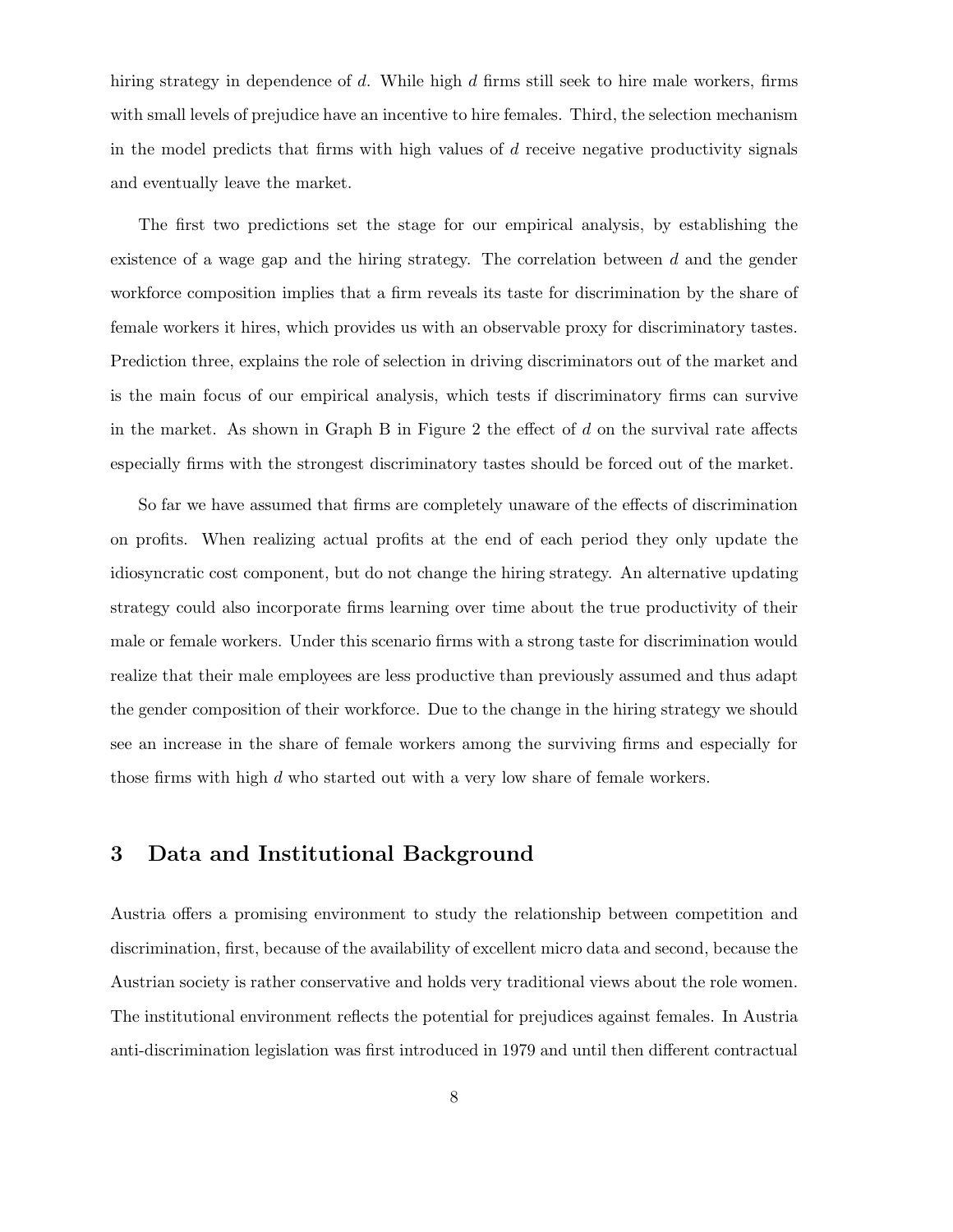agreements for men and women in the collective bargaining institutions were common practice even if women and men worked on the same jobs. Further, women were banned from work under conditions involving hardship such as night-shifts or work under extreme temperatures before Austria joined the European Union in 1995. But the legal environment loosening the restrictions was not implemented until 2002, so the bans were actually in place for much longer. In Austria there is no law restricting hiring practices of private sector employers with respect to gender or minority status of employees. Our understanding of the institutional environment is that there were no major reforms that would have triggered sudden changes in the labor market situation of women, such the Equal Pay Act in the UK which had an immediate impact on the male/female wage differential (Manning, 1996). Instead, laws reinforcing gender equality have probably induced slow moving processes and changed prejudices in the society.

Unlike other central European countries which experienced a convergence of the male/female wage differential, the gender wage gap in Austria is rather large and has been more or less stable for decades. For the years 2003-2005, Gruenberger and Zulehner 2009 report wage differences of about 22 percent for full-time employees. After controlling for human capital, horizontal, and vertical segregation the wage gap reduced to 12 percent.<sup>5</sup>

Our empirical analysis is based on the Austrian Social Security Database (ASSD), which covers the universe of private sector workers in Austria over the years 1972-2006 (Zweimüller et al., 2009). Each individual employment spell in the universe is linked to an employer identifier. We exploit this matched employer-employee structure of the ASSD to construct our firm sample. As a starting point we organize the data in a quarterly panel based on the sample dates February 10, May 10, August 10, and November 10. Panel observations on firm size are counts of the number of blue collar and white collar employees per employer id and sample date. In terms of time invariant employer characteristics the ASSD provides regional

<sup>&</sup>lt;sup>5</sup>Geisberger (2007) find that the gender wage gap in 2002 was of about 26 percent and accounting for individual characteristics like education and experience and occupational segregation it is about 19 percent. Böheim, Hofer and Zulehner (2007) find that the gender wage gap in Austria hardly changed between 1997 and 1983. In 1983, women earned on average a quarter less than men did. If differences in education, job position, and the like, are taken into account, womens' earnings are on average about 17 percent lower than mens'. In 1997, the mean raw wage gap dropped to 23.3 percent of men's wages. Controlling for observable differences, the unexplained average difference in wages between men and women was 14 per cent. At the beginning of the 1980s the gender wage gap was about 37 percent in the private sector, and about 12 percent in the public sector (Zweimüller and Winter-Ebmer 1994).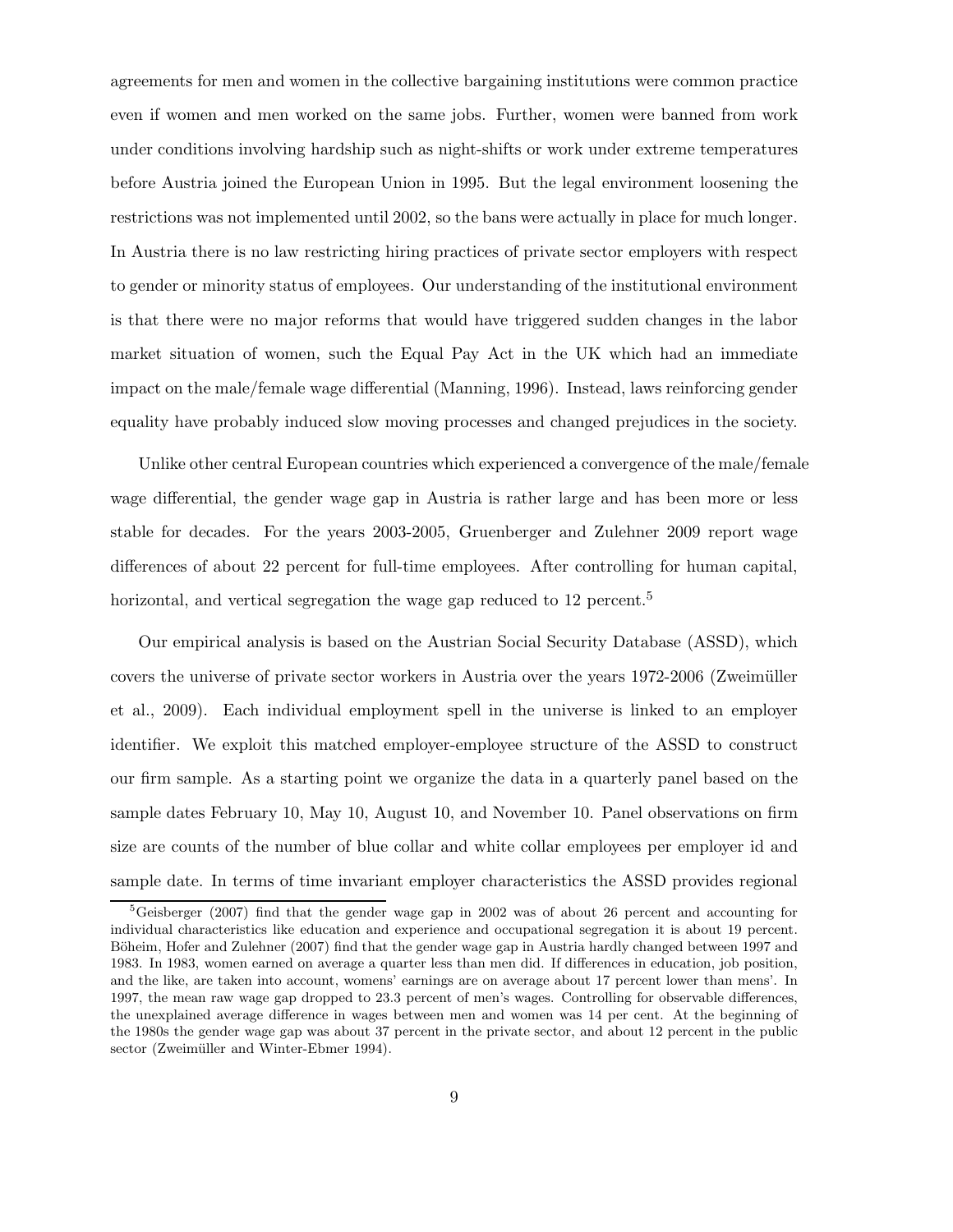and industry indicators, at the postal code and 4 digit NACE levels, respectively.

The employer identification number in the ASSD is a number assigned for administrative purposes, which means that this concept does not allow us to a-priori distinguish between firms or establishments. As the majority of the identifiers corresponds to small units one might be inclined to argue that they are more likely establishments. However, as is demonstrated in Fink et al. (2009) by comparing the firm demographics implied from the ASSD in the year 2005 with the respective numbers from Statistik Austria (2009), these units are actually firms. The life span of a firm can be measured by the time between appearance and disappearance of an employer id in the data. To be precise, it is defined as the time between the quarter date after the entry of the first employee and the quarter date preceding the exit of the last one. Because of the administrative nature of the employer identifiers it is unclear, however, whether a new appearance (or disappearance) corresponds to a firm entry (or exit) or if the firm was just assigned a new identifier. We thus analyze worker flows to identify true entries and exits. Our strategy is to drop observations from the sample where a a new identifier appears, but a significant fraction (more than 50%) of the workforce in the first year transited jointly from the same previous employer. We apply an analogous definition to identify exits or firm closures. If a significant fraction of the workers in the last year before disappearance of the identifier jointly move to the same new employer the event does not correspond to a closure. In this case we mark the firm's survival time as censored. For an exact definition of the entry and exit types we can identify in the ASSD and descriptives of Austrian firm dynamics see Fink et al.  $(2009)^6$ 

Starting from the initial sample of 303,030 firms who have at least 5 employees at one quarter date between 1972 and 2006 we apply a series of restrictions to arrive at our primary analysis sample. The restrictions are summarized in Table 1. We exclude firms operating in the public administration, construction, or tourism sectors. Employment in the Austrian construction and tourism industry is highly seasonal and many firms temporarily close down all activity during the off-season which makes it difficult to identify entries and exits. To rule out left censored spells and because of inconsistencies in recording in the early 1970's,

 $6$ Our strategy is similar to the one used by Benedetto et al. (2007) to analyze firm dynamics in the US.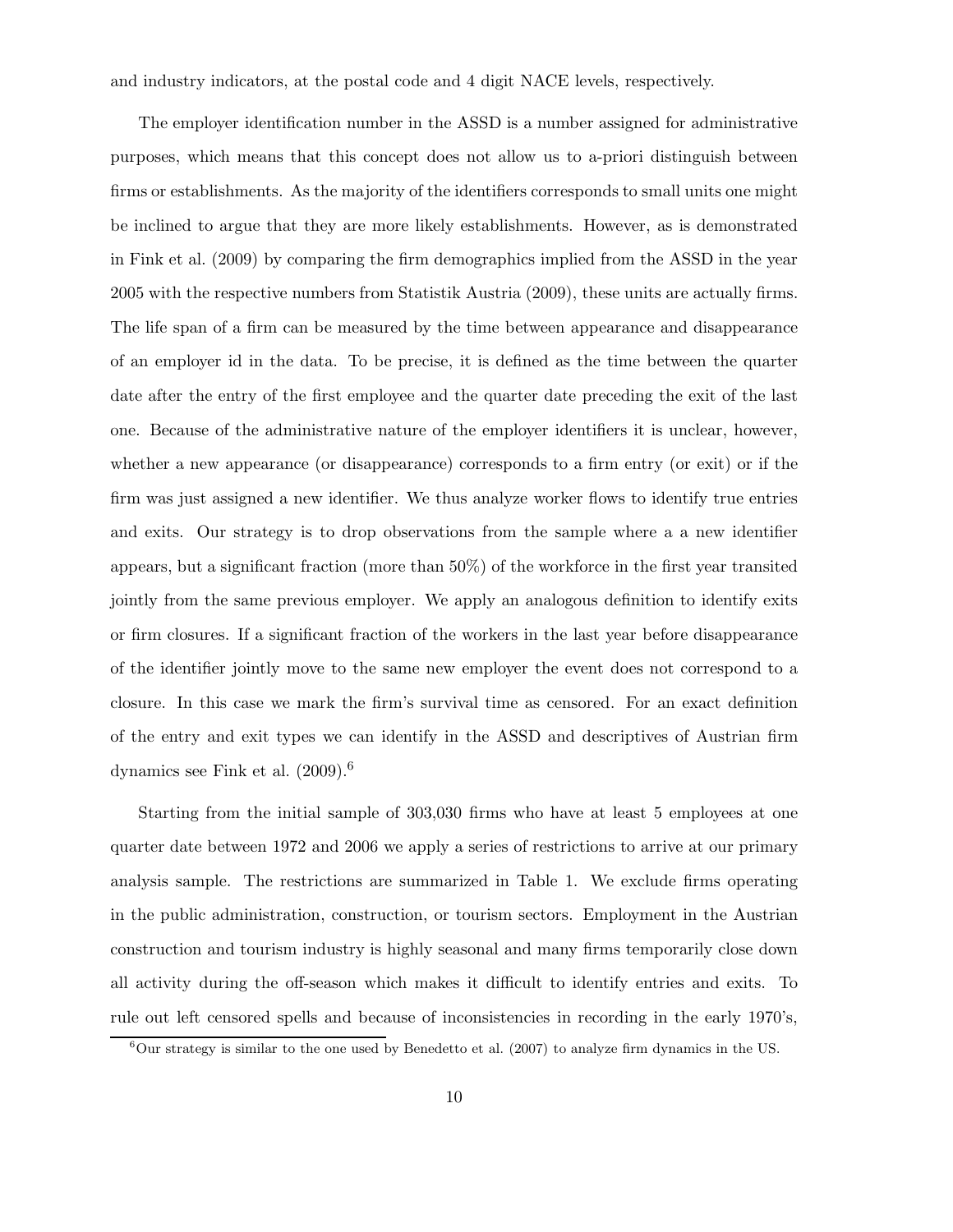we only use firms entering after 1977. Likewise, we restrict the sample to firms entering before 2004 to be able to follow each firm for at least 2 years after entry. We drop firms that have long periods with zero employees (four consecutive quarter dates) or which have zero employees repeatedly (more than 8 quarters). This is to eliminate firms with seasonal employment patterns in sectors other than construction or tourism.<sup>7</sup> To avoid bias in the survival size relationship, we restrict the sample to firms with 5 or more employees on at least one quarter date in the first year. We only consider firms which we can observe for at least one year after entering the records. From the resulting sample of 51,695 entering firms we finally drop those which can not be identified as true entries using our worker flow definition. We are left with an analysis sample of 29,935 new firms.

As shown in Table 2 the median survival time among new firms, censored and uncensored, is 6.25 years. A fraction of 74% of survival times is right censored, the major part of the censoring (47%) occurs at the end of the observation period, while the rest is due to exits that are not identified as closures.

Our proxy of discriminatory taste at the firm level is given by the share of female employees relative to the industry and time average defined by  $\tilde{r}_{ijt} = \frac{r_{ijt} - \bar{r}_{jt} + 1}{2}$ . Here  $r_{ijt}$  is the share of females employed in new firm i, industry j and time period t, and  $\bar{r}_{jt}$  is the share of female employees in industry j and time period t. We obtain  $\tilde{r}_{ijt}$  by taking the residual from a regression of the share of female employees at the firm level on industry, year, and quarter dummy variables. The resulting measure is normalized to lie between zero and one. As industry classification, we use a mixture of the 3-digit and 4-digit code; 4-digit industries with only very few firms are aggregated to the 3-digit level, otherwise we use the 4-digit level. Histograms in figure 3 compare the distributions of the raw female shares at the firm level with the female shares relative to the industry means. The variation in female shares with a significant mass of firms with fully segregated workforce is reduced considerably once we take the industry averages into account.

Other workforce characteristics calculated at the quarterly level are the mean age of <sup>7</sup>Note also that identifiers of exiting firms may have been reassigned to new businesses after a period of 2

years.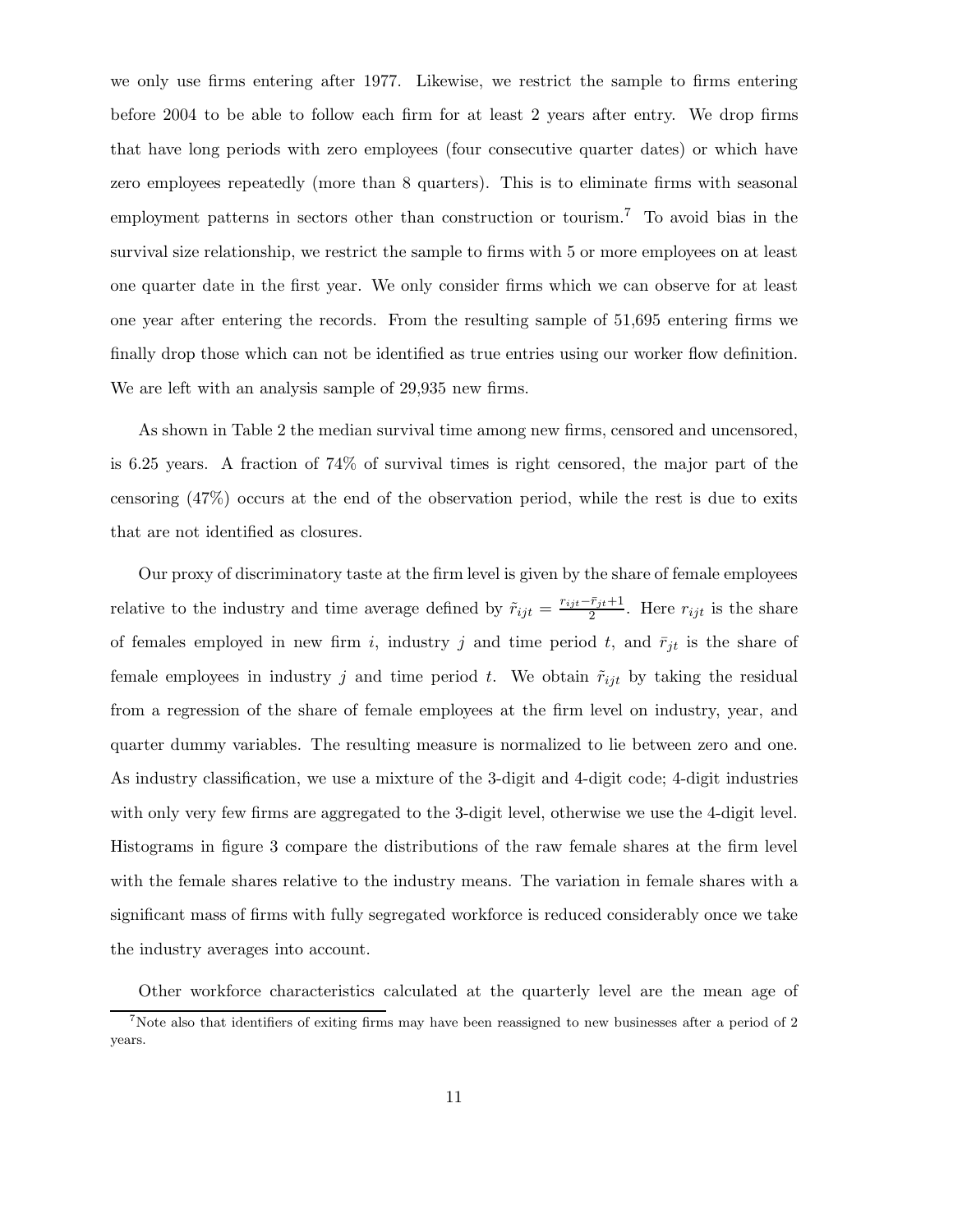workers, the share of white collar workers, and the median monthly wage. In addition to stocks at the quarter dates, we also observe flows of entries and exits of workers between quarter dates. In the analysis of new firms we focus especially on worker entries or "hires" during the first year of firm existence. We calculate the turnover rate during the first year by the number of hires over the number of workers still employed by the end of the first year. Further information on the type of hires can be constructed from the longitudinal structure of each worker's employment career. We divide the overall number of hires into the fraction hired from employment, unemployment, or out of the labor force. Likewise, we compare previous wages of hires with their wages in the new firm and calculate the share of hires who experienced a wage gain (more than 5% increase), wage loss, or no change in wages. Using the previous employer id of new hires we can identify teams of workers, which used to share a workplace in the past. A variable expressing shared experiences in the workforce is thus given by the share of this largest team in total hires.

Summary statistics of the variables used in the analysis of new firms are presented in Table 3. Quarterly stocks are measured at the 4th quarter date after entry. We can see that the average size of new firms is moderate with 11 employees. The female share among employees is 46%; note that this is a sample of firms excluding the male dominated construction sector. The majority of workers is hired directly from their last job, without intervening unemployment spell. A high fraction of 36% of hires also experienced a significant wage gain with the job transition. Table 3 also shows that firm entry varies over the calender year, with a higher fraction (39%) entering in the first quarter. The workforce of firms surviving for 5 years grows by 31% on average from year 1 to year 5.

We would like to stress that the major advantage of our data, beside the large sample size and long observation period, is that it allows the construction of a wealth of very detailed workforce characteristics, which are not usually available in micro-level longitudinal firm surveys. We will use those as determinants of firm survival in the empirical analysis. Apart from the workforce and payroll, however, there is no information on profits, other measures of output, prices, or technology.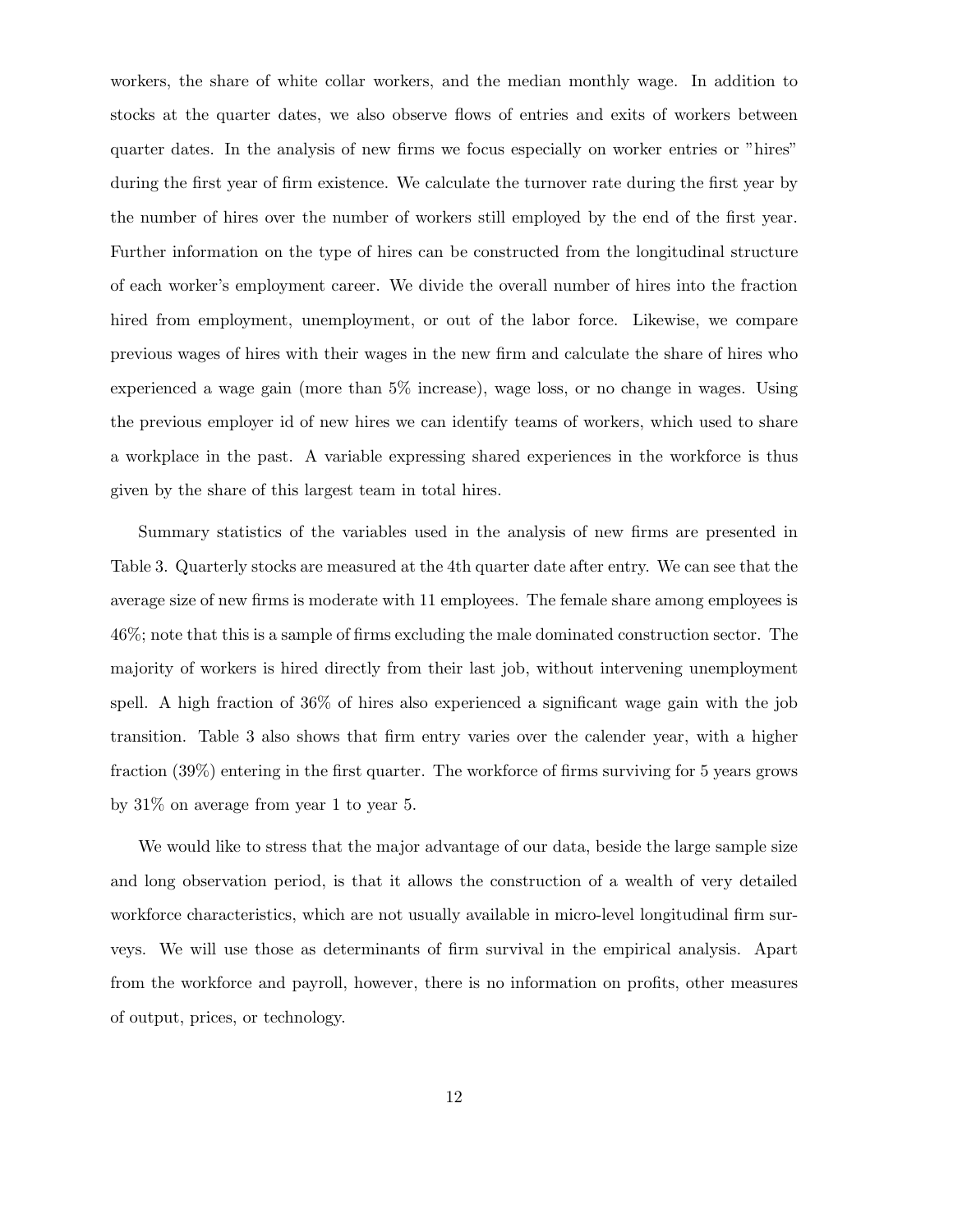### **4 Empirical Analysis**

The theoretical model in section 2 predicts that new market entrants with a strong prejudice against females reveal their preference by hiring a share of male workers above the market average. Because this behavior diminishes profits they face difficulties in sustaining competitive market pressure and leave the market in favor of their competitors. We test this fundamental prediction on the impact of competition on firms with strong taste for discrimination, by relating the relative share of females in the workforce  $r_{ijt}$ , measured in the fourth quarter after firm entry, to firm survival using a Cox proportional hazard model. An alternative reaction to market pressure involves learning about market fundamentals. Thereby discriminatory employers should increase the relative share of females over time. We test this in a regression analysis examining the relationship between the initial relative female share and the growth rate in the relative female share over the first five years for surviving firms.

Before presenting the estimation results we discuss two strategies that allow us to assess the robustness of our results.

#### **Sampling Bias in the Proxy for Employer Prejudice**

In the previous section we have motivated the use of the share of females in the workforce as a proxy for discriminatory employer tastes. The quality of the approximation is, however, subject to sampling bias that is negatively correlated with firm size. To see this, imagine a small firm with 5 employees entering the market. Even if the employer is perfectly genderneutral he/she is faced with the choice of hiring 2 or 3 female workers or a corresponding female share of 40% or 60%, respectively. In this case the variation in the female share is related to the chance that the last worker hired happens to be a man or a woman rather than to differences in discriminatory tastes. For a larger firm, on the other hand, the variation in the female share should be more revealing about the employer's preferences. More generally, the argument is that even a gender-neutral employer, hiring workers by randomly drawing from a pool of applicants regardless of their gender, faces a positive probability of ending up with a segregated workforce. Of course, the probability decreases in the total number of hires.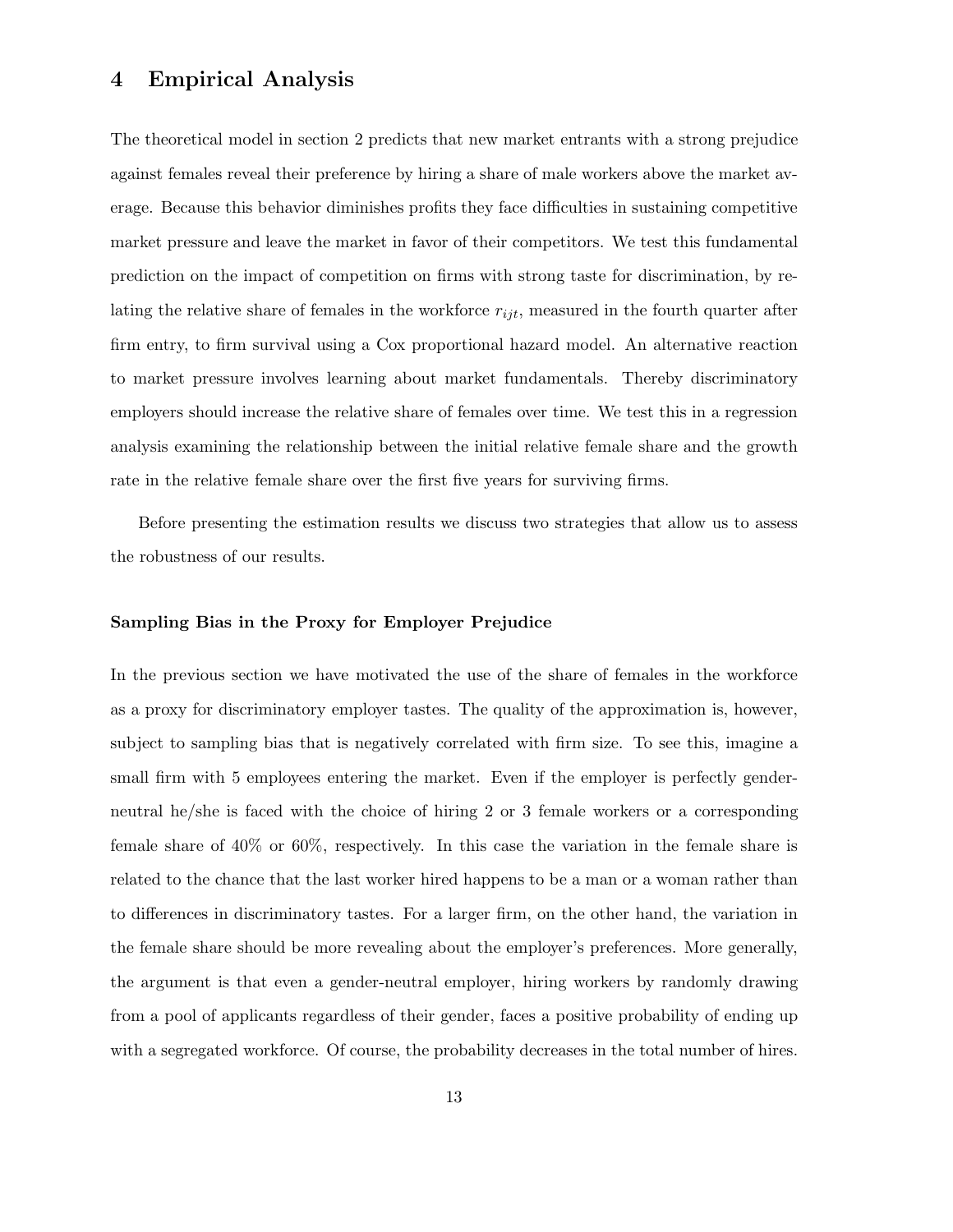If the relationship between the share of female hires and firm survival is due to discriminatory behavior we would thus expect to find less attenuation by sampling bias in the estimates and stronger effects for larger entrants.

#### **Exogenous Variation in the Supply of Female Workers**

To get an idea whether the relationship between the share of female workers and firm survival is driven by unobserved factors rather than a causal connection we exploit the variation in supply shift factors. The idea here is to model the pool of potential applicants for each new firm and to examine whether variation in the gender composition of applicants determines the female share at the firm level using an instrumental variables strategy. So the question we are asking is: What happens to firm survival if a gender-neutral employer is driven to hire relatively more male workers, because of the dominance of male applicants in the market? If firm survival is unaffected by variation in the female share that is due to exogenous supply shifts this would be evidence that unobservable factors such as technology are driving the relationship between survival and the gender workforce composition.

Our strategy is to model the pool of potential applicants by the total set of hires in new and established firms occurring in the corresponding quarter at the industry and region level. We argue that the gender composition in the hires is likely driven by supply shift factors releasing either more women or more men to the market. Specifically, we experiment with two sets of instruments for the relative female share. The first set is given by the ratio of female hires to all hires per region and industry in the quarter of firm entry and in the subsequent three quarters. There is a tradeoff between the number of industry region cells and the amount of variation provided by the instruments. If we use too small cells the number of hires will be determined by the entering firms only. Therefore, we define industries at the 2-digit NACE level, for regions we use the 2-digit NUTS definition.<sup>8</sup> This instrumental variable strategy captures symmetric responses to positive and negative supply shocks of female workers and disregards the possibility of different reactions for smaller and larger firms.

 $848$  industries  $*$  9 regions = 432 cells per quarter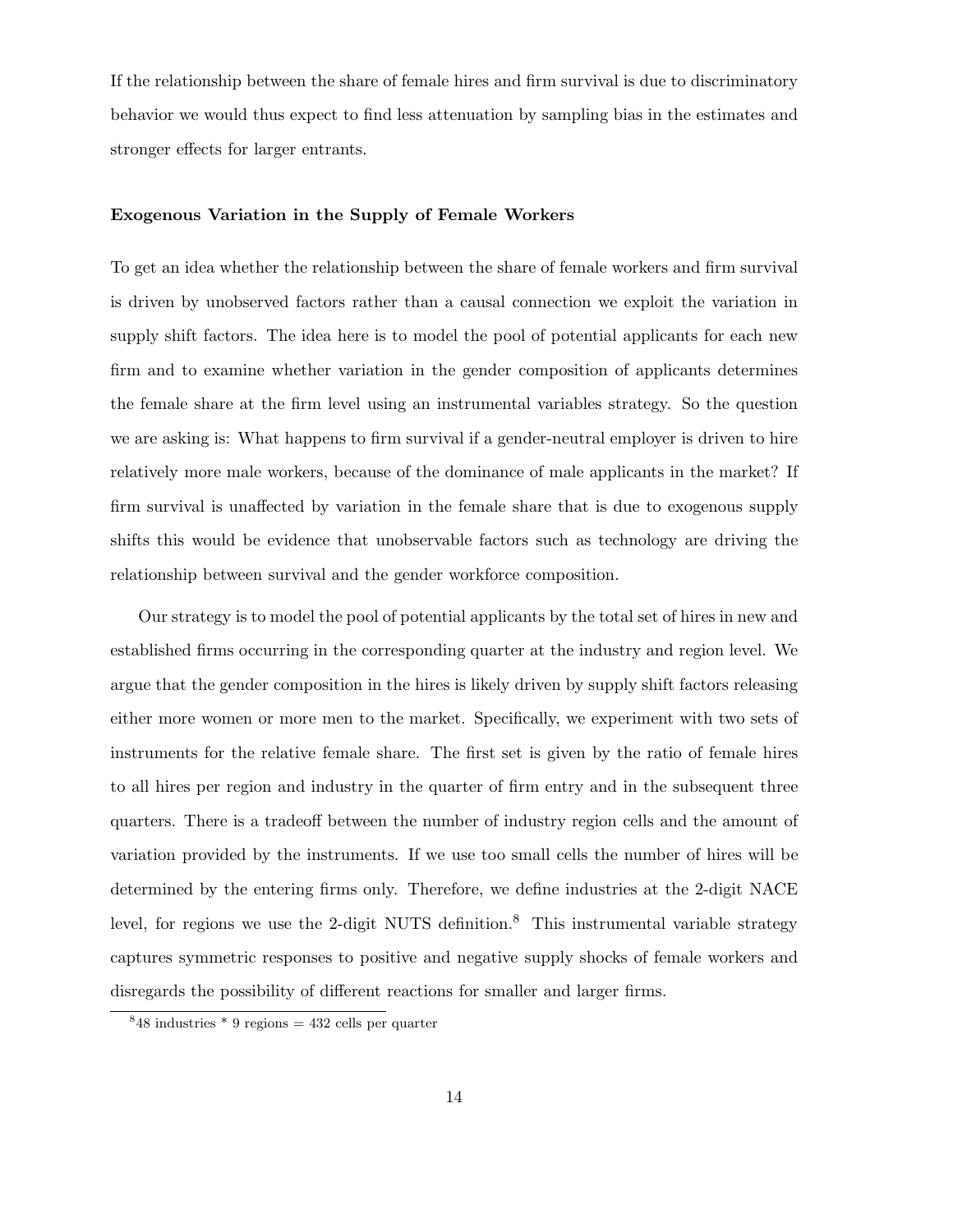Our second approach attempts to model hiring behavior given the gender composition in the pool of applicants and firm size more closely. We construct sets of instruments based on the predicted probabilities that a firm selects a low share or a high share of females given the share of females in total hires in each of the first four quarters as well as firm size at the end of year one. Thereby we assume that the firm is gender-neutral and samples workers from the pool of potential applicants in independent random draws. The probabilities that firm  $i$ in period t ends up with a low (high) female share  $r_{ijst}$  - that is a female share in the bottom (top) quartile  $r_{(25)j\overline{s}}$  ( $r_{(75)j\overline{s}}$ ) of the long-run distribution of industry j and region s - are given by the binomial distribution

$$
Prob\left[r_{ijst} \le r_{(25)js}\right] = \sum_{k=0}^{n_{(25)it}} \binom{n_{(25)it}}{k} p_{jst}^k (1-p_{jst})^{n_{(25)it}-k} \tag{4}
$$

$$
Prob\left[r_{ijst} \ge r_{(75)js}\right] = 1 - \sum_{k=0}^{n_{(75)it}} \binom{n_{(75)it}}{k} p_{jst}^k (1 - p_{jst})^{n_{(75)it} - k} \tag{5}
$$

where  $p_{jst}$  is the female share in total hires and  $n_{(25)it} = size_{ijst} * r_{(25)js}$  and  $n_{(75)it}$  =  $size_{ijst} * r_{(75)js}$  with  $size_{ijst}$  being the size of firm i in period t. The expression in equation (4) is particularly sensitive to a variation in the female share in market hires at the bottom of the distribution, while equation (5) is more sensitive to variation at the top. In addition, the variation in the sensitive areas is always higher for larger firms than for small firms. This allows us to concentrate on variation in exogenous supply conditions of larger firms. As before, we calculate the instruments for each of the first four quarters of a firm's existence and classify industry and region at the 2-digit NACE and NUTS levels.

#### **4.1 Estimation Results**

The presentation of estimation results starts with hazard models of firm survival, which examine the basic relationship between the relative female share of workers and firm survival as well as the non-linearity the relationship in table 4. Then we proceed to the instrumental variables strategy using a control function approach in table 5 and present findings about the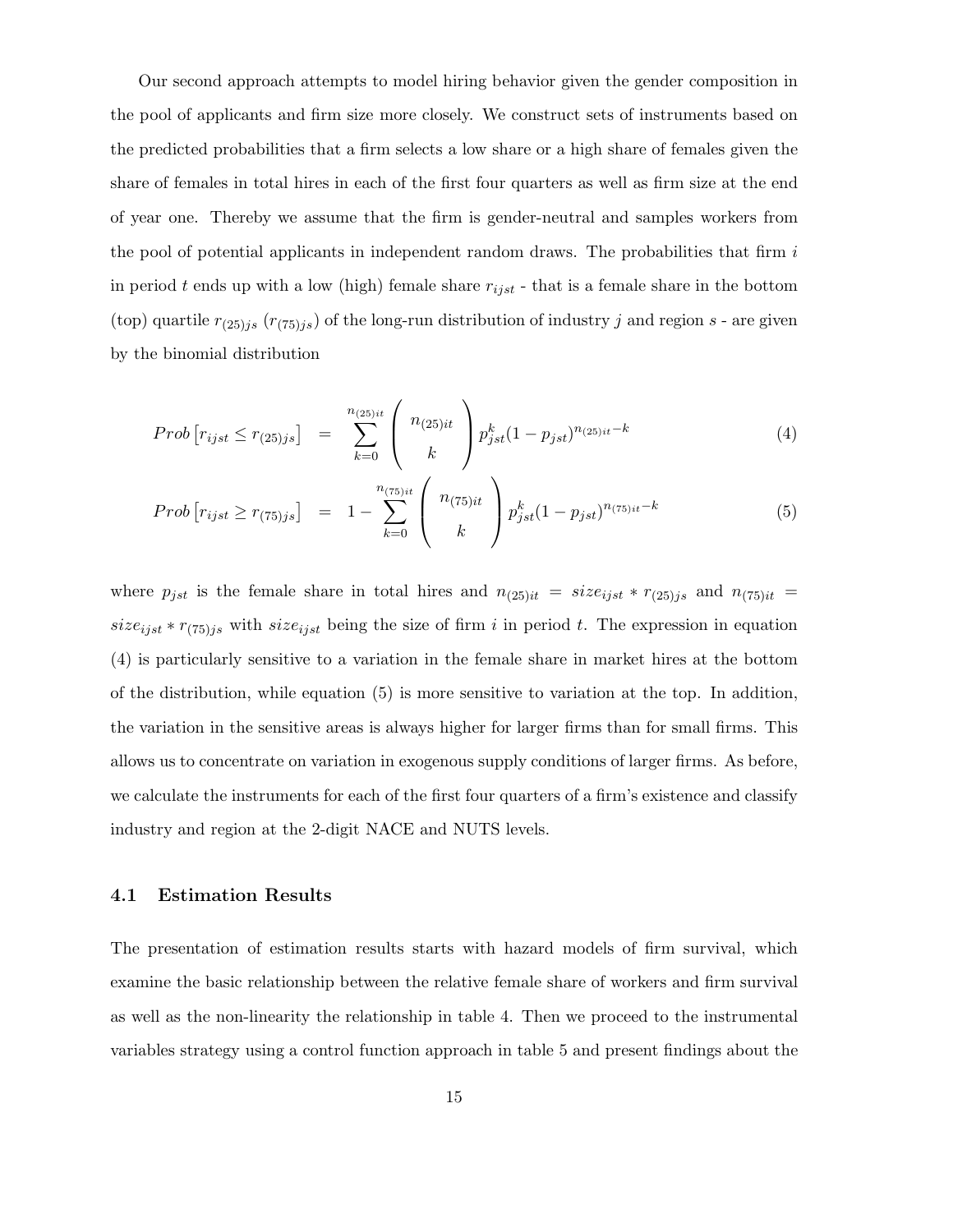determinants of the growth in the relative female share in table 6.

#### **4.1.1 Firm Survival**

Table 4 presents results from Cox regressions. We start with a simple specification in column (1), which relates the exit hazard to the relative share of female employees and some firm characteristics. All models also control for industry, region, year, and quarter effects using a rich set of dummy variables.<sup>9</sup> The share of female workers has a strong negative effect on exit rates. The coefficient estimate implies that a 10 percentage point increase in the share of females hired reduces the exit hazard by about 50%. The effects of the remaining variables are also of interest. The share of white collar workers and the median wage, both possibly related to the qualification level of the workforce, have a positive effects on the survival probability. Firms starting with a larger workforce survive longer as well. Foster et al. (2008a) argue that the initial size of a firm may reflect idiosyncratic demand conditions; the higher the initial demand the higher is the probability to survive. The effect of the average worker's age is negative.

In the next two columns we add further variables to the initial model. We do this to find out whether the relative female share is correlated with other firm characteristics that are relevant for productivity. Adding characteristics derived from the workers' employment careers, however, does not lead to a major change in the coefficient on the relative share of female workers. Its magnitude is slightly reduced but the main effect appears to be robust. The share of workers hired from previous jobs has a strongly positive effect on firm survival, while hiring for wages that differ from their last wage increases the exit probability. The effect is bigger for hires with a wage loss, though, which reflects workers who have been possibly overpaid in their last jobs. A high turnover rate of workers in the first year appears to be detrimental for firm survival. Firms who succeed in hiring teams workers who used to work

<sup>9</sup>We do not use the market concentration or the Hirsch-Herfindahl-Index as measures of the competitive environment in an industry. As Austria is a small open economy, these measures do not necessarily reflect the competitive environment. For example, the figures for market concentration might be equal for a local industry and a market with the same number of firms but facing international competition. Therefore, we think that dummy variables for industries are more appropriate. To account for changes in the competitive environment over time, we estimated our empirical model for five year periods. The estimated effects do not change.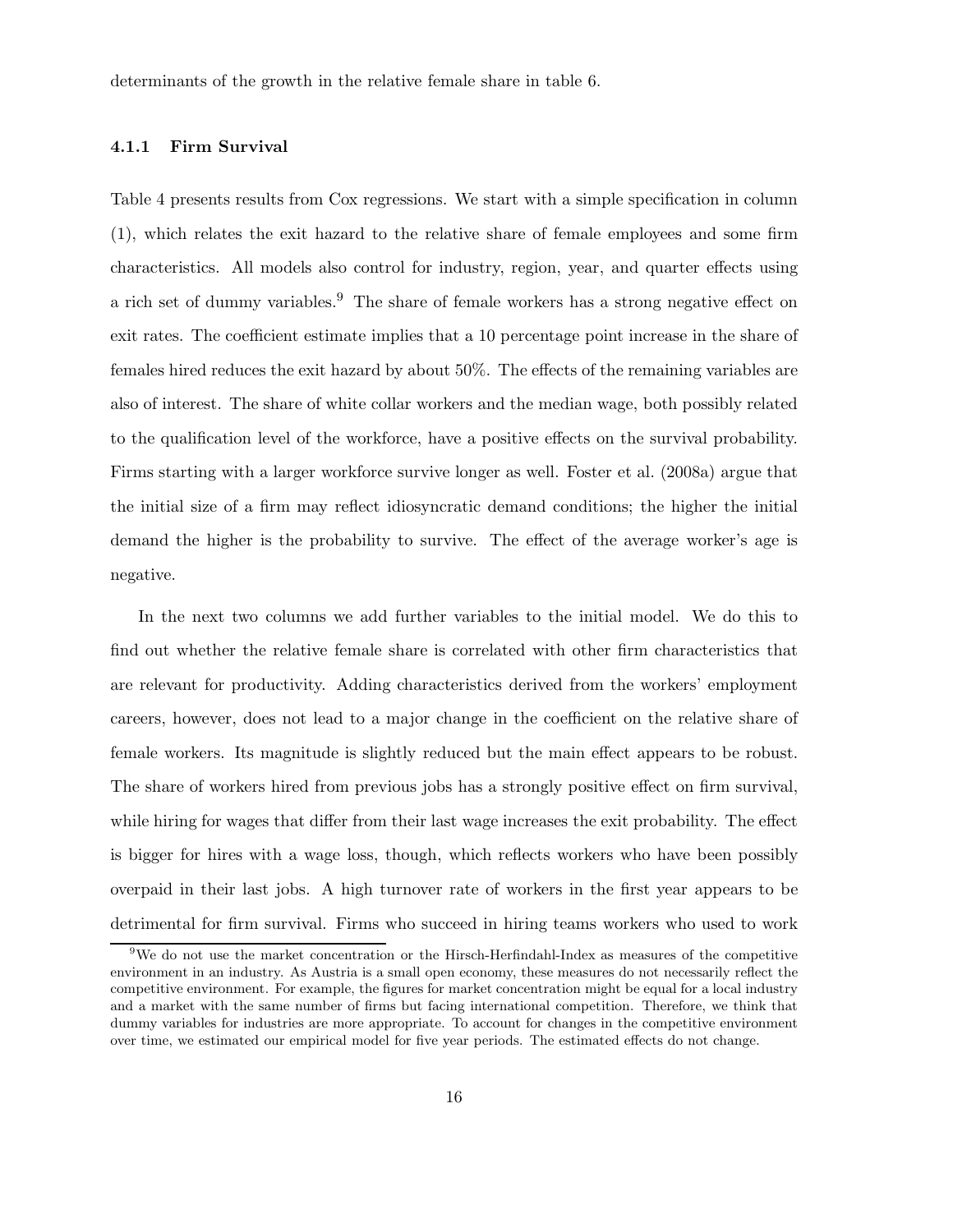together in the past face a large increase in the probability to survive. Overall, these results confirm that the female share is not strongly correlated with other observable determinants of survival.

In column (4) we investigate the functional form of the relationship between the relative female share and firm survival by adding quadratic term. The result strongly confirm the hypothesis supported by theory that the effect should be a non-linear. To visualize the functional form, we plot the the implied parabola along with results form a more flexible specification using dummy variables for deciles of the relative female share distribution in left graph in figure 4. The result is striking: predominantly firms with the lowest shares of female workers are driven out of the market. The effect from increasing the female share for firms above the third tertile of the distribution is zero. To the magnitude of the effect on firms with strong prejudice is also considerable. For firms with very low female share (lowest quartile relative to the industry average) we estimate an increase in the exit rate of 20 percentage points relative to firms with a median relative share of females. Given a median survival time of 6.25 years, this corresponds to a reduction of the time the firms stays in the market by 18 months.

Columns five and six in table 4 show the effects for samples of larger firms. We restrict the sample to firms with at least ten employees and in column (5) and to firms with at least 15 employees in column (6). At small levels of the relative female share the negative slope in the effect on the exit rate increases when we move to samples with increasing average firm size. This is also visualized in the right graph in figure 4, which is based on results from the sample in column (5). This finding confirms our prediction that the effect of discrimination is stronger for larger firms, resembling the quality of the approximation of discriminatory prejudice by the relative female share.

#### **4.1.2 Instrumental Variable Analysis**

The most straightforward way to account for endogeneity in a nonlinear model, like our survival equation, is via a control function approach, which introduces residuals from the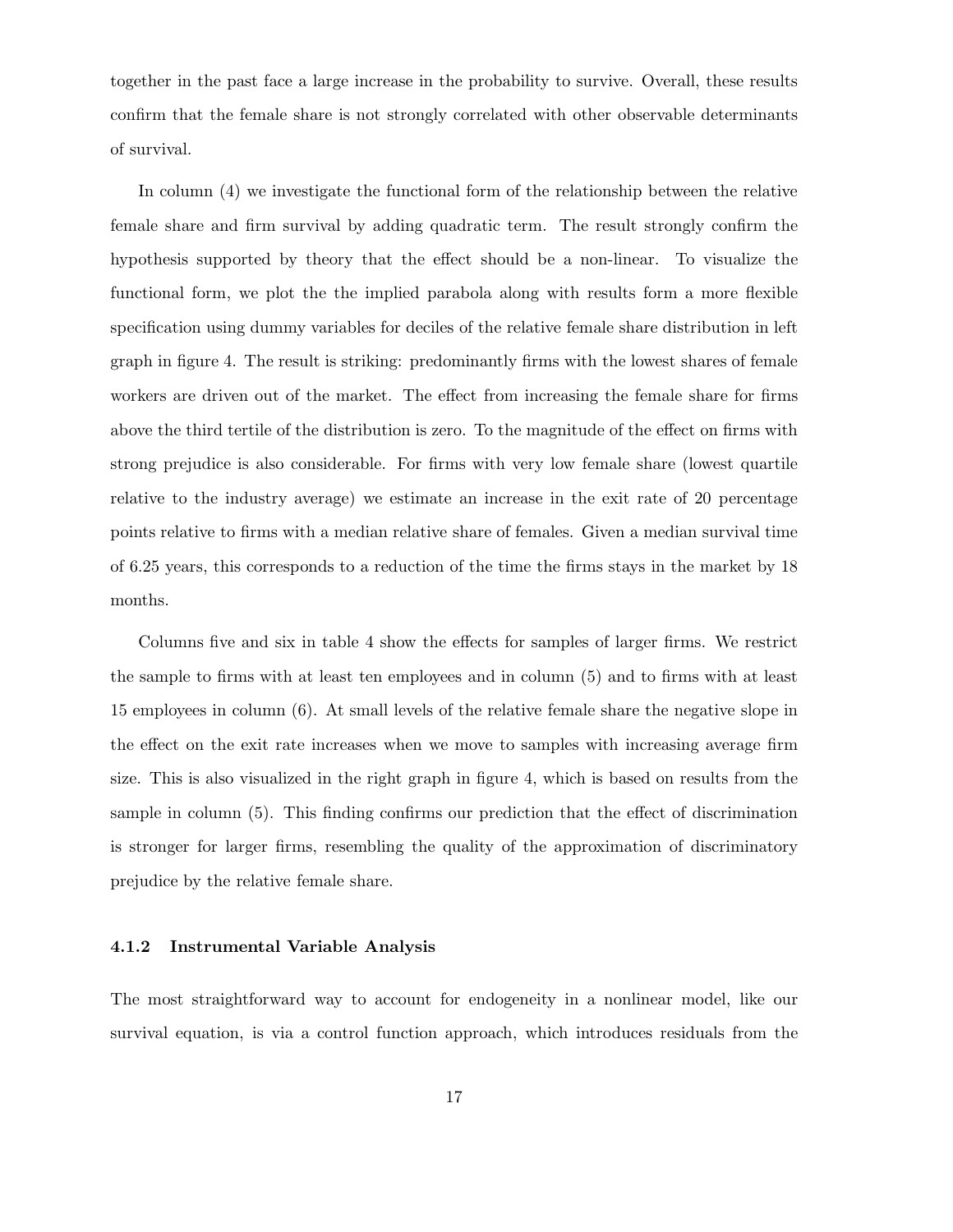reduced form for the regressors as covariates in the structural model (Blundell and Powell, 2003). We thus use a a two-step estimation procedure: in the first step we estimate a reduced form equation regressing the relative female share on the instruments and the additional exogenous variables. The second stage model includes flexible functions of the reduced form residuals in the Cox regression model of firm survival. In table 5, we present estimation results for linear and the quadratic models. For comparison, columns (1) and (4) are copied from table 4 and refer to the results without adjustment for endogeneity of the relative female share. In columns (2) and (5) we use the first set of instruments derived from the share of female hires at the industry and regional level, while columns (3) and (6) are using the second set of instruments based on the probabilities of observing a low or a high female share given firm size, and industry, region share of female hires.

In the first stage equations both sets of instruments have significant impacts on the relative female share at the firm level. A lower share of female applicants at the market level also lowers the share of female workers in new firms or increases the probability that new firms end up with a low relative female share. Values of the F-test for joint significance of the coefficients are  $23.85$  and  $15.01$  for the first and second set of instruments, respectively.<sup>10</sup> If we look at the point estimates in the second stage results in table 5 all coefficients imply a negative impact of the relative share of female workers on exit rates. The magnitudes of the coefficient estimates are in line with the unadjusted models. But standard errors are large, especially in the linear models. In the quadratic models, the instrumental variables estimates yield significant effects on the relative share of female workers and the point estimates hardly differ from the unadjusted model in the case of the second set of instruments based on the probabilities of hiring low or high female shares. The control function terms are insignificant, however, which could imply that relative female share is not endogenous with respect to firms survival. Or in other words, unobserved heterogeneity doesn't play a major role when it comes to the relationship between the share of female workers and survival prospects of the firm. Even a gender-neutral firm hiring a large number of male workers, because there is a lack of supply from females, faces a higher exit probability.

<sup>&</sup>lt;sup>10</sup>The results for the first stage regressions for both sets of instruments can be found in Appendix table A.1.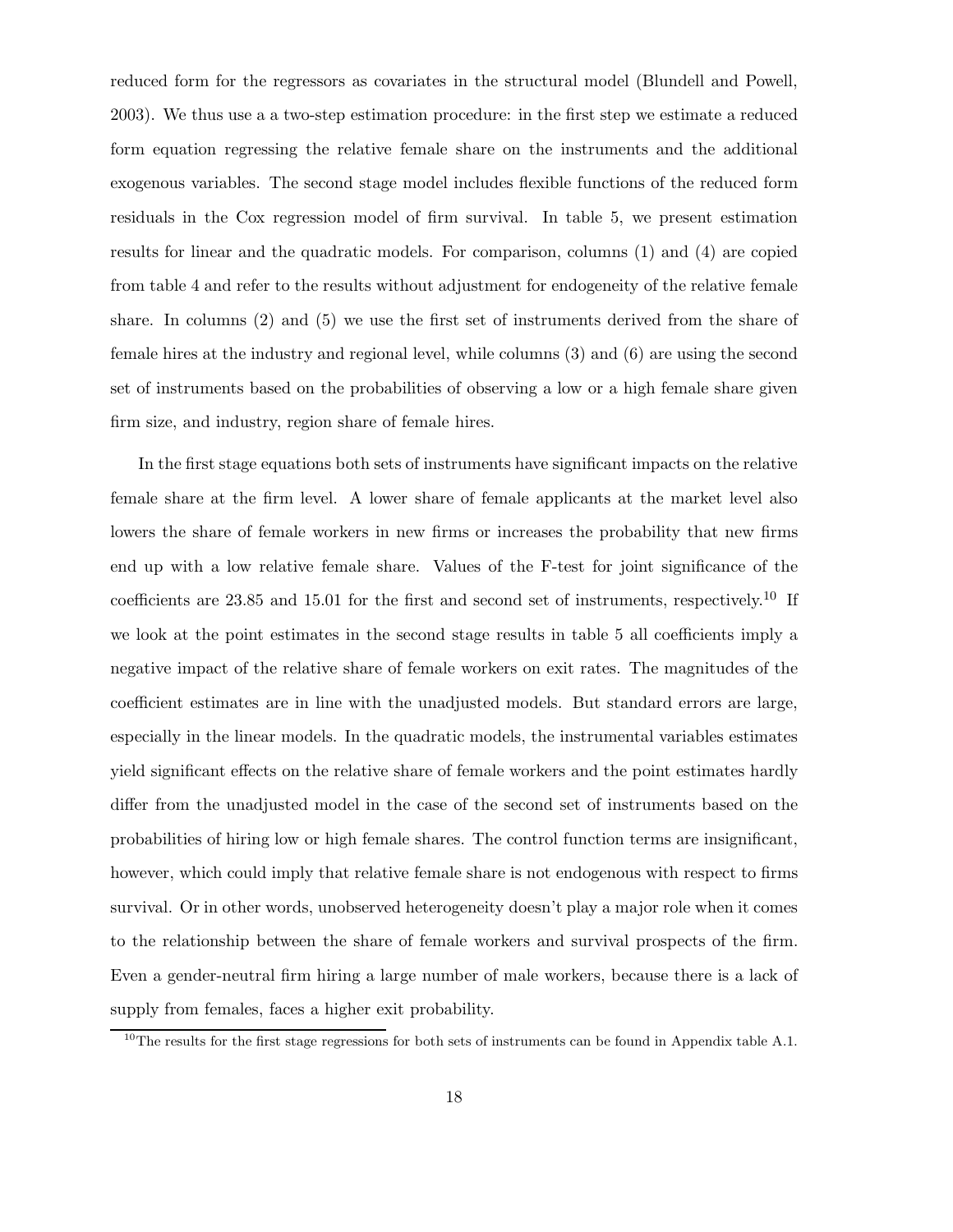#### **4.1.3 Growth of the Relative Female Share**

Table 6 presents results from linear regressions with the growth rate in the share of female employees from year 1 to year 5 as the dependent variable for the set of firms surviving at least 5 years. Following Davis and Haltiwanger (1999) we calculate the growth rate in the female share as the difference in female share between year 1 and year 5 over the average female share during that period  $gr_{it} = \frac{\tilde{r}_{i(t+4)} - \tilde{r}_{it}}{0.5(\tilde{r}_{it} + \tilde{r}_{i(t+4)})}$  to obtain a value in [−2, 2].

The results show that firms starting out with a low relative female share in the first year experience a stronger growth than firms starting with high female shares. This effect appears to be non-linear as well, implying that firms starting out with the lowest female share take an extra effort to pick up to the industry average. We take this as evidence for a learning effect. If a discriminatory employer, hiring few female workers initially, manages to survive, he will adapt his hiring strategies and increase the female share over the first 5 years.

#### **4.2 Discussion: Alternative Explanations**

On the whole, the results presented above are strongly supportive of the theoretical prediction that competitive pressure drives discriminatory employers out of the market. But are they strong enough to provide evidence for a causal relationship between discrimination and employer success? Obviously also other interpretations are compatible with our results. Here we discuss alternative explanations of our findings in turn and argue why we think that taking all pieces of evidence together our interpretation is more convincing.

*Technology as a Source of Unobserved Heterogeneity* Our empirical research design is based on the hypothesis that competition sifts out more productive firms. Variables that determine firm survival should therefore also be related to profitability. The interpretation of the negative effect of the relative female share on exit rates is that it proxies for discriminatory prejudices which bear a higher cost on the firm. However, the female share could be correlated with other productivity relevant factors as well. We included a rich set of controls in the regressions to test for correlation of the female share with observable firm characteristics. The results show that even after controlling for all observable factors, the effect of the female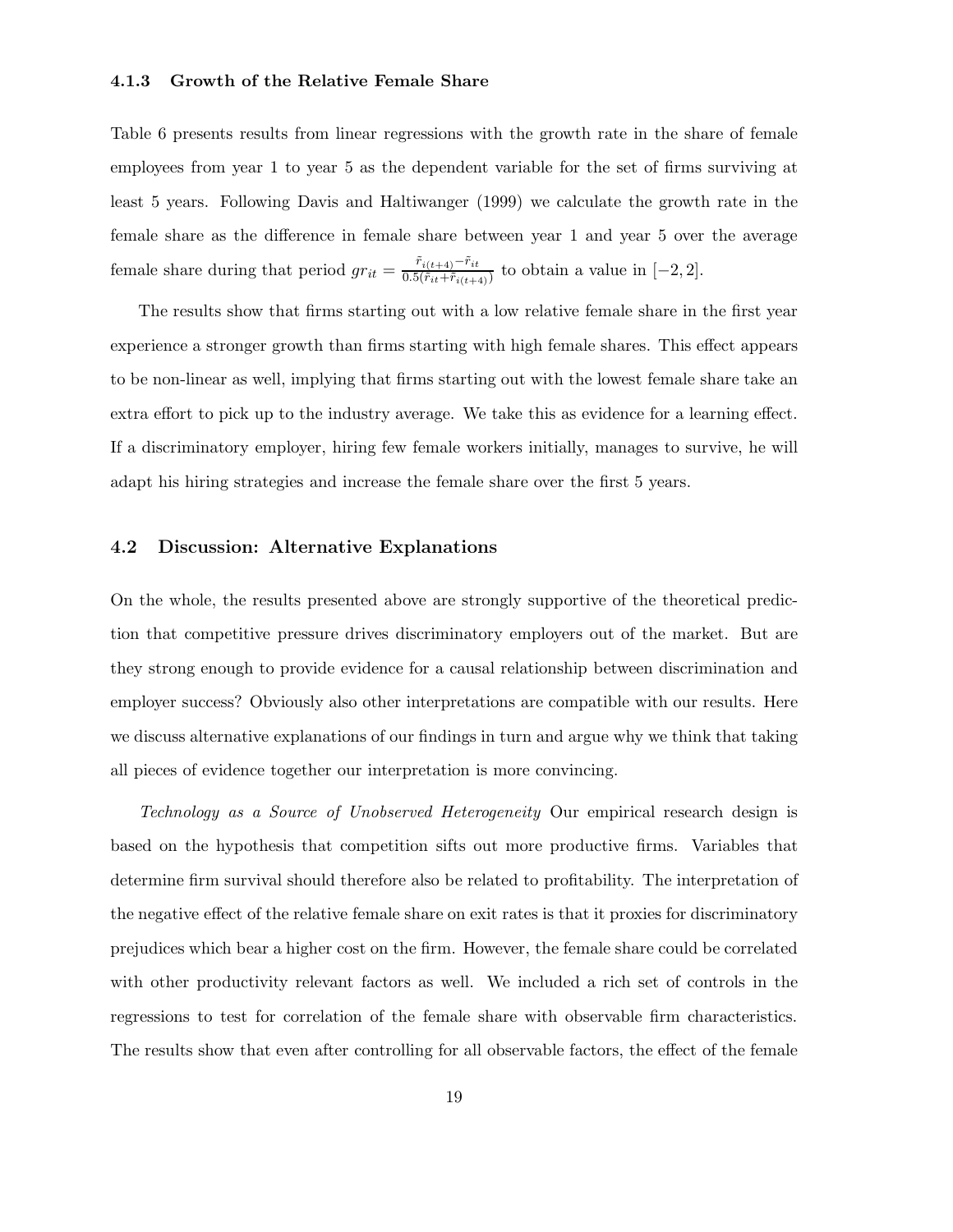share on survival is still substantial. This leaves unobserved productivity related variables, like technology, as sources of potential bias. It could be that firms using more advanced technologies hire more women, because their production processes require less of the menial work mostly done by males. The instrumental variables strategy based on the supply-push argument is designed to confront this argument by exploiting variation in female shares at the market level. Estimates from the control function models reinforce the main result and provide evidence against omitted variables bias.

Further evidence against the concern that our results might be driven by unobserved heterogeneity comes from the strong non-linearity in the effect. Although we lack information on several measures of profitability that might be correlated with the gender distribution of the workforce, it hard to imagine why their effects would be concentrated at the lowest levels of the female share.

*Females Hired in Part-Time Work* One shortcoming of the data is that it does not provide information on working hours and we thus cannot identify whether an employee is working part-time or full-time. This is a disadvantage as part-time work is especially prominent among females and there is evidence that part of the gender wage gap is due to women working in part-time jobs (Manning and Petrongolo, 2008). Hiring cheap part-time workers might not only be a cost effective option but also allows for flexible reactions to demand shocks. To deal with this argument we use the observation that part-time work is highly concentrated in certain occupations. Controlling for industry indicators at a narrow level, allows us to capture some of the occupational effects. In addition, we estimated models for a restricted sample of industries with a low share of part-time employment. Results are shown in Appendix table A.2. Although the effect of the female share on firm survival is somewhat smaller among the selected industries, the relationship is still significantly negative. Therefore we conclude that the basic result is not driven by firm heterogeneity in the use of part-time work.

*Higher Risk Aversion Among Females* A growing literature demonstrates systematic gender differences in risk aversion and competitiveness (Croson and Gneezy, 2009; Niederle and Vesterlund, 2007). If women are less willing to take the risk of job loss they might select into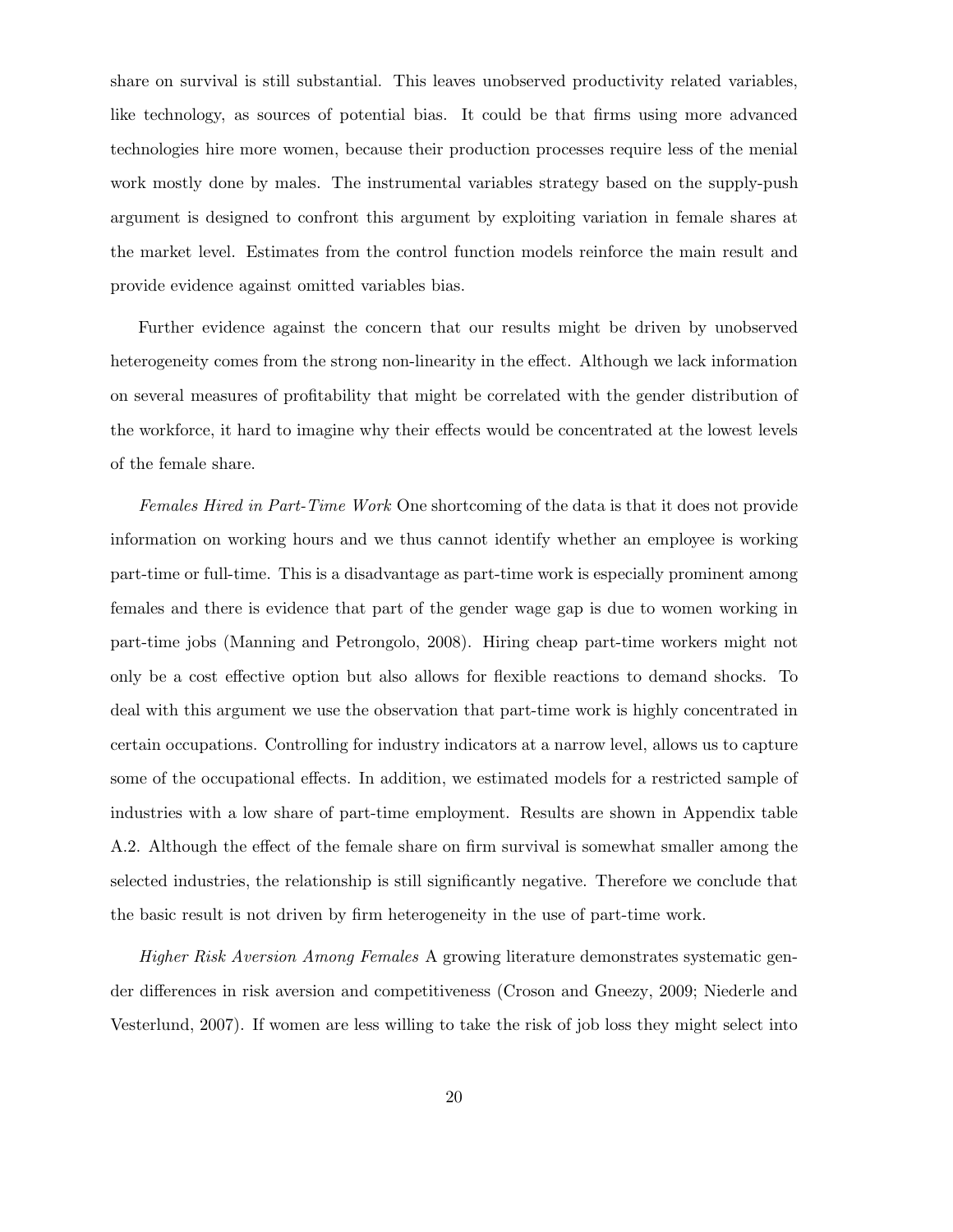firms that are offering more stability. The difference in gender workforce composition between failing and surviving firms might thus be the result from selection by employees rather than the employer's preferences. However, it is probably much harder to make a prediction about future job stability for new firms than for established firms with a well-known record. While there may be a significant difference in worker preferences for new versus established firms between genders<sup>11</sup>, it is less plausible that workers are able to predict the risk of failure of newly entering firms. In addition, we find stronger effects for larger firms which typically offer more stable jobs. This allows us to rule out employee selection by firm size.

*Managerial Ability and Social Interactions* Another crucial factor for the success of a new firm, which is unobservable in the data, is the manager's ability. It seems plausible that managerial ability is negatively correlated with discriminatory prejudice, which would imply that managers who realize that discrimination is detrimental for profits, are also better at taking decisions in other areas that are crucial for success. In this case the effect from a low female share on firm survival would capture the negative impact of bad management practices in general with discrimination being one of them.

In the theoretical model the competitive advantage of firms with low levels of prejudice is due to lower wage costs and the correct perception of female versus male productivity that determines the expected flow of profits. Additional factors relevant for the success of nondiscriminatory firms, could be due to an improvement of social interactions among workers in a less male-dominated environment. Experimental evidence highlights substantial productivity gains from social interaction among coworkers or between managers and subordinates (Bandiera et al., 2005, 2009).<sup>12</sup>

<sup>&</sup>lt;sup>11</sup>The effects of starting a new job in a new firm as opposed to starting a job in and established firm on individual careers is the subject of future research.

 $12$ In related research we examine whether the female share is correlated with the gender of high wage workers hired in the first month of firm existence (Weber and Zulehner, 2010).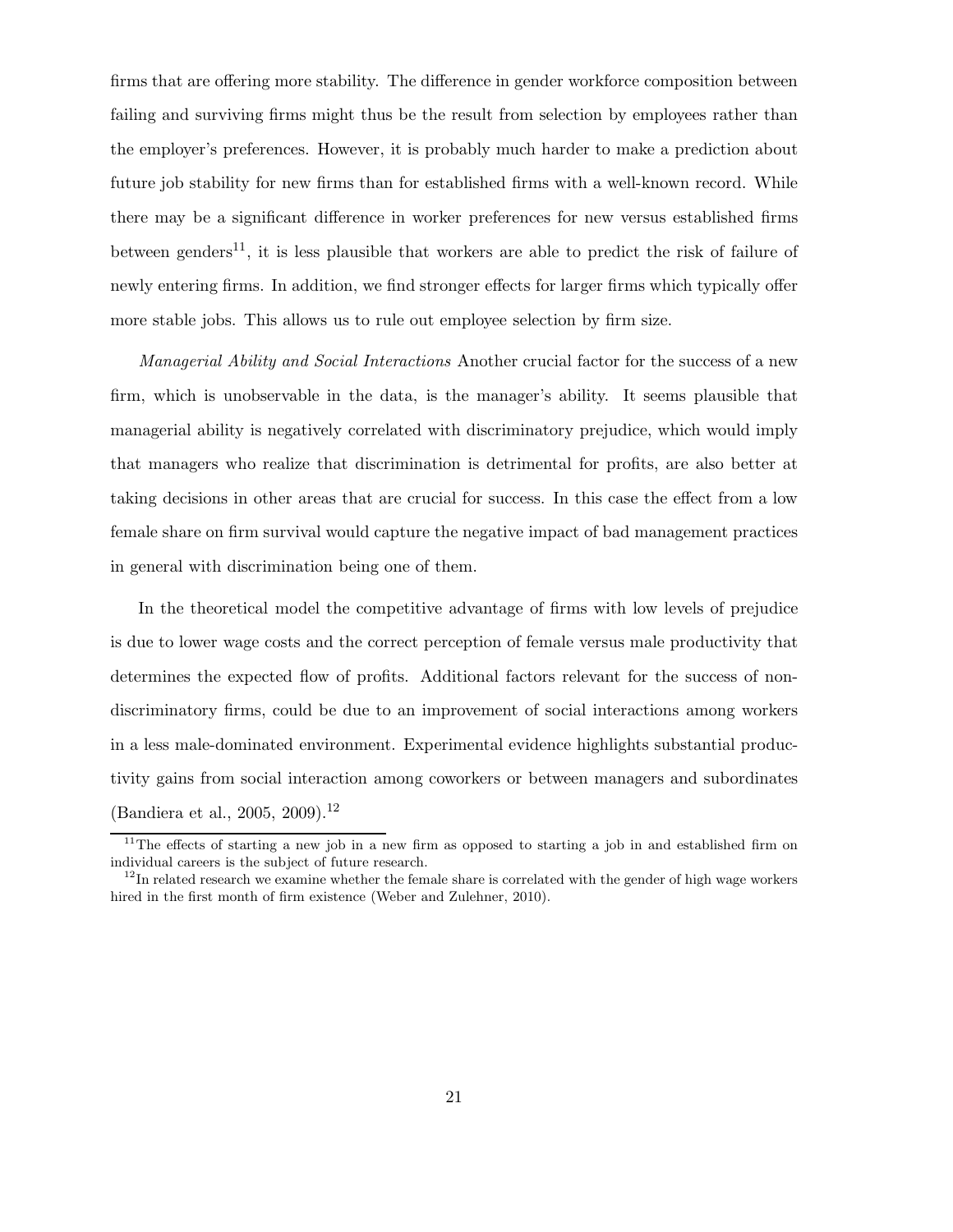## **5 Summary and Policy Implications**

In this paper we have examined whether market competition contributes to the reduction of discrimination against females. Our empirical analysis is based on a dynamic model of employer discrimination in a market with firm entry and incomplete information. As there is constant entry of all types of prejudiced employers, we predict a persistent wage gap and a segregation of female workers towards the least discriminatory employer. The other prediction of the theoretical model that firms with the strongest prejudices against females are more likely to leave the market is the focus of our empirical analysis.

In the presence of a gender wage gap discriminatory employers should reveal their preferences by hiring relatively more male workers than the average firm. Our strategy is thus to relate the share of female workers relative to the industry average to firm survival, the ultimate measure of its economic success. The empirical analysis is set in Austria where labor market institutions have historically promoted differential treatment of female and male workers. The Austrian Social Security database provides excellent micro-data on the life spans of large sample newly entering firms plus a number of workforce characteristics based on individual employment careers.

We find strong indication for a negative effect of relative female share on exit rates, which is not diminished by the inclusion of a rich set of other productivity relevant variables in the regression model. This effect is mainly concentrated at the bottom of the distribution: firms with relative female shares in the bottom quartile exit about 18 months earlier than firms with a median share of females, while there is no difference in survival between the median and the top of the female share distribution. We regard this as strong evidence for the competitive pressure which drives discriminatory employers out of the market.

We also perform robustness checks to rule out alternative explanations for our finding. As firms draw from a limited pool of applicants, small firms unaware of the workers' gender may still end up with a segregated workforce. We find that the relationship between female shares and exit rates is stronger for larger firms providing confirmation for the share of female workers to be a valid proxy for the employer's prejudicial tastes. As the female share may also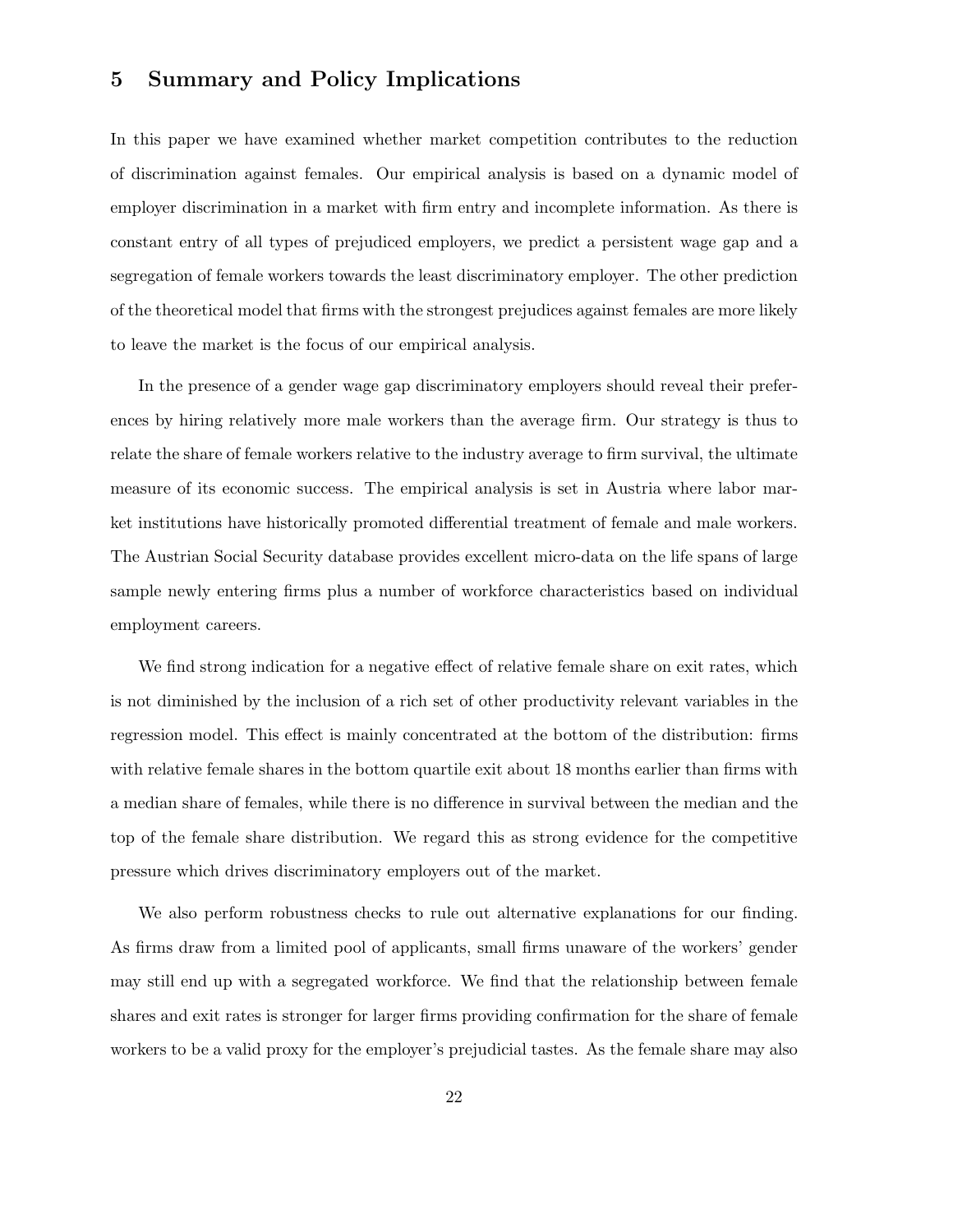be correlated with unobserved managerial talent, we use instruments constructed from the overall fraction of females hired by industry and time period capturing a supply-push in the female share at the firm level and find that unobserved heterogeneity does not play a major role. Our result is also not driven by industries prone to part time work or other particular industries.

We further analyze the growth in the relative female share for firms that survive for at least 5 years. The initial share of female workers has a significant effect on the growth of the female share over the first five years. We find that highly discriminatory firms that manage to survive submit to market powers and increase their female workforce over time.

Our results show that firms that discriminate give up profits and are driven out of the market by competitive pressures. Market forces are a strong force against discrimination. But, do these results imply that competition makes anti-discrimination legislation obsolete? We would not agree to this statement. The theoretical analysis shows that although discriminatory firms do not survive in the market, a constant entry of all types of prejudiced employers may still lead to wage gaps and segregation. And although our empirical results show that competitive pressure eliminates businesses with discriminatory preferences above the equilibrium level, policy effort may still be required to change the equilibrium level.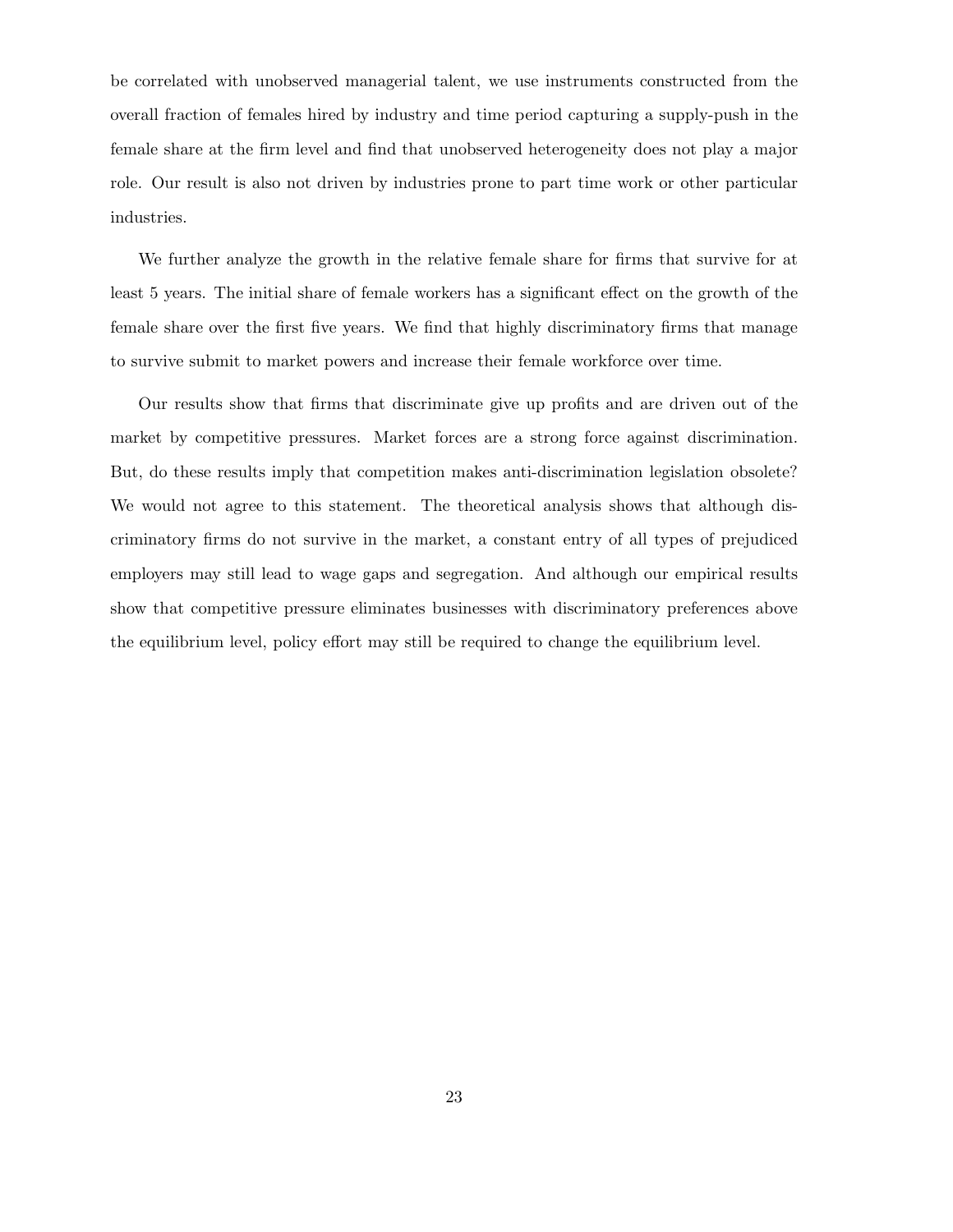### **References**

- Kenneth Arrow. *Discrimination in Labor Markets*, chapter The Theory of Discrimination, pages 187–203. Princeton University Press, 1973.
- Orley Ashenfelter and Timothy Hannan. Sex discrimination and product market competition: The case of the banking industry. *The Quarterly Journal of Economics*, 101:149–173, 1986.
- Marcus Asplund and Volker Nocke. Firm turnover in imperfectly competitive markets. *Working Paper*, 2005.
- Oriana Bandiera, Iwan Barankay, and Imran Rasul. Social preferences and the response to incentives: Evidence from personnel data. *Quarterly Journal of Economics*, 120:917–962, 2005.
- Oriana Bandiera, Iwan Barankay, and Imran Rasul. Social connections and incentives in the workplace: Evidence from personnel data. *Econometrica*, page forthcoming, 2009.
- Gary S. Becker. *The economics of discrimination*. University of Chicago Press, Chicago, 1957.
- Gary Benedetto, John Haltiwanger, Julia Lane, and Kevin McKinney. Using worker flows to measure firm dynamics. *Journal of Business and Economic Statistics*, 25:299–313, 2007.
- Dan Black. Discrimination in an equilibrium search model. *Journal of Labor Economics*, 13: 309–334, 1995.
- Sandra E. Black and Elizabeth Brainerd. Importing equality? The impact of globalization on gender discrimination. *Industrial Relations and Labor Review*, 57:540–559, 2004.
- Sandra E. Black and Philip E. Strahan. The division of spoils: Rent-sharing and discrimination in a regulated industry. *American Economic Review*, 91:814–831, 2001.
- Richard Blundell and James L. Powell. Endogeneity in nonparametric and semiparametric regression models. In M Dewatripont, Lars Hansen, and S. J. Turnovsky, editors, *Advances in Economics and Econometrics*, pages 312–357. Cambridge University Press, 2003.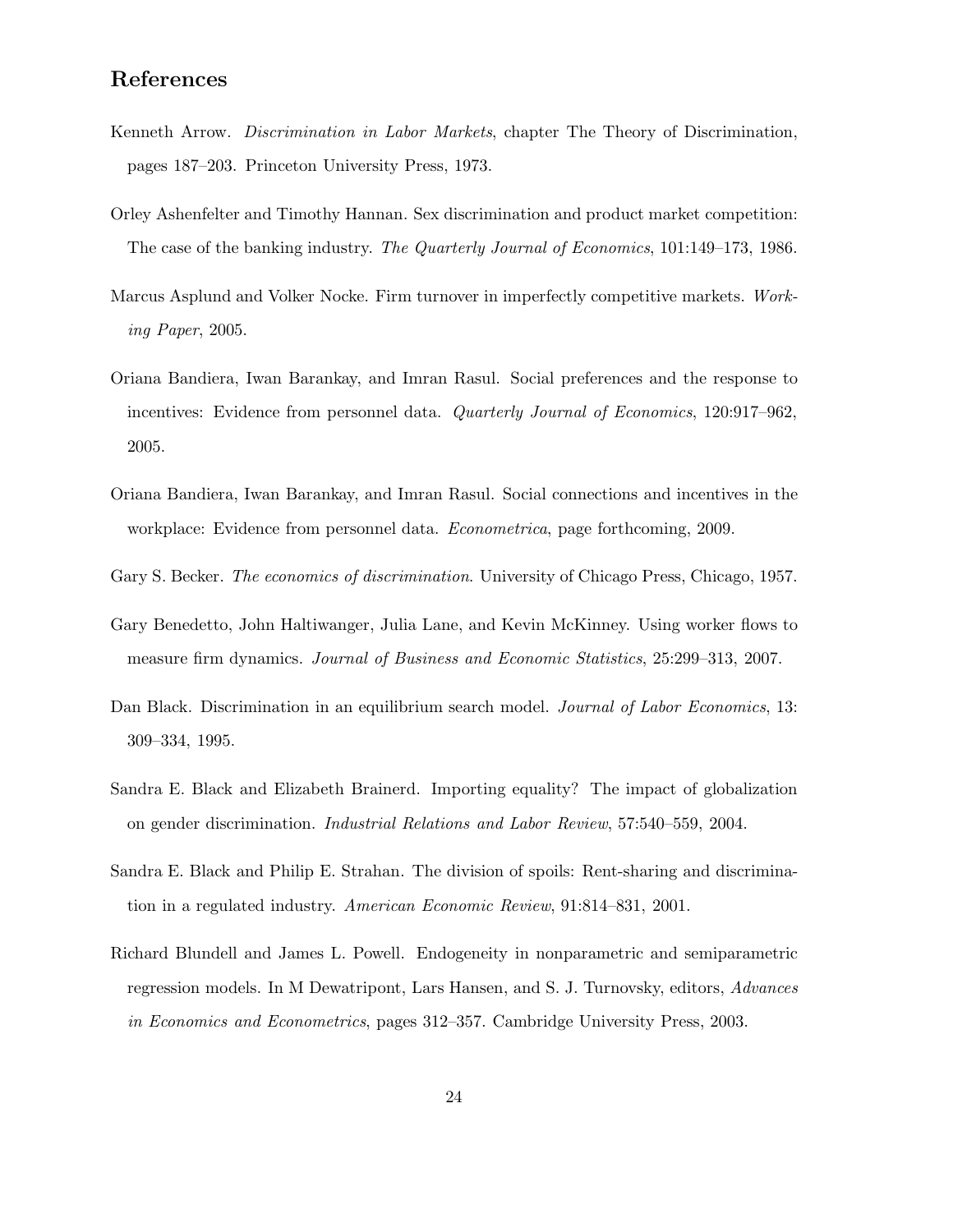- Rene Böheim, Helmut Hofer, and Christine Zulehner. Wage differences between Austrian men and women: semper idem? *Empirica*, 34:213–229, 2007.
- Richard E. Caves. Industrial organization and new findings on the turnover and mobility of firms. *Journal of Economic Literature*, 36:1947–1982, 1998.
- Kerwin K. Charles and Jonathan Guryan. Prejudice and wages: An empirical assessment of Becker's The Economics of Discrimination. *Journal of Political Economy*, 116:773–809, 2008.
- Rachel Croson and Uri Gneezy. Gender differences in preferences. *Journal of Economic Literature*, 47:44874, 2009.
- Steve J. Davis and John Haltiwanger. *Handbook of Labor Economics*, volume 3B, chapter Gross Job Flows, pages 2711–2805. North-Holland, 1999.
- Martina Fink, Esther Kalkbrenner, Andrea Weber, and Christine Zulehner. Firm demograhics and dynamics in Austria: A worker flow approach based on administrative linked employeremployee data. *NRN: The Austrian Center for Labor Economics and the Analysis of the Welfare State*, (mimeo), 2009.
- Lucia Foster, John Haltiwanger, and Chad Syverson. The slow growth of new plants: Learning about demand? *Working paper*, 2008a.
- Lucia Foster, John Haltiwanger, and Chad Syverson. Reallocation, firm turnover, and efficiency: Selection on productivity of profitability? *American Economic Review*, 98:394–425, 2008b.
- Tamara Geisberger. Geschlechtsspezifische Lohn- und Gehaltsunterschiede. *Statistische Nachrichten*, pages 633–642, 2007.
- Paul A. Geroski. An applied econometrician's view of large company performance. *Review of Industrial Organization*, 13:271–293, 1998.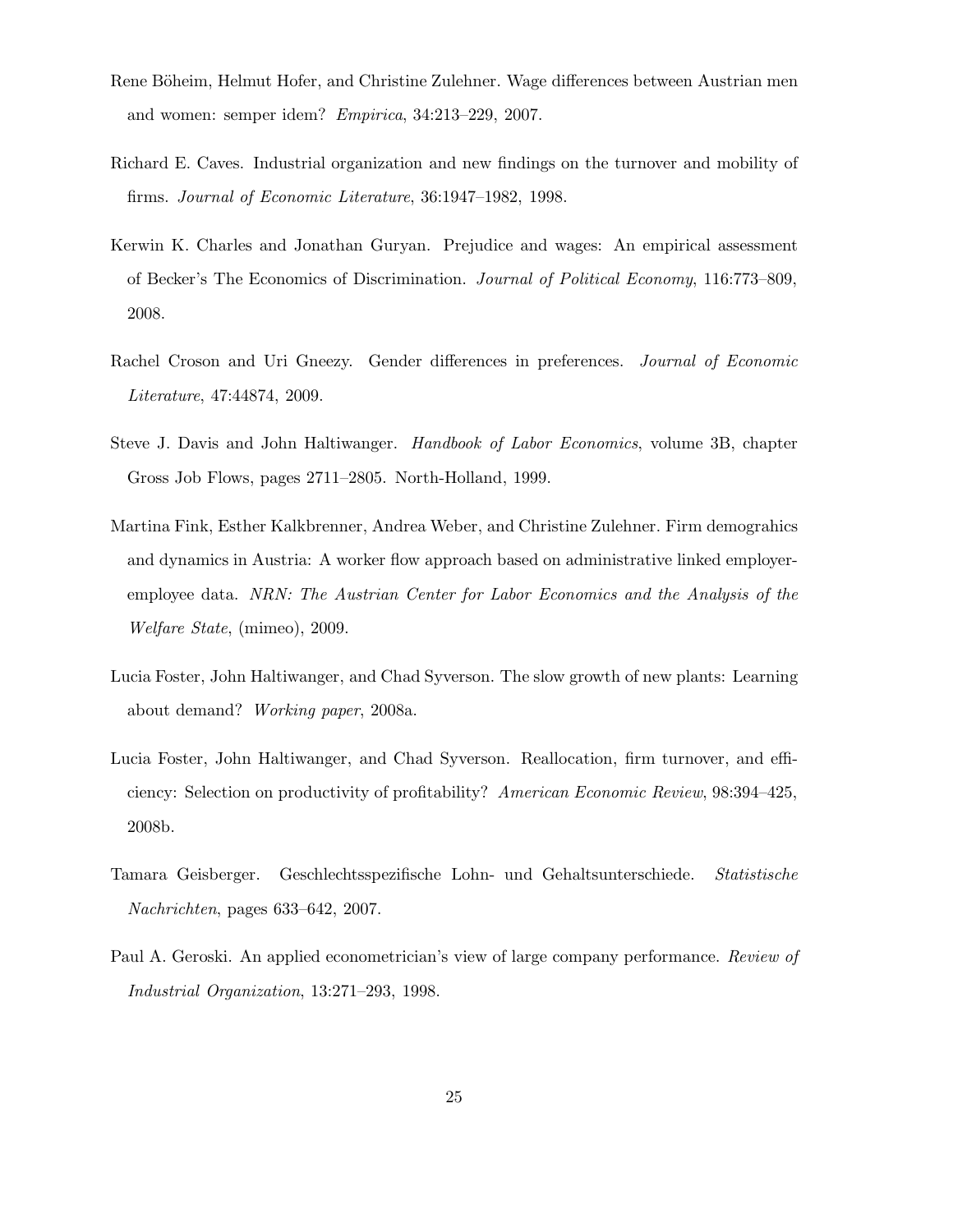- Klaus Grünberger and Christine Zulehner. Geschlechtsspezifische Lohnunterschiede in ¨osterreich: Eine Analyse unter Verwendung des EU-SILC 2004-2006. *WIFO Monantsbericht*, Number 2:139–150, 2009.
- Judith Hellerstein, David Neumark, and Kenneth Troske. Market forces and sex discrimination. *Journal of Human Resources*, 37:353–380, 2002.
- Boyan Jovanovic. Selection and the evolution of industry. *Econometrica*, 50:649–670, 1982.
- Daiji Kawaguchi. A merket test for sex discrimination: Evidence from Japanese firm-level panel data. *International Journal of Industrial Organization*, 25:441–460, 2007.
- Tor Jakob Klette and Samuel Kortum. Innovating firms and aggregate innovation. *Journal of Political Economy*, 112:986–1018, 2004.
- Kevin Lang, Michael Manove, and William T. Dickens. Racial discrimination in labor markets with posted wage offers. *American Economic Review*, 95:1327–1340, 2005.
- Jonathan S. Leonard. Women and Affirmative Action. *Journal of Economic Perspectives*, 3: 61–75, 1989.
- Alan Manning. The equal pay act as an experiment to test theories of the labor market. *Economica*, 63:191–212, 1996.
- Alan Manning. *Monopsony in motion: imperfect competition in labour markets*. Princeton University Press, 2003.
- Alan Manning and Barbara Petrongolo. The part-time pay penalty for women in Britain. *Economic Journal*, 118:F28–F51, 2008.
- Muriel Niederle and Lise Vesterlund. Do women shy away from competition? *Quarterly Journal of Economics*, 122:1067–1101, 2007.
- Asa Rosen. Search, bargaining, and employer discrimination. *Journal of Labor Economics*, 21:807–829, 2003.
- Statistik Austria. Unternehmensdemographie. 2009. http://www.statistik.gv.at/.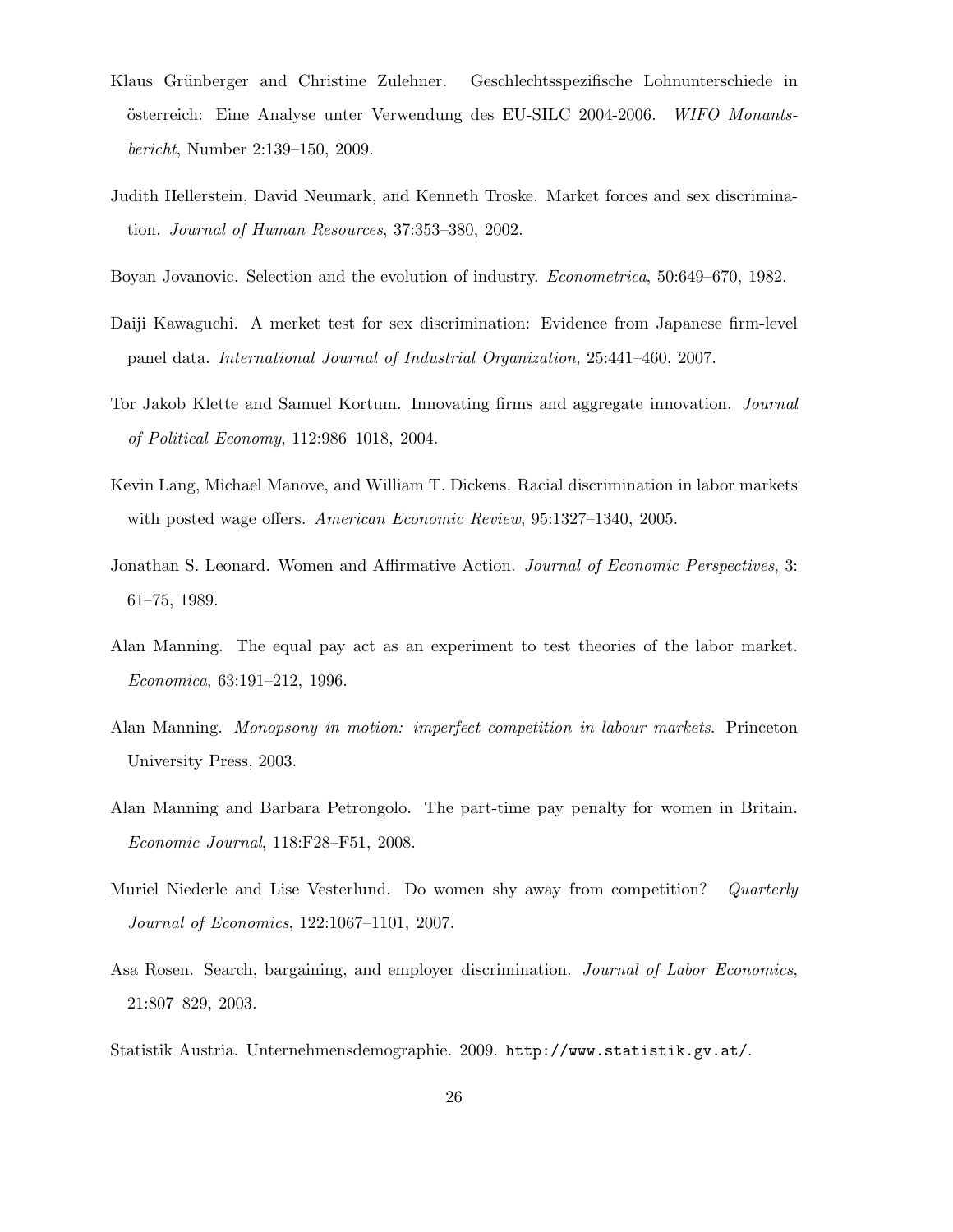George J. Stigler. The economies of scale. *Journal of Law and Economics*, 1:54–71, 1958.

- Andrea Weber and Christine Zulehner. Female hires and the success of start-up firms. *American Economic Review Papers and Proceedings*, forthcoming, 2010.
- Doris Weichselbaumer and Rudolf Winter-Ebmer. International gender wage gaps. *Economic Policy*, 22:237–287, 2007.
- Josef Zweimüller and Rudolf Winter-Ebmer. Gender wage differentials in private and public sector jobs. *Journal of Population Economics*, 7:271–285, 1994.
- Josef Zweimüller, Rudolf Winter-Ebmer, Raphael Lalive, Andreas Kuhn, Jean-Philippe Wuellrich, Oliver Ruf, and Simon Büchi. Austrian Social Security Database. *NRN: The Austrian Center for Labor Economics and the Analysis of the Welfare State*, (Working Paper 0903), 2009.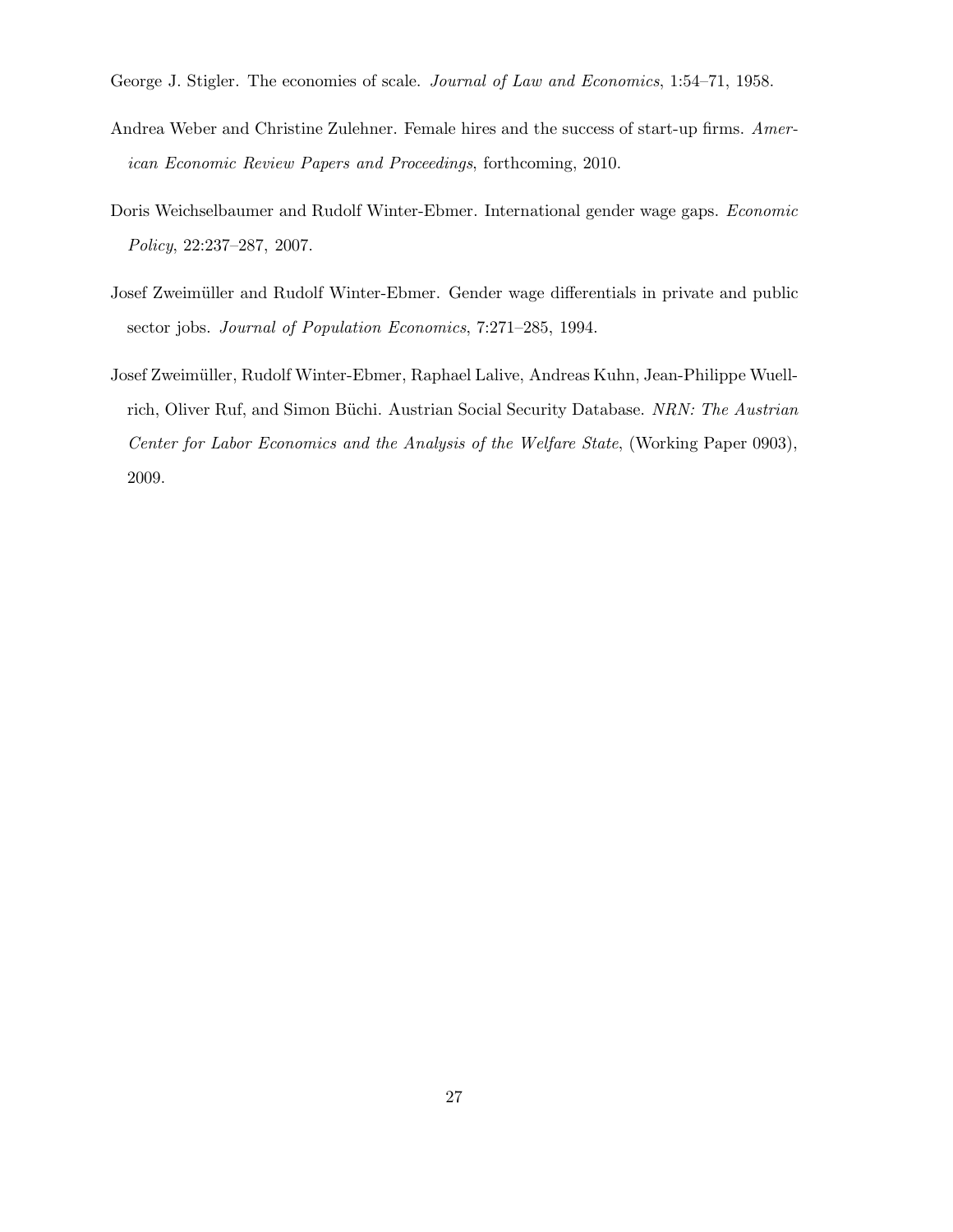

Notes: Firms correspond to firm identifiers in the Austrian Social Security Database. Notes: Firms correspond to firm identifiers in the Austrian Social Security Database.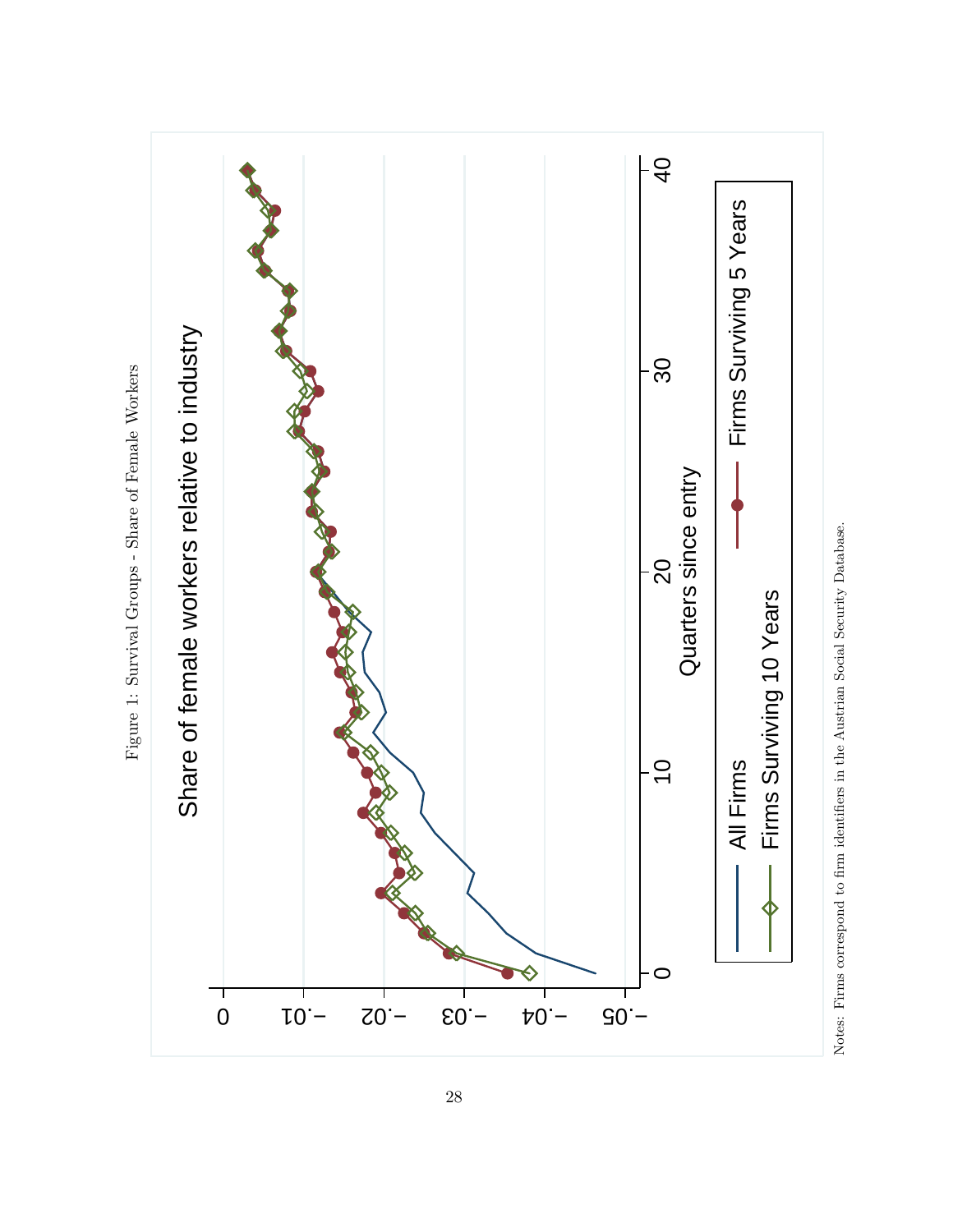Figure 2: The effect of the level of discrimination on expected and actual costs per worker

A. Expected Cost per Worker



B. Actual Cost - Expected Cost

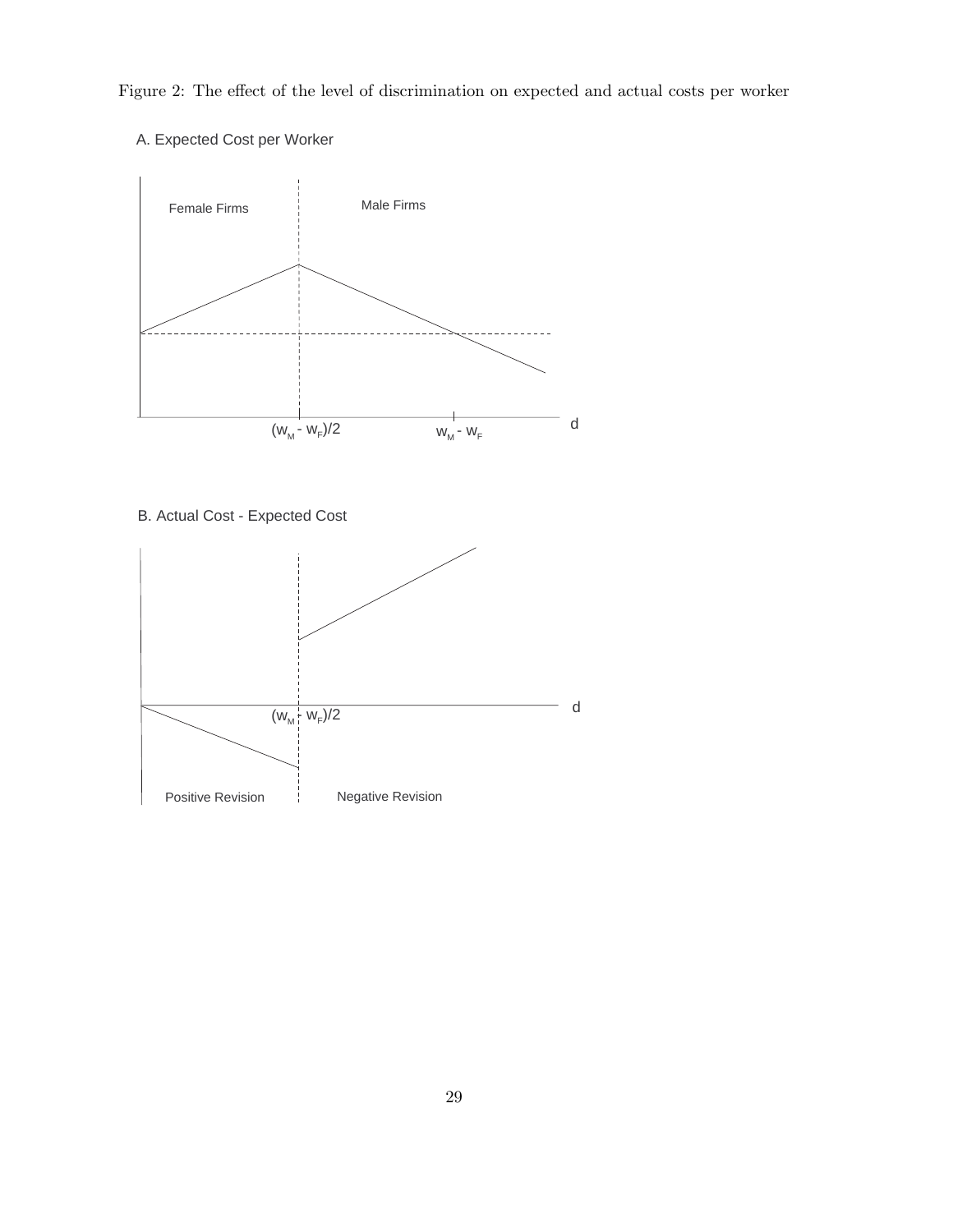

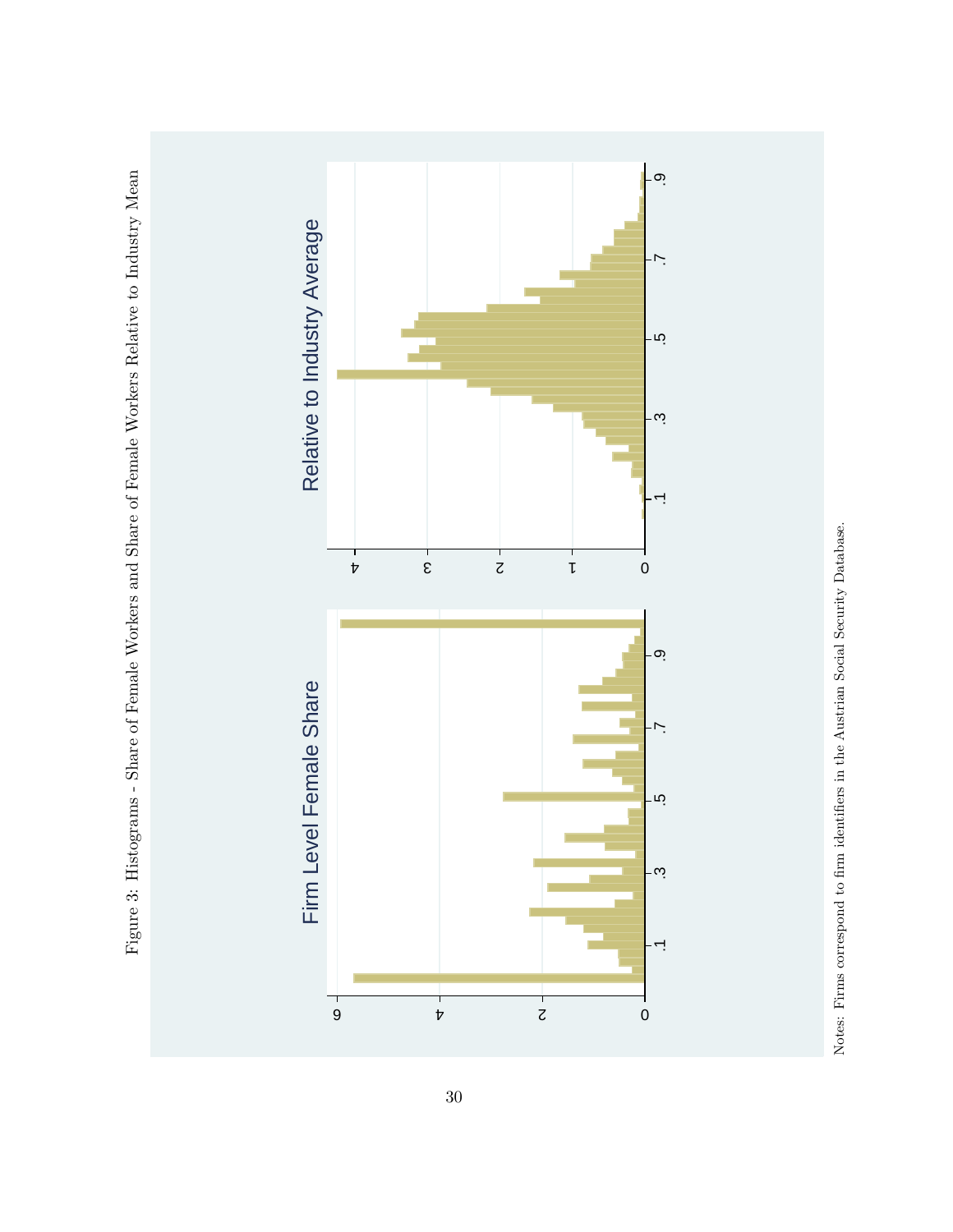

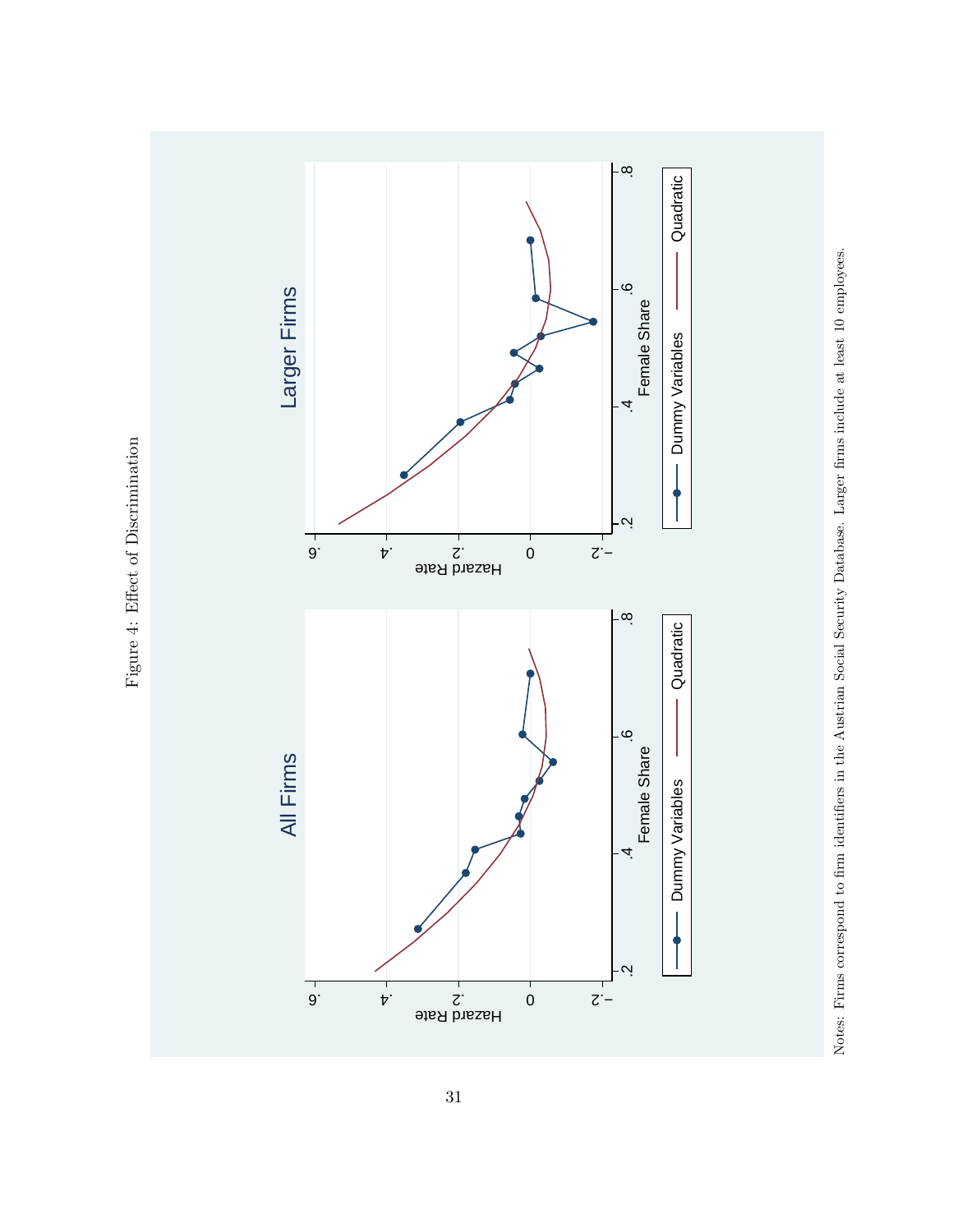|                                                        | Number of Firms Percentage |         |
|--------------------------------------------------------|----------------------------|---------|
| Selection of Firms                                     |                            |         |
| Firms operating 1972-2006 with at least 5 workers      | 303,030                    |         |
| Excl. construction, tourism and public administration  | 174,988                    | $-42\%$ |
| Firms entering 1978 and later                          | 119,567                    | $-32\%$ |
| Firms entering before 2003                             | 104,000                    | $-13\%$ |
| No periods with zero employees longer than one year    | 96,698                     | $-7\%$  |
| No periods with zero employees more often than 8 times | 95,805                     | $-1\%$  |
| At least 5 workers employed in the first year          | 56,218                     | $-41%$  |
| Firms surviving one year                               | 51,695                     | $-8\%$  |
| Classification of Startup Firms                        |                            |         |
| Change firm identifier                                 | 7,783                      | 15\%    |
| Spinoff firms                                          | 13,977                     | 27\%    |
| New firms                                              | 29,935                     | 58\%    |

Notes: Firms correspond to firm identifiers in the Austrian Social Security Database. Change of firm identifier defined by at least 70% of workers switching together from one firm identifier to the next, both firms of similar size, and previous firm identifier vanishes from the data. Spinoffs are defined as firms where at least 50% of workers switch together. All remaining firms are new firms.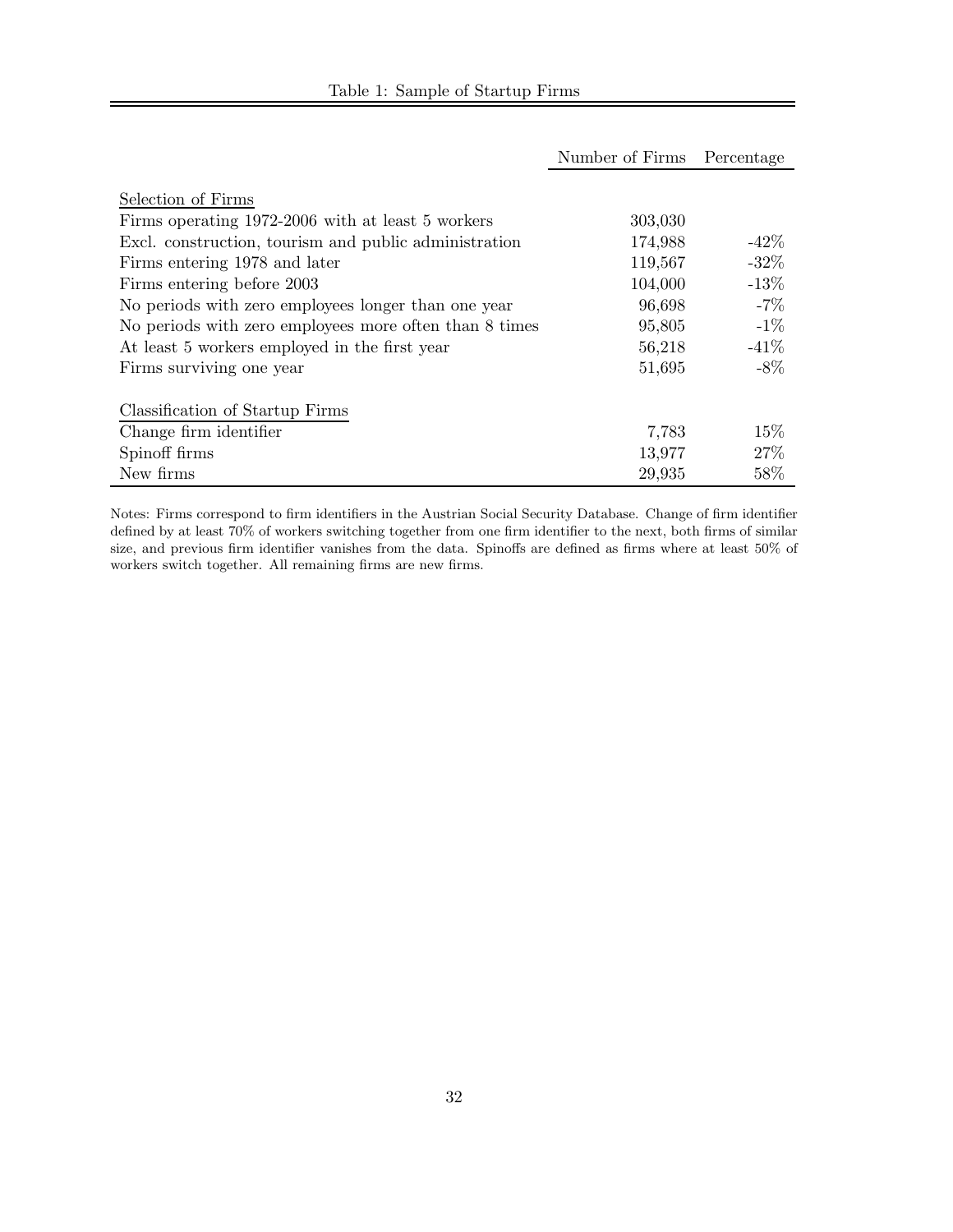|                                 | New Firms |
|---------------------------------|-----------|
| Median survival time (in years) | 6.25      |
| Mean survival time              | 8.67      |
| Censored observations           | 73.8%     |
| Observations censored in 2006   | 46.9%     |
| Number of firms                 | 29,935    |

Notes: Observations are considered as censored if the firm identifier vanishes from the data but the event cannot be identified as plant closure or at the end of the observation period in the last quarter of 2006. Firms correspond to firm identifiers in the Austrian Social Security Database.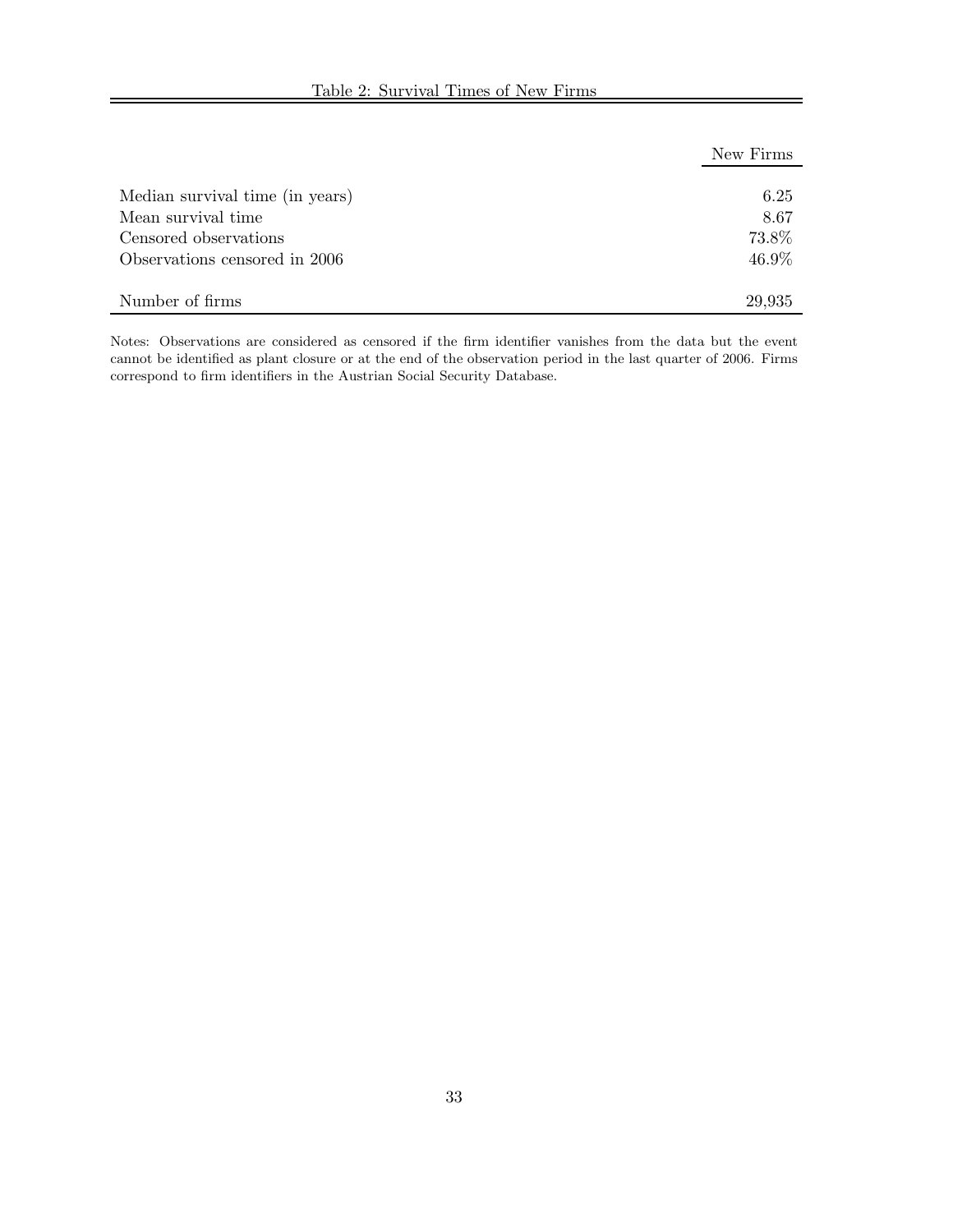|                                               |         | New Firms |
|-----------------------------------------------|---------|-----------|
| Variable                                      | Mean    | Std.dev   |
|                                               |         |           |
| Number of workers                             | 10.82   | 15.34     |
| Female workers                                | 4.76    | 8.75      |
| White collar workers                          | 6.08    | 10.75     |
| Average worker age                            | 33.79   | 5.57      |
| Share of female workers                       | 0.46    | 0.33      |
| Share of females relative to industry average | $-0.03$ | 0.25      |
| Median monthly wage                           | 1255.0  | 591.0     |
| Median wage males                             | 1469.0  | 668.3     |
| Median wage females                           | 1050.1  | 520.7     |
| Ratio female to male median wage              | 0.87    | 0.24      |
| Turnover rate                                 | 1.83    | 0.64      |
| Share hired from employment                   | 0.53    | 0.23      |
| Share hired from unemployment                 | 0.23    | 0.20      |
| Share without wage change                     | 0.21    | 0.17      |
| Share with negative wage change               | 0.23    | 0.17      |
| Share with positive wage change               | 0.36    | 0.19      |
| Share from largest team                       | 0.32    | 0.19      |
|                                               |         |           |
| Entry in first quarter                        | 0.39    | 0.49      |
| Entry in second quarter                       | 0.21    | 0.41      |
| Entry in third quarter                        | 0.20    | 0.40      |
| Entry in forth quarter                        | 0.20    | 0.40      |
| Growth rates year 1 to 5 Employment growth    | 0.061   | 0.942     |
| Employment growth cond. on survival           | 0.310   | 0.878     |
| Growth in Female Share cond. on survival      | 0.005   | 0.199     |
| Number of observations                        | 29,935  |           |

#### Table 3: Firm Characteristics in the Fourth Quarter after Entry

Notes: Firms entering between 1978 and 2003. Turnover rate is defined as the number of employees hired during the first year over the number employed in the fourth quarter. Share of female workers relative to industry average is measured by the ratio of female to all employees relative to 3-digit industry average. Share hired from employment, unemployment etc. refers to all workers hired in the first year. Firms correspond to employer identifiers in the Austrian Social Security Database.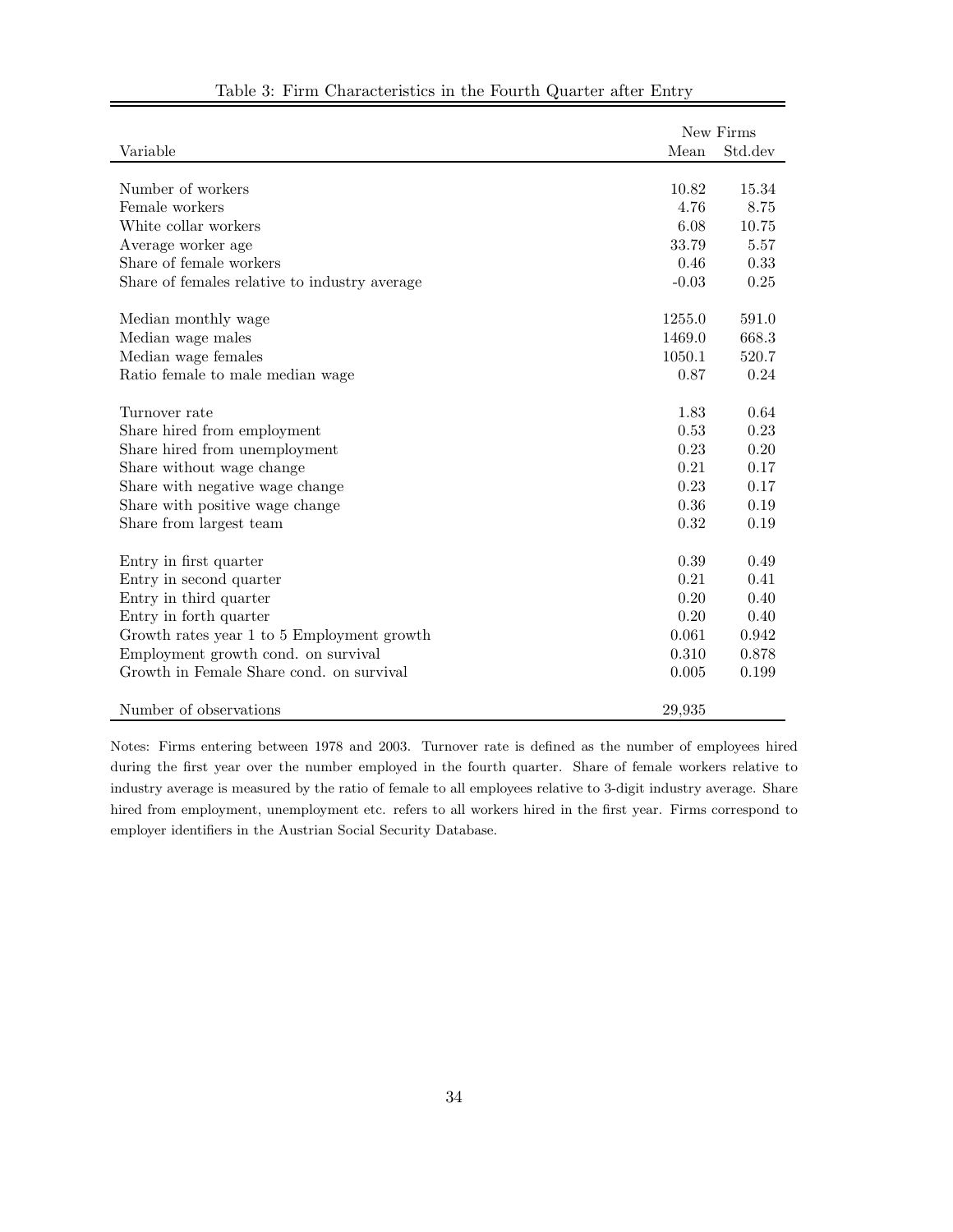|                                  |          | All Firms | Larger Firms |          |          |          |
|----------------------------------|----------|-----------|--------------|----------|----------|----------|
| Variable                         | (1)      | (2)       | (3)          | (4)      | (5)      | (6)      |
| Share of Female Employees        | $-0.930$ | $-0.753$  | $-0.749$     | $-3.626$ | $-5.246$ | $-6.207$ |
| Rel. to Industry Average         | (0.106)  | (0.105)   | (0.103)      | (0.468)  | (0.783)  | (1.258)  |
| Share of Female Employees        |          |           |              | 2.963    | 4.470    | 5.324    |
| Rel. to Industry Average Squared |          |           |              | (0.470)  | (0.798)  | (1.290)  |
| Share from Employment            |          | $-1.180$  | $-0.689$     | $-0.653$ | $-0.705$ | $-1.029$ |
|                                  |          | (0.073)   | (0.089)      | (0.089)  | (0.139)  | (0.218)  |
| Share from Unemployment          |          | $-0.157$  | $-0.115$     | $-0.099$ | $-0.217$ | $-0.460$ |
|                                  |          | (0.085)   | (0.088)      | (0.088)  | (0.139)  | (0.226)  |
| Share with Wage Gain             |          | 0.436     | 0.373        | 0.365    | 0.469    | 0.317    |
|                                  |          | (0.075)   | (0.077)      | (0.077)  | (0.119)  | (0.196)  |
| Share with Wage Loss             |          | 0.653     | 0.587        | 0.573    | 0.839    | 1.001    |
|                                  |          | (0.081)   | (0.084)      | (0.084)  | (0.133)  | (0.216)  |
| Turnover Rate                    |          |           | 0.370        | 0.357    | 0.322    | 0.218    |
|                                  |          |           | (0.020)      | (0.020)  | (0.032)  | (0.051)  |
| Share from Largest Team          |          |           | $-0.651$     | $-0.651$ | $-0.663$ | $-0.598$ |
|                                  |          |           | (0.092)      | (0.092)  | (0.142)  | (0.221)  |
| Share of White Collar Workers    | $-0.256$ | $-0.158$  | $-0.038$     | $-0.032$ | 0.089    | $-0.071$ |
| Rel. to Industry Average         | (0.094)  | (0.093)   | (0.092)      | (0.091)  | (0.148)  | (0.228)  |
| Firm Size                        | $-0.715$ | $-0.728$  | $-0.626$     | $-0.584$ | $-0.555$ | $-0.325$ |
|                                  | (0.134)  | (0.131)   | (0.127)      | (0.125)  | (0.161)  | (0.159)  |
| Median Wage                      | $-0.468$ | $-0.314$  | $-0.236$     | $-0.221$ | $-0.081$ | 0.039    |
|                                  | (0.033)  | (0.035)   | (0.035)      | (0.035)  | (0.054)  | (0.084)  |
| Average Worker Age               | 0.008    | 0.013     | 0.017        | 0.016    | 0.020    | 0.029    |
|                                  | (0.002)  | (0.002)   | (0.002)      | (0.002)  | (0.004)  | (0.006)  |
| Observations                     | 29879    | 29879     | 29879        | 29879    | 14964    | 7484     |
| log-likelihood                   | $-74679$ | $-74441$  | $-74212$     | $-74190$ | $-31721$ | $-13601$ |

Table 4: Determinants of Firm Survival - Basic Specifications

Notes: Estimation results from Cox regressions. Dependent variable is the survival time in quarters. Standard errors in parenthesis. Share of female workers relative to industry average is measured by the ratio of female to all employees relative to 3-digit industry average. Largest group is the share of the largest group of workers who worked together in the same previous firm. Column 5 includes firms with at least 10 employees; column 6 includes firms with at least 15 employees. All regressions also control for 22 year effects, 3 quarter effects, 160 industry effects, and 35 region specific effects.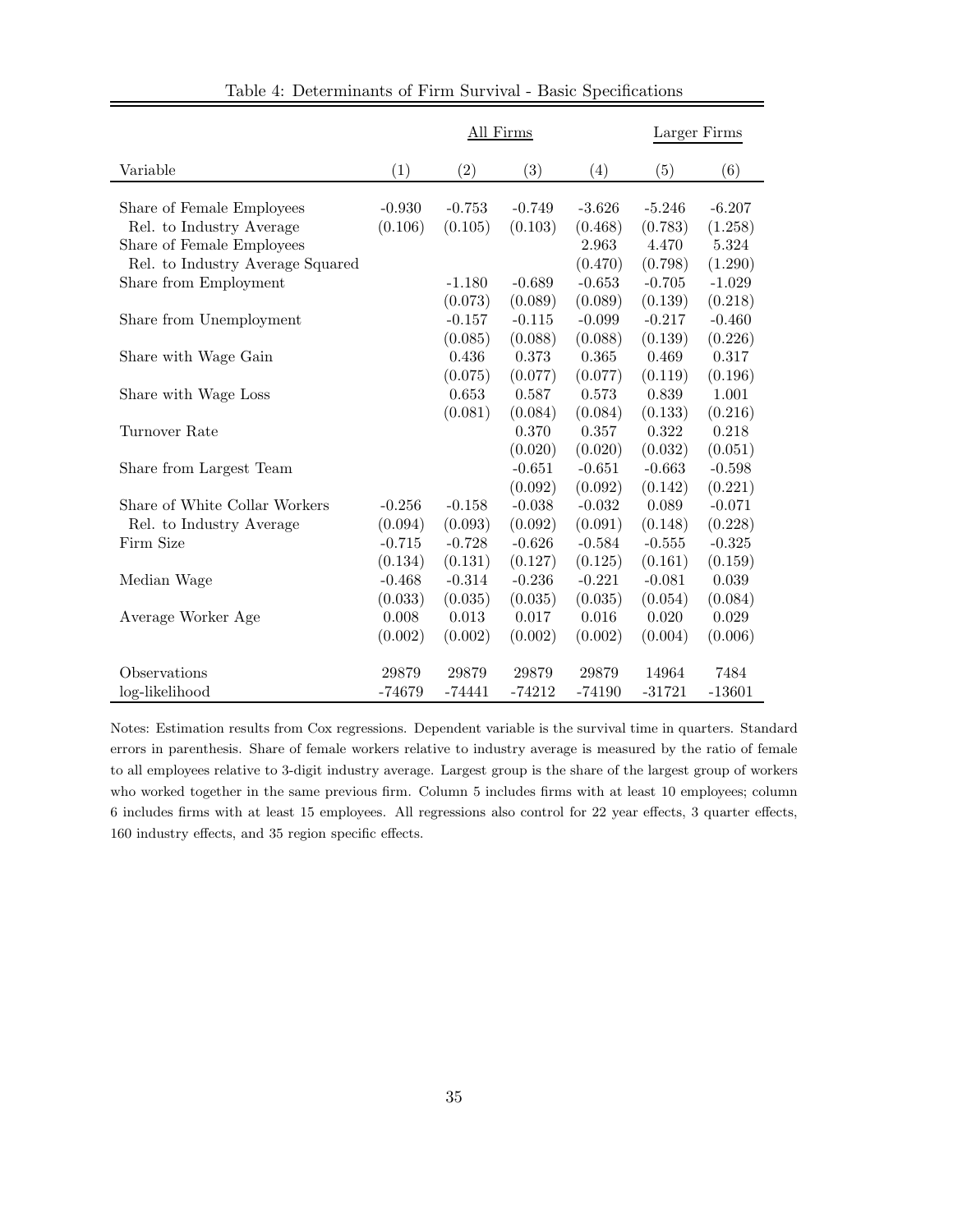|                                       |          | Linear Models |                 | Quadratic Models |          |                 |  |
|---------------------------------------|----------|---------------|-----------------|------------------|----------|-----------------|--|
|                                       |          | IV1           | IV <sub>2</sub> |                  | IV1      | IV <sub>2</sub> |  |
| Variable                              | (1)      | (2)           | (3)             | (4)              | (5)      | (6)             |  |
| Share of Female Employees             | $-0.749$ | $-1.406$      | $-1.112$        | $-3.626$         | $-4.259$ | $-3.815$        |  |
|                                       | (0.103)  | (1.137)       | (1.115)         | (0.468)          | (1.366)  | (1.346)         |  |
| Share of Female Employees Squared     |          |               |                 | 2.963            | 2.893    | 2.921           |  |
|                                       |          |               |                 | (0.470)          | (0.803)  | (0.806)         |  |
| Residual from the first stage         |          | 0.654         | 0.362           |                  | 0.701    | 0.228           |  |
|                                       |          | (1.140)       | (1.119)         |                  | (1.140)  | (1.117)         |  |
| Residual from the first stage squared |          |               |                 |                  | 0.085    | 0.033           |  |
|                                       |          |               |                 |                  | (0.919)  | (0.925)         |  |
| Share from Employment                 | $-0.689$ | $-0.658$      | $-0.672$        | $-0.653$         | $-0.619$ | $-0.642$        |  |
|                                       | (0.089)  | (0.103)       | (0.101)         | (0.089)          | (0.103)  | (0.101)         |  |
| Share from Unemployment               | $-0.115$ | $-0.093$      | $-0.101$        | $-0.099$         | $-0.075$ | $-0.088$        |  |
|                                       | (0.088)  | (0.093)       | (0.092)         | (0.088)          | (0.093)  | (0.092)         |  |
| Share with Wage Gain                  | 0.373    | $0.362\,$     | 0.366           | 0.367            | 0.355    | 0.361           |  |
|                                       | (0.077)  | (0.078)       | (0.078)         | (0.077)          | (0.078)  | (0.078)         |  |
| Share with Wage Loss                  | 0.587    | 0.519         | 0.558           | 0.548            | 0.500    | 0.548           |  |
|                                       | (0.084)  | (0.142)       | (0.138)         | (0.084)          | (0.141)  | (0.139)         |  |
| Turnover Rate                         | 0.370    | 0.370         | 0.370           | 0.357            | 0.357    | 0.357           |  |
|                                       | (0.020)  | (0.020)       | (0.020)         | (0.020)          | (0.020)  | (0.020)         |  |
| Share from Largest Team               | $-0.651$ | $-0.660$      | $-0.656$        | $-0.651$         | $-0.660$ | $-0.653$        |  |
|                                       | (0.092)  | (0.094)       | (0.093)         | (0.092)          | (0.093)  | (0.093)         |  |
| Share of White Collar Workers         | $-0.038$ | 0.125         | 0.027           | 0.052            | 0.142    | 0.026           |  |
| Rel. to Industry Average              | (0.092)  | (0.295)       | (0.289)         | (0.091)          | (0.295)  | (0.228)         |  |
| Firm Size                             | $-0.626$ | $-0.609$      | $-0.615$        | $-0.584$         | $-0.566$ | $-0.577$        |  |
|                                       | (0.127)  | (0.129)       | (0.129)         | (0.125)          | (0.127)  | (0.127)         |  |
| Median Wage                           | $-0.236$ | $-0.302$      | $-0.272$        | $-0.221$         | $-0.291$ | $-0.244$        |  |
|                                       | (0.035)  | (0.117)       | (0.115)         | (0.035)          | (0.117)  | (0.115)         |  |
| Average Worker Age                    | 0.017    | $0.017\,$     | 0.017           | 0.017            | 0.017    | 0.016           |  |
|                                       | (0.002)  | (0.002)       | (0.002)         | (0.002)          | (0.002)  | (0.002)         |  |
| Number of observations                | 29879    | 29829         | 29829           | 29879            | 29829    | 29829           |  |
| log Likelihood                        | $-74212$ | $-74083$      | $-74104$        | $-74190$         | $-74063$ | $-74083$        |  |

| Table 5: Determinants of Firm Survival - Instrumental Variable Results |  |  |  |
|------------------------------------------------------------------------|--|--|--|
|                                                                        |  |  |  |

Notes: Estimation results from Cox regressions. Dependent variable is the survival time in quarters. Standard errors in parenthesis. In columns (2) and (5) we use the share of female hires in the first four quarters of entry at the 2-digit industry and nuts2 regional levels as an instruments for the share of female workers; in columns (3) and (6) we use the probabilities to hire a female share in the top or bottom quartiles of the long run female share distribution determined by aggregate hires in the first four quarters and firm size as instruments for the share of female workers. All regressions also control for 22 year effects, 3 quarter effects, 160 industry effects, and 35 region specific effects.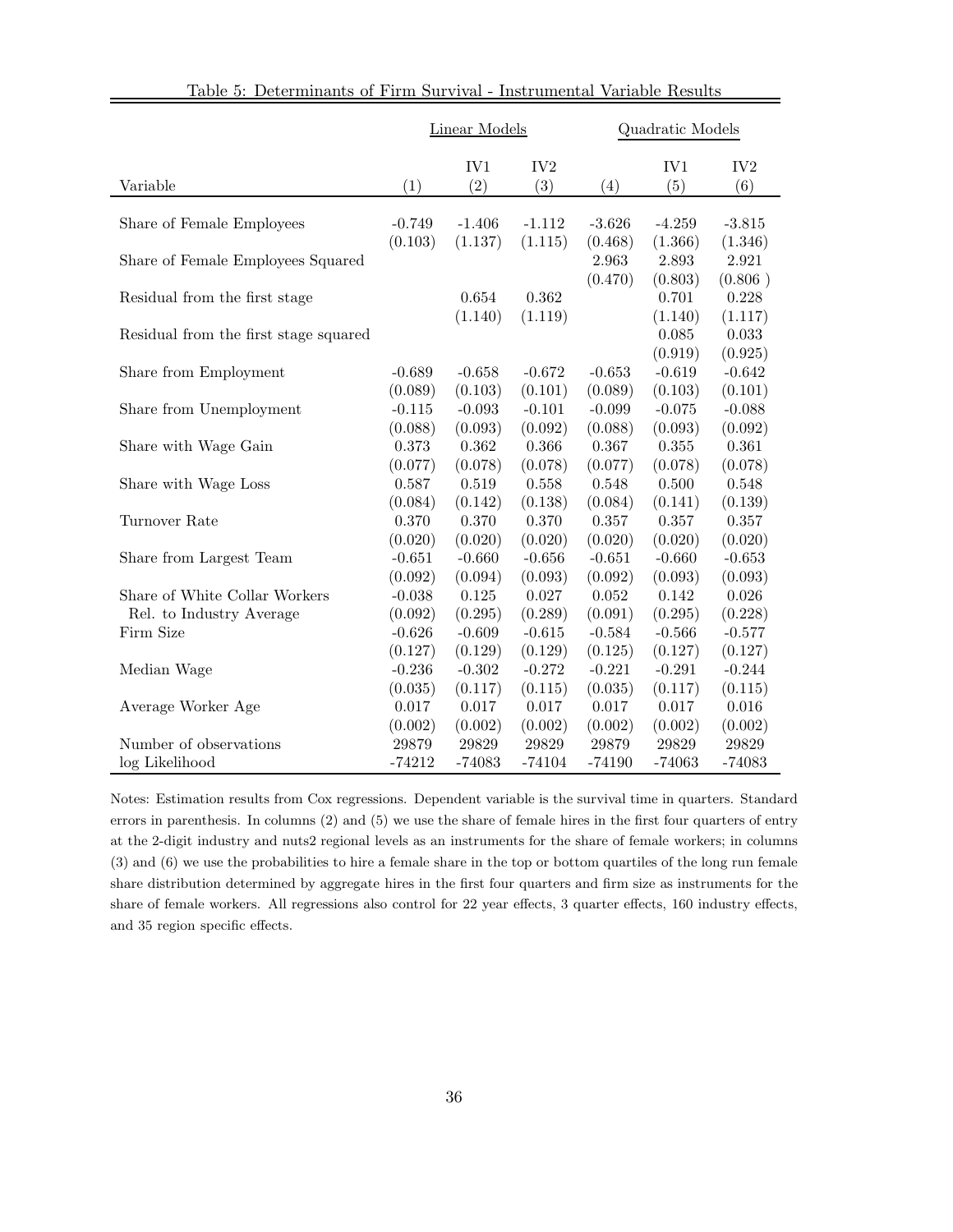|                                                            | Linear Model | Quadratic model   |
|------------------------------------------------------------|--------------|-------------------|
| Variable                                                   | (1)          | $\left( 2\right)$ |
|                                                            |              |                   |
| Share of Female Employees Rel. to Industry Average         | $-0.545$     | $-1.449$          |
|                                                            | (0.017)      | (0.122)<br>0.911  |
| Share of Female Employees Rel. to Industry Average Squared |              |                   |
|                                                            |              | (0.114)           |
| Share from Employment                                      | 0.002        | 0.009             |
|                                                            | (0.012)      | (0.012)           |
| Share from Unemployment                                    | $-0.007$     | $-0.005$          |
|                                                            | (0.013)      | (0.013)           |
| Share with Wage Gain                                       | $-0.020$     | $-0.021$          |
|                                                            | (0.009)      | (0.009)           |
| Share with Wage Loss                                       | $-0.017$     | $-0.020$          |
|                                                            | (0.011)      | (0.011)           |
| Turnover Rate                                              | 0.007        | 0.004             |
|                                                            | (0.003)      | (0.003)           |
| Share from Largest Group                                   | $-0.018$     | $-0.019$          |
|                                                            | (0.011)      | (0.010)           |
| Share of White Collar Workers Rel. to Industry Average     | 0.030        | 0.034             |
|                                                            | (0.013)      | (0.013)           |
| Firm Size                                                  | 0.002        | 0.009             |
|                                                            | (0.005)      | (0.005)           |
|                                                            | $-0.013$     | $-0.012$          |
| Median Wage                                                |              |                   |
|                                                            | (0.005)      | (0.004)           |
| Average Worker Age                                         | $-0.000$     | $-0.000$          |
|                                                            | (0.000)      | (0.000)           |
| Number of observations                                     | 19048        | 19048             |
| R-squared adjusted                                         | 0.10         | 0.11              |

Table 6: Determinants of the Growth Rate in the Share of Female Employees for Surviving Fimrs

Notes: Estimation results from OLS regressions. Dependent variable is the growth rate from year one to year five in the share of female employees conditional on survival. Standard errors in parenthesis. Share of female workers relative to industry average is measured by the ratio of female to all employees relative to 3-digit industry average. Largest group is the largest group of workers who worked together in the same previous firm. All regressions also control for 22 year effects, 3 quarter effects, 160 industry effects, and 35 region specific effects.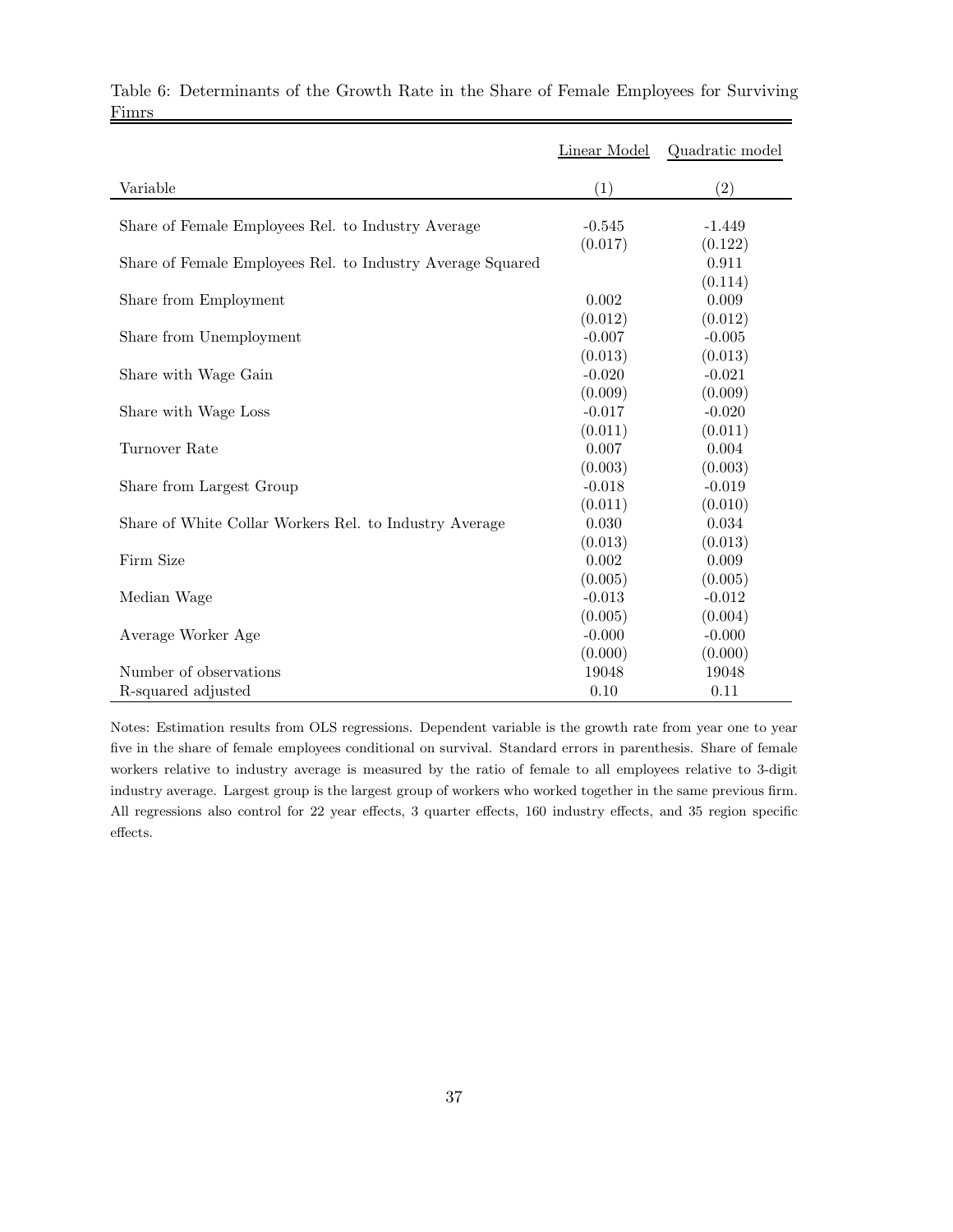## **A Appendix Tables**

| Variable                                           | (1)                           | (2)                     |
|----------------------------------------------------|-------------------------------|-------------------------|
| Aggregate Hires Quarter 1                          | 0.152                         |                         |
| Aggregate Hires Quarter 2                          | (0.018)<br>$-0.03$            |                         |
| Aggregate Hires Quarter 3                          | (0.015)<br>-0.005             |                         |
| Aggregate Hires Quarter 4                          | (0.015)<br>[0.001]<br>(0.015) |                         |
| Prob low female share given aggr. hires Quarter1   |                               | $-0.047$                |
| Prob low female share given aggr. hires Quarter2   |                               | (0.012)<br>0.038        |
| Prob low female share given aggr. hires Quarter3   |                               | (0.011)<br>$-0.013$     |
| Prob low female share given aggr. hires Quarter4   |                               | (0.012)<br>-0.01        |
| Prob high female share given aggr. hires Quarter1  |                               | (0.010)<br>0.025        |
| Prob high female share given aggr. hires Quarter 2 |                               | (0.011)<br>0.034        |
| Prob high female share given aggr. hires Quarter 3 |                               | (0.013)<br>$-0.009$     |
| Prob high female share given aggr. hires Quarter 4 |                               | (0.012)<br>-0.006       |
| Share of White Collar Workers                      | 0.246                         | (0.010)<br>0.247        |
| Share from Employment                              | (0.012)<br>0.043              | (0.012)<br>0.045        |
| Share from Unemployment                            | (0.009)<br>0.025              | (0.009)<br>0.027        |
| Share with Wage Gain                               | (0.007)<br>-0.009             | (0.007)<br>$-0.01$      |
| Share with Wage Loss                               | (0.005)<br>$-0.098$           | (0.005)<br>$-0.099$     |
| Turnover Rate                                      | (0.006)<br>0.001              | (0.007)<br>0.001        |
| Share from Largest Team                            | (0.002)<br>-0.011             | (0.002)<br>$-0.012$     |
| Firm Size                                          | (0.006)<br>0.021              | (0.006)<br>0.023        |
| Median Wage                                        | (0.004)<br>$-0.097$           | (0.004)<br>$-0.098$     |
| Average Worker Age                                 | (0.006)<br>0.000              | (0.006)<br>0.000        |
|                                                    | (0.000)                       | (0.000)                 |
| Number of observations<br>log Likelihood<br>F-test | 29834<br>22881<br>23.85       | 29834<br>22893<br>15.01 |

Table A.1: First Stage: Determinants of the Relative Female Share

Notes: Estimation results from OLS regressions. Dependent variable is the the share of female employees relative to 3-digit industry average. Standard errors in parenthesis. Aggregate hires measured at the 2-digit industry and nuts2 regional level. Quarters refer to quarters since firm entry. Largest group is the largest group of workers who worked together in the same previous firm. All regressions also control for 22 year effects, 3 quarter effects, 160 industry effects, and 35 region specific effects. F-test for joint significance of the instrumental variables; degrees of freedom (4,321) and (8,321). Standard errors clustered at the 2-digit industry and nuts2 regional level.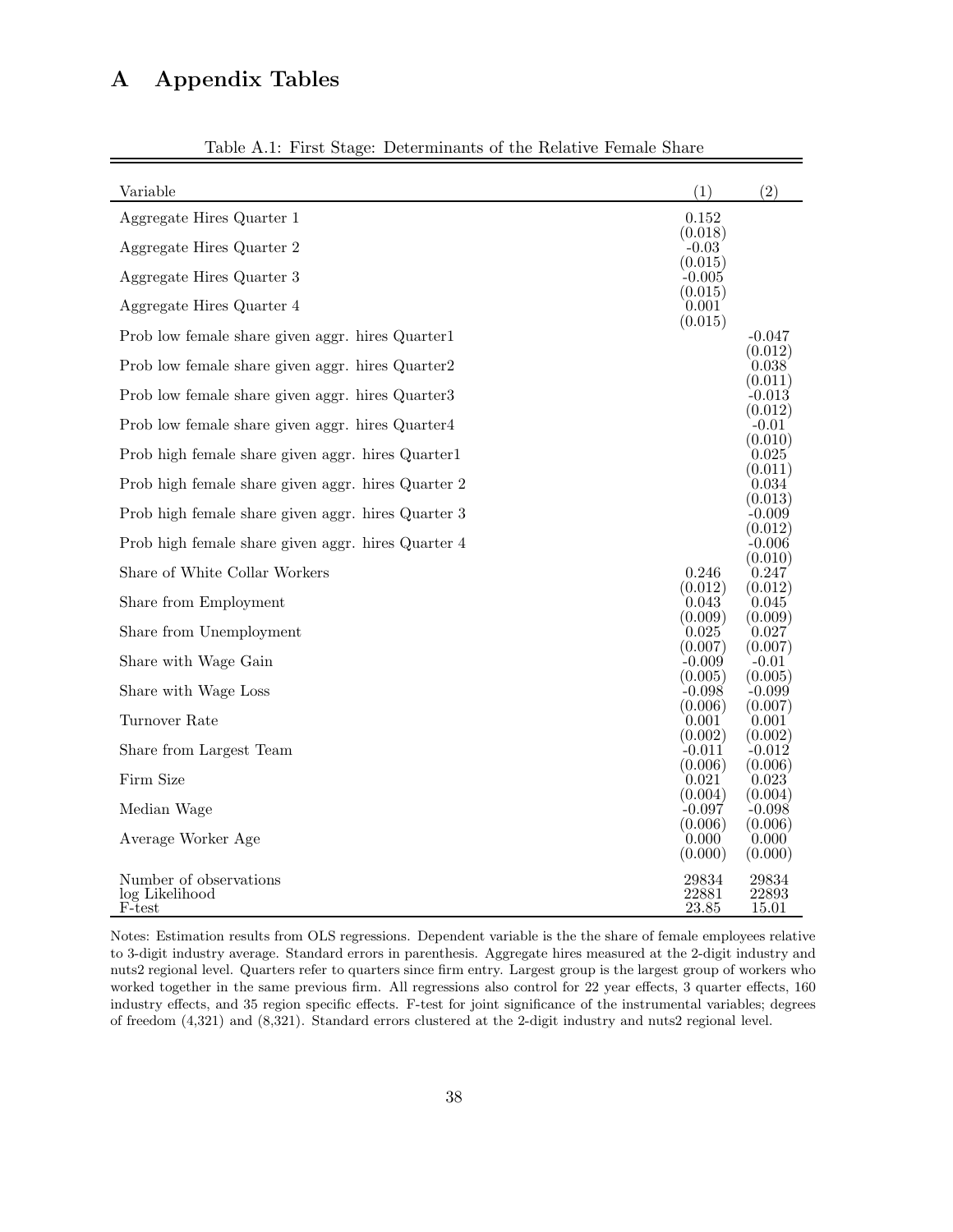|                                  | All Firms |                   |          |          | Larger Firms |          |  |
|----------------------------------|-----------|-------------------|----------|----------|--------------|----------|--|
| Variable                         | (1)       | $\left( 2\right)$ | (3)      | (4)      | (5)          | (6)      |  |
| Share of Female Employees        | $-0.668$  | $-0.521$          | $-0.541$ | $-2.829$ | $-4.711$     | $-5.224$ |  |
| Rel. to Industry Average         | (0.135)   | (0.134)           | (0.130)  | (0.648)  | (1.184)      | (1.963)  |  |
| Share of Female Employees        |           |                   |          | 2.255    | 3.913        | 3.999    |  |
| Rel. to Industry Average Squared |           |                   |          | (0.626)  | (1.152)      | (1.930)  |  |
| Share from Employment            |           | $-1.167$          | $-0.667$ | $-0.653$ | $-0.649$     | $-0.968$ |  |
|                                  |           | (0.090)           | (0.107)  | (0.107)  | (0.173)      | (0.286)  |  |
| Share from Unemployment          |           | $-0.196$          | $-0.182$ | $-0.183$ | $-0.086$     | $-0.093$ |  |
|                                  |           | (0.105)           | (0.109)  | (0.109)  | (0.175)      | (0.292)  |  |
| Share with Wage Gain             |           | 0.502             | 0.425    | 0.421    | 0.495        | 0.188    |  |
|                                  |           | (0.091)           | (0.094)  | (0.094)  | (0.147)      | (0.254)  |  |
| Share with Wage Loss             |           | 0.755             | 0.673    | 0.667    | 0.684        | 0.711    |  |
|                                  |           | (0.100)           | (0.103)  | (0.103)  | (0.168)      | (0.281)  |  |
| Turnover Rate                    |           |                   | 0.416    | 0.406    | 0.392        | 0.274    |  |
|                                  |           |                   | (0.025)  | (0.025)  | (0.041)      | (0.067)  |  |
| Share from Largest Group         |           |                   | $-0.702$ | $-0.695$ | $-0.706$     | $-0.441$ |  |
|                                  |           |                   | (0.111)  | (0.111)  | (0.173)      | (0.286)  |  |
| Share of White Collar Workers    | $-0.258$  | $-0.151$          | $-0.015$ | $-0.015$ | 0.137        | 0.062    |  |
| Rel. to Industry Average         | (0.116)   | (0.115)           | (0.112)  | (0.111)  | (0.187)      | (0.305)  |  |
| Firm Size                        | $-0.773$  | $-0.767$          | $-0.602$ | $-0.573$ | $-0.652$     | $-0.519$ |  |
|                                  | (0.163)   | (0.158)           | (0.149)  | (0.146)  | (0.190)      | (0.219)  |  |
| Median Wage                      | $-0.517$  | $-0.360$          | $-0.258$ | $-0.247$ | $-0.132$     | $-0.096$ |  |
|                                  | (0.040)   | (0.042)           | (0.042)  | (0.042)  | (0.066)      | (0.107)  |  |
| Average Worker Age               | 0.009     | 0.015             | 0.019    | 0.018    | 0.019        | 0.023    |  |
|                                  | (0.003)   | (0.003)           | (0.003)  | (0.003)  | (0.005)      | (0.008)  |  |
| Observations                     | 19114     | 19114             | 19114    | 19114    | 9385         | 4301     |  |
| log-likelihood                   | $-46368$  | $-46210$          | -46024   | $-46018$ | $-19581$     | -7772    |  |

Table A.2: Determinants of Firm Survival - Excluding industries with a high share of parttime work

Notes: Estimation results from Cox regressions excluding industries with high share of part-time work. Dependent variable is the survival time in quarters. Standard errors in parenthesis. Share of female workers relative to industry average is measured by the ratio of female to all employees relative to 3-digit industry average. Largest group is the share of the largest group of workers who worked together in the same previous firm. Column 5 includes firms with at least 10 employees; column 6 includes firms with at least 15 employees. All regressions also control for year effects, quarter effects, industry effects, and region specific effects. Excluded industries: Retail Sales, Services related to tourism, education, health, security, market research, janitorial services, temp work firms, unspecified other services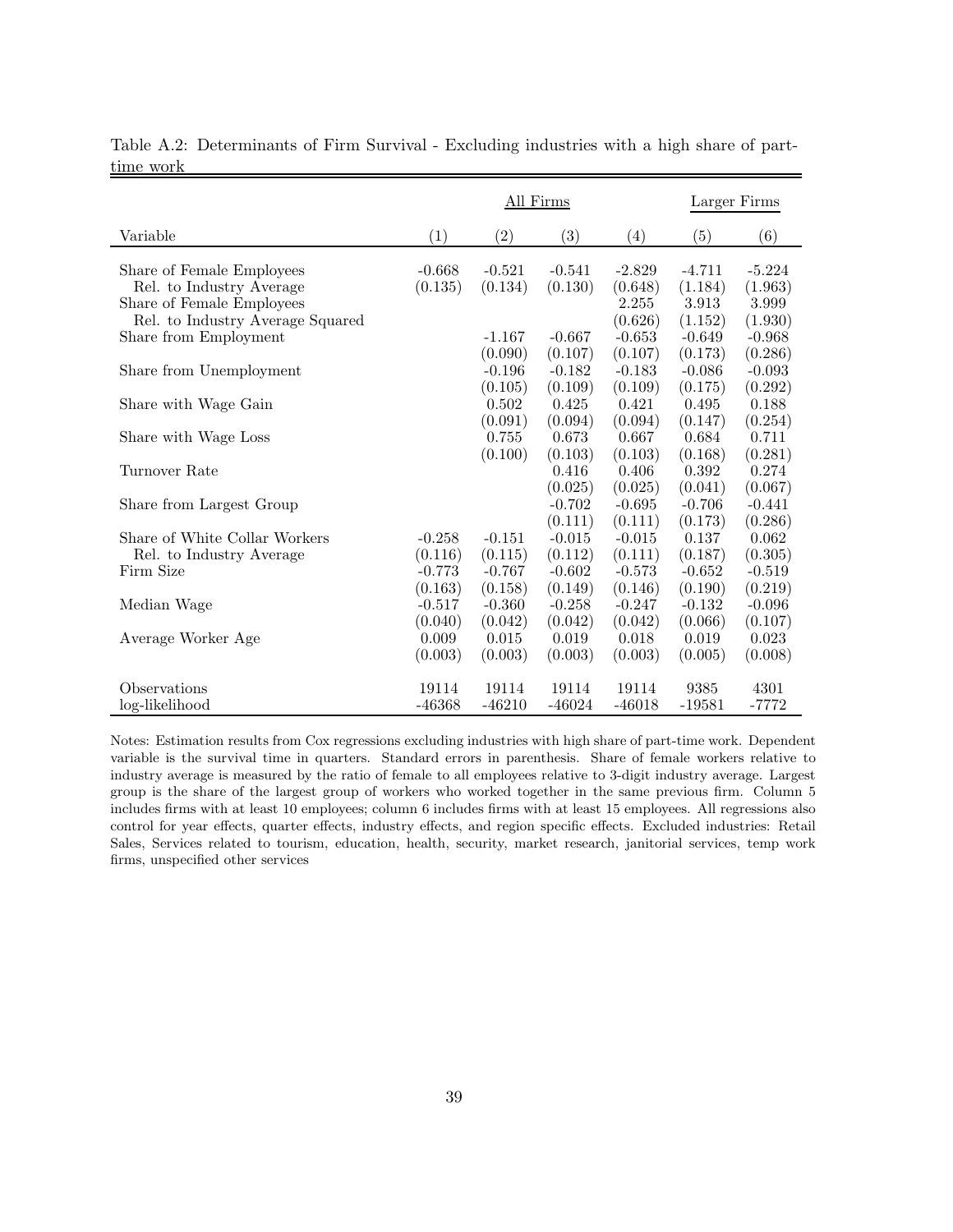|                                  |          | All Firms | Larger Firms |          |          |          |
|----------------------------------|----------|-----------|--------------|----------|----------|----------|
| Variable                         | (1)      | (2)       | (3)          | (4)      | (5)      | (6)      |
| Share of Female Employees        | $-0.977$ | $-0.863$  | $-0.894$     | $-3.005$ | $-7.266$ | $-3.574$ |
| Rel. to Industry Average         | (0.235)  | (0.230)   | (0.226)      | (0.992)  | (2.650)  | (4.956)  |
| Share of Female Employees        |          |           |              | 2.130    | 5.377    | 1.442    |
| Rel. to Industry Average Squared |          |           |              | (0.980)  | (2.634)  | (4.829)  |
| Share of White Collar Workers    | $-0.076$ | 0.091     | 0.121        | 0.112    | $-0.077$ | 0.048    |
| Rel. to Industry Average         | (0.204)  | (0.202)   | (0.198)      | (0.197)  | (0.460)  | (0.872)  |
| Firm Size                        | $-0.195$ | $-0.198$  | $-0.065$     | $-0.062$ | $-0.237$ | $-0.389$ |
|                                  | (0.171)  | (0.166)   | (0.159)      | (0.157)  | (0.217)  | (0.279)  |
| Median Wage                      | $-0.691$ | $-0.505$  | $-0.429$     | $-0.405$ | $-0.591$ | $-0.437$ |
|                                  | (0.085)  | (0.089)   | (0.090)      | (0.089)  | (0.193)  | (0.333)  |
| Average Worker Age               | 0.017    | 0.024     | 0.029        | 0.028    | 0.049    | 0.060    |
|                                  | (0.005)  | (0.005)   | (0.005)      | (0.005)  | (0.011)  | (0.021)  |
| Share from Employment            |          | $-1.437$  | $-0.907$     | $-0.892$ | $-0.820$ | $-1.341$ |
|                                  |          | (0.160)   | (0.197)      | (0.196)  | (0.453)  | (0.721)  |
| Share from Unemployment          |          | $-0.432$  | $-0.360$     | $-0.353$ | $-0.353$ | $-0.091$ |
|                                  |          | (0.179)   | (0.184)      | (0.183)  | (0.412)  | (0.703)  |
| Share with Wage Gain             |          | 0.716     | 0.599        | 0.597    | 0.746    | $-0.015$ |
|                                  |          | (0.164)   | (0.170)      | (0.170)  | (0.338)  | (0.663)  |
| Share with Wage Loss             |          | 0.979     | 0.794        | 0.789    | 0.882    | 0.168    |
|                                  |          | (0.178)   | (0.185)      | (0.185)  | (0.408)  | (0.761)  |
| Turnover Rate                    |          |           | 0.399        | 0.389    | 0.464    | 0.513    |
|                                  |          |           | (0.042)      | (0.042)  | (0.090)  | (0.183)  |
| Share from Largest Group         |          |           | $-0.714$     | $-0.699$ | $-1.273$ | $-1.063$ |
|                                  |          |           | (0.192)      | (0.192)  | (0.388)  | (0.658)  |
| Observations                     | 5550     | 5550      | 5550         | 5550     | 1665     | 686      |
| log-likelihood                   | $-13766$ | -13694    | $-13637$     | $-13634$ | $-3583$  | $-1370$  |
|                                  |          |           |              |          |          |          |

Table A.3: Determinants of Firm Survival - Manufacturing

Notes: Estimation results from Cox regressions for manufacturing industries. Dependent variable is the survival time in quarters. Standard errors in parenthesis. Share of female workers relative to industry average is measured by the ratio of female to all employees relative to 3-digit industry average. Largest group is the share of the largest group of workers who worked together in the same previous firm. Column 5 includes firms with at least 10 employees; column 6 includes firms with at least 15 employees. All regressions also control for year effects, quarter effects, industry effects, and region specific effects.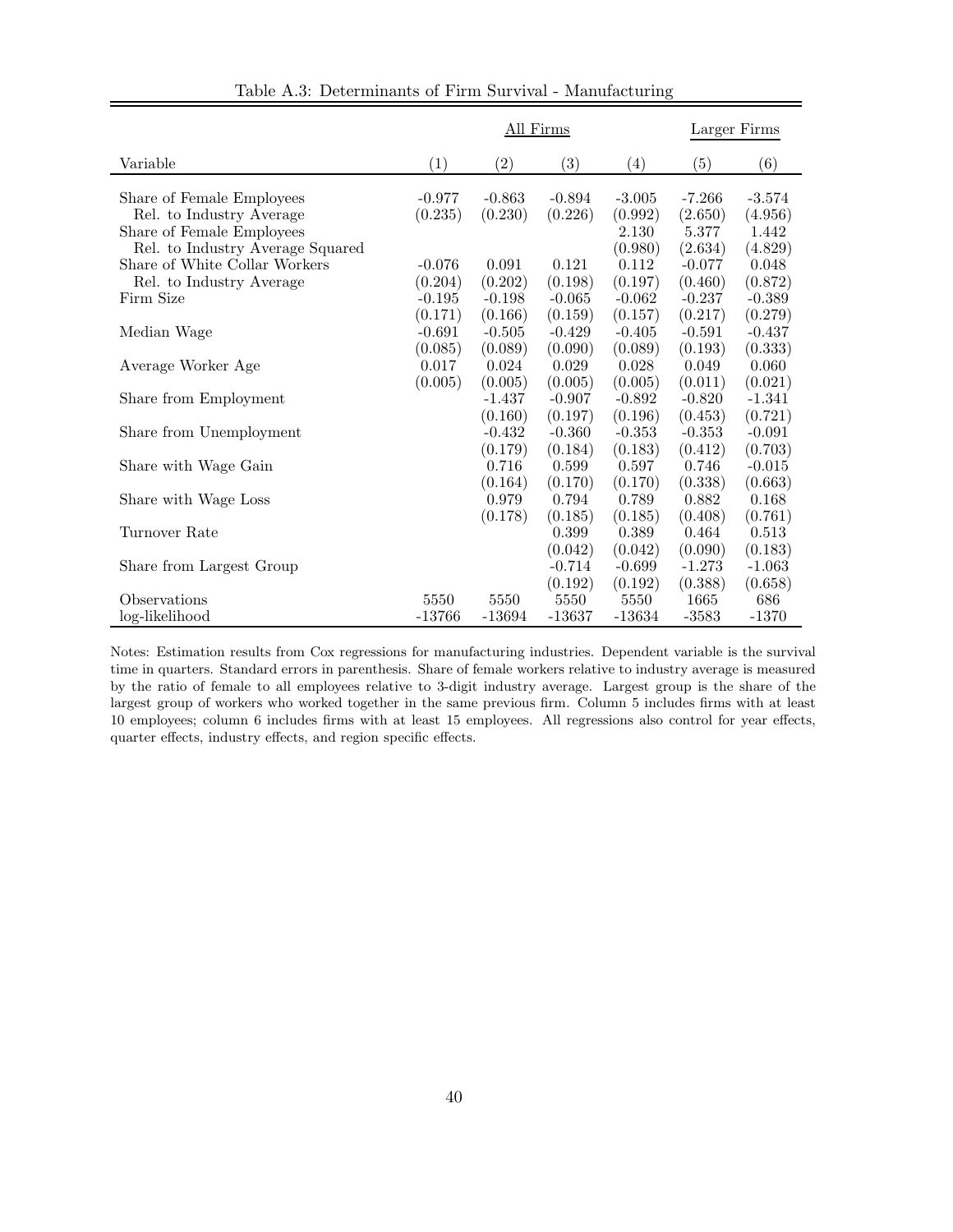|                                  |          | All Firms | Larger Firms |                  |                  |                 |
|----------------------------------|----------|-----------|--------------|------------------|------------------|-----------------|
| Variable                         | (1)      | (2)       | (3)          | (4)              | (5)              | (6)             |
| Share of Female Employees        | $-0.954$ | $-0.769$  | $-0.764$     | $-3.826$         | $-5.096$         | -6.749          |
| Rel. to Industry Average         | (0.118)  | (0.118)   | (0.116)      | (0.536)          | (0.826)          | (1.326)         |
| Share of Female Employees        |          |           |              | 3.166            | 4.402            | 5.978           |
| Rel. to Industry Average Squared |          |           |              | (0.541)          | (0.841)          | (1.367)         |
| Share of White Collar Workers    | $-0.299$ | $-0.215$  | $-0.070$     | $-0.057$         | 0.064            | $-0.182$        |
| Rel. to Industry Average         | (0.107)  | (0.106)   | (0.105)      | (0.104)          | (0.160)          | (0.243)         |
| Firm Size                        | $-0.957$ | $-0.966$  | $-0.874$     | $-0.820$         | $-0.733$         | $-0.305$        |
|                                  | (0.177)  | (0.174)   | (0.171)      | (0.168)          | (0.219)          | (0.199)         |
| Median Wage                      | $-0.434$ | $-0.289$  | $-0.213$     | $-0.200$         | $-0.051$         | 0.084           |
|                                  | (0.036)  | (0.038)   | (0.038)      | (0.038)          | (0.056)          | (0.088)         |
| Average Worker Age               | 0.005    | 0.010     | 0.014        | 0.013            | 0.016            | 0.023           |
|                                  | (0.003)  | (0.003)   | (0.003)      | (0.003)          | (0.004)          | (0.007)         |
| Share from Employment            |          | $-1.124$  | $-0.647$     | $-0.605$         | $-0.695$         | $-0.987$        |
|                                  |          | (0.083)   | (0.100)      | (0.100)          | (0.148)          | (0.231)         |
| Share from Unemployment          |          | $-0.100$  | $-0.073$     | $-0.057$         | $-0.207$         | $-0.561$        |
|                                  |          | (0.098)   | (0.101)      | (0.101)          | (0.151)          | (0.250)         |
| Share with Wage Gain             |          | 0.378     | 0.332        | 0.323            | 0.456            | 0.313           |
|                                  |          | (0.085)   | (0.087)      | (0.087)          | (0.129)          | (0.213)         |
| Share with Wage Loss             |          | 0.572     | 0.534        | 0.518            | 0.837            | 1.097           |
|                                  |          | (0.092)   | (0.095)      | (0.095)          | (0.142)          | (0.231)         |
| Turnover Rate                    |          |           | 0.363        | 0.351            | 0.308            | 0.189           |
|                                  |          |           | (0.023)      | (0.023)          | (0.035)          | (0.055)         |
| Share from Largest Group         |          |           | $-0.631$     | $-0.637$         | $-0.554$         | $-0.570$        |
|                                  |          |           | (0.105)      |                  |                  |                 |
| Observations                     | 24329    | 24329     | 24329        | (0.105)<br>24329 | (0.154)<br>13299 | (0.240)<br>6798 |
| log-likelihood                   | $-56729$ | -56559    | $-56389$     | $-56370$         | $-26555$         | $-11485$        |
|                                  |          |           |              |                  |                  |                 |

Table A.4: Determinants of Firm Survival - Non-Manufacturing

Notes: Estimation results from Cox regressions for non-manufacturing industries. Dependent variable is the survival time in quarters. Standard errors in parenthesis. Share of female workers relative to industry average is measured by the ratio of female to all employees relative to 3-digit industry average. Largest group is the share of the largest group of workers who worked together in the same previous firm. Column 5 includes firms with at least 10 employees; column 6 includes firms with at least 15 employees. All regressions also control for year effects, quarter effects, industry effects, and region specific effects.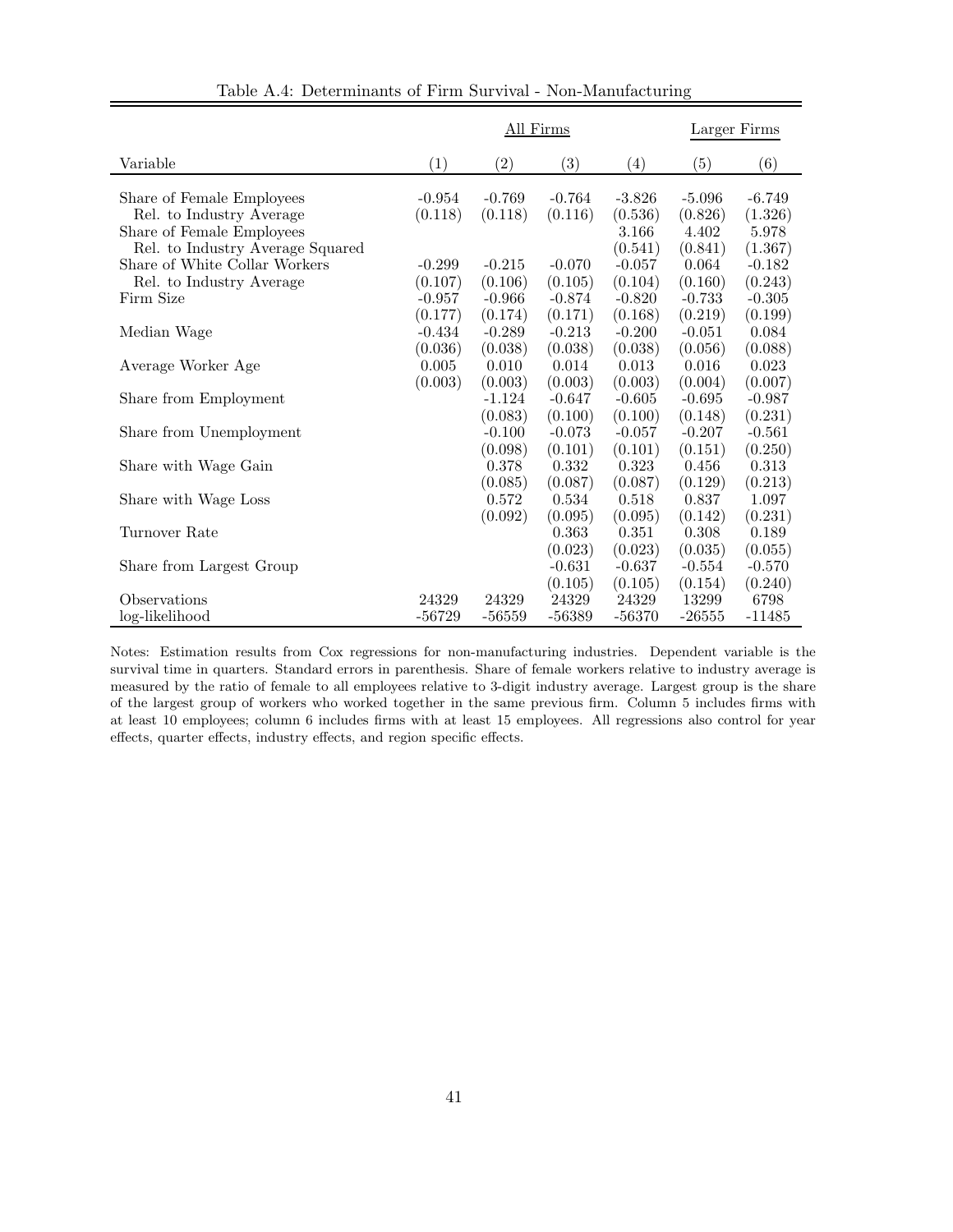|                                                           | 1979-<br>2004       | 1979-<br>1983       | 1984-<br>1988       | 1989-<br>1993       | 1994-<br>1998       | 1999-<br>2004       |
|-----------------------------------------------------------|---------------------|---------------------|---------------------|---------------------|---------------------|---------------------|
| Variable                                                  | (1)                 | (2)                 | (3)                 | (4)                 | (5)                 | (6)                 |
|                                                           |                     |                     |                     |                     |                     |                     |
| Share of Female Employees                                 | $-0.749$            | $-0.627$<br>(0.314) | $-0.416$<br>(0.299) | $-1.092$<br>(0.222) | $-0.764$<br>(0.208) | $-0.597$<br>(0.213) |
| Rel. to Industry Average<br>Share of White Collar Workers | (0.103)<br>$-0.038$ | $-0.432$            | $-0.101$            | 0.488               | 0.148               | $-0.346$            |
| Rel. to Industry Average                                  | (0.092)             | (0.284)             | (0.259)             | (0.203)             | (0.181)             | (0.181)             |
| Share from Employment                                     | $-0.689$            | $-0.490$            | $-0.895$            | $-0.535$            | $-0.520$            | $-1.040$            |
|                                                           | (0.089)             | (0.232)             | (0.234)             | (0.198)             | (0.188)             | (0.188)             |
| Share from Unemployment                                   | $-0.115$            | $-0.114$            | $-0.003$            | 0.023               | 0.007               | $-0.525$            |
|                                                           | (0.088)             | (0.319)             | (0.239)             | (0.184)             | (0.179)             | (0.181)             |
| Share with Wage Gain                                      | 0.373               | 0.331               | 0.730               | 0.160               | 0.324               | 0.631               |
|                                                           | (0.077)             | (0.212)             | (0.213)             | (0.155)             | (0.163)             | (0.166)             |
| Share with Wage Loss                                      | $0.587\,$           | 0.841               | 0.627               | 0.292               | 0.369               | 0.883               |
|                                                           | (0.084)             | (0.251)             | (0.230)             | (0.183)             | (0.173)             | (0.175)             |
| Turnover Rate                                             | 0.370               | 0.242               | 0.258               | 0.355               | 0.384               | 0.508               |
|                                                           | (0.020)             | (0.057)             | (0.054)             | (0.044)             | (0.041)             | (0.040)             |
|                                                           | $-0.651$            | $-0.447$            | $-0.448$            | $-0.502$            | $-0.827$            | $-0.728$            |
| Share from Largest Group                                  | (0.092)             | (0.238)             | (0.242)             |                     |                     |                     |
| Firm Size                                                 | $-0.626$            | $-0.994$            | $-0.449$            | (0.196)<br>$-0.658$ | (0.192)<br>$-0.891$ | (0.203)<br>$-0.215$ |
|                                                           |                     |                     |                     |                     |                     |                     |
|                                                           | (0.127)             | (0.303)             | (0.374)             | (0.285)             | (0.231)             | (0.212)             |
| Median Wage                                               | $-0.236$            | $-0.283$            | $-0.227$            | $-0.347$            | $-0.271$            | $-0.142$            |
|                                                           | (0.035)             | (0.180)             | (0.139)             | (0.086)             | (0.063)             | (0.057)             |
| Average Worker Age                                        | 0.017               | 0.009               | 0.030               | 0.006               | 0.020               | 0.024               |
|                                                           | (0.002)             | (0.006)             | (0.006)             | (0.005)             | (0.005)             | (0.004)             |
| Observations                                              | 29879               | 3254                | 3430                | 5839                | 6772                | 10584               |
| log-likelihood                                            | -74212              | $-8257$             | $-8556$             | $-14857$            | -15427              | $-16027$            |

Table A.5: Determinants of Firm Survival - Five year periods, linear specification

Notes: Estimation results from Cox regressions. Dependent variable is the survival time in quarters. Standard errors in parenthesis. Share of female workers relative to industry average is measured by the ratio of female to all employees relative to 3-digit industry average. Largest group is the share of the largest group of workers who worked together in the same previous firm. Column 1 uses all observations; the other columns use observations from five year periods. All regressions also control for year effects, quarter effects, industry effects, and region specific effects.